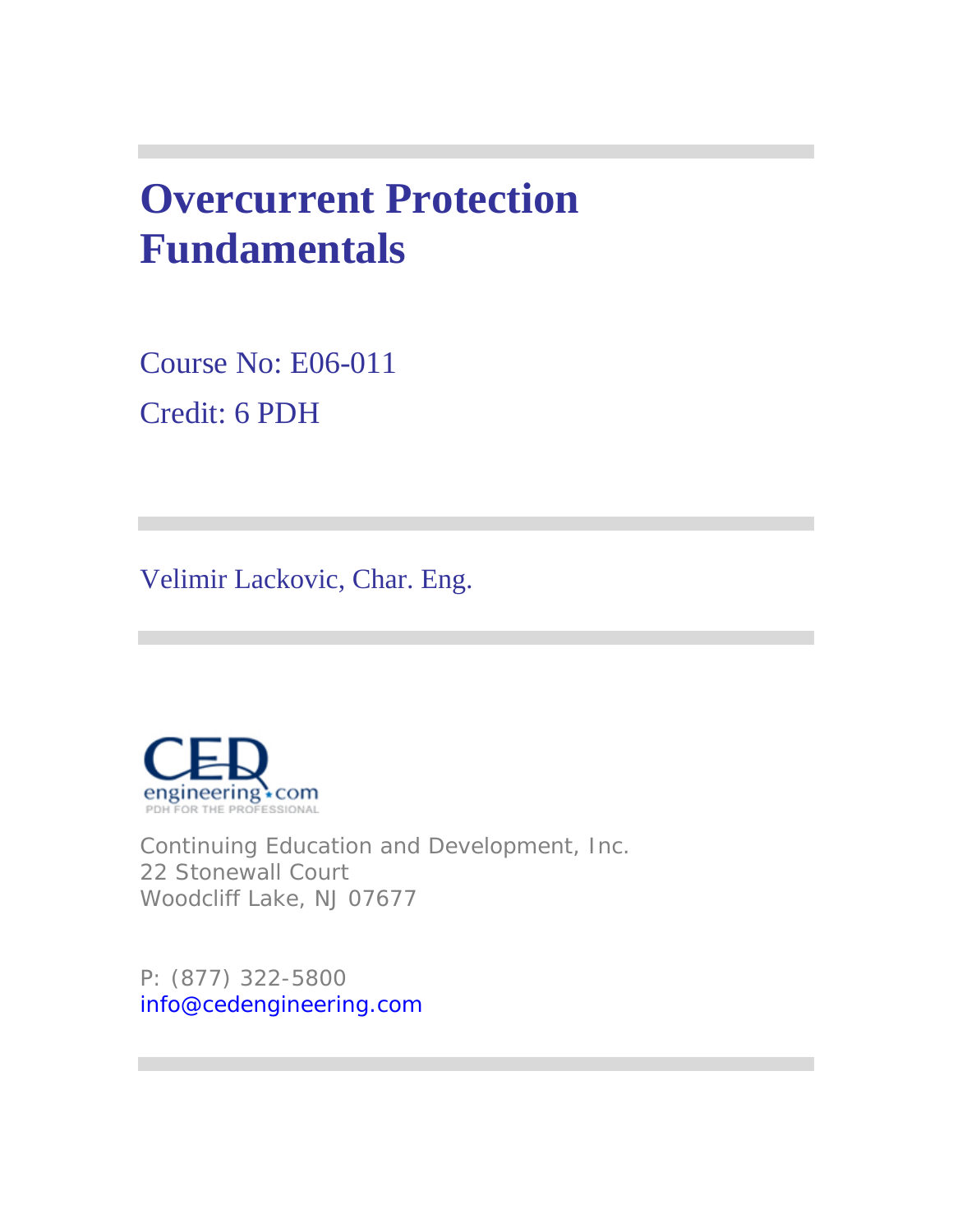#### **OVERCURRENT PROTECTION FUNDAMENTALS**

Relay protection against high current was the earliest relay protection mechanism to develop. From this basic method, the graded overcurrent relay protection system, a discriminative short circuit protection, has been formulated. This should not be mixed with 'overload' relay protection, which typically utilizes relays that function in a time related in some degree to the thermal capacity of the equipment to be protected. On the contrary, overcurrent relay protection is completely directed to the clearance of short circuits, even though with the settings typically assumed some measure of overload relay protection may be obtained.

#### **COORDINATION TECHNIQUE**

Precise overcurrent relay usage asks for the knowledge of the short circuit current that can flow in each section of the power network. Since large-scale measurements and tests are typically unfeasible, system calculations have to be used. The information needed for a relay protection setting analysis is:

- Single-line diagram of the electrical power system, presenting the type and rating of the relay protection elements and their related current transformers

- Impedances in ohms, per cent or per unit, of all power transformers, rotating machine and transmission lines

- Maximum and minimum figures of short circuit currents that are anticipated to go through each protection element

- Maximum load current through protection elements

- Starting current requirements of electrical motors and the starting and locked rotor/stalling times of induction motors

- Transformer inrush, thermal withstand and damage curves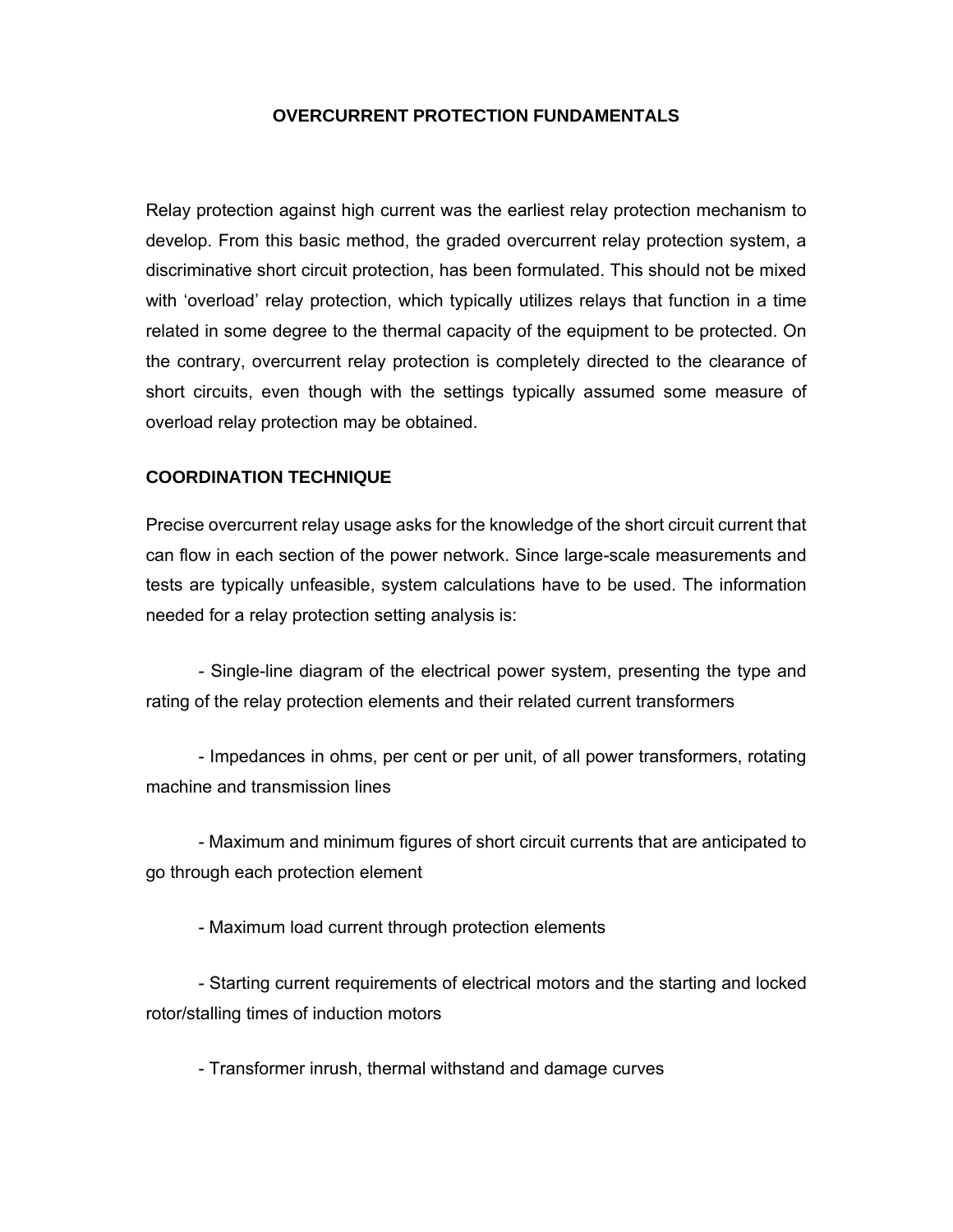- Decrement curves presenting the decay rate of the short circuit current supplied by the generators

#### - Performance curves of the current transformers

The protection relay adjustments are first calculated to provide the shortest tripping times at maximum fault currents and then verified to understand if tripping will also be acceptable at the minimum short circuit current anticipated. It is typically suggested to print the curves of protection relays and other protection elements, such as fuses, that are to trip in series, on a common graph and scale. It is typically more convenient to utilize a scale referring to the current anticipated at the lowest voltage base, or to utilize the dominant voltage base. The options are a mutual MVA base or a different current scale for each system voltage. The fundamental rules for proper protection relay coordination can typically be presented as follows:

- When feasible, utilize protection relays with the same tripping characteristic in series with each other

- Ensure that the protection relay farthest from the source has current settings same to or less than the protection relays behind it, that is, that the primary current needed to trip the protection relay in front is always same to or less than the primary current needed to trip the protection relay behind it.

#### **RULES OF TIME/CURRENT GRADING**

Among the different feasible methods utilized to accomplish precise protection relay co-ordination are those utilizing either time or overcurrent, or a mix of both. The common objective of all three methodologies is to provide precise discrimination. That is to say, each one has to isolate only the faulty part of the electrical power system network, leaving the rest of the power system untouched.

# **RELAY PROTECTION DISCRIMINATION BY TIME**

In this system, an adequate time setting is provided to each of the protection relays controlling the power circuit breakers in an electrical power system to make sure that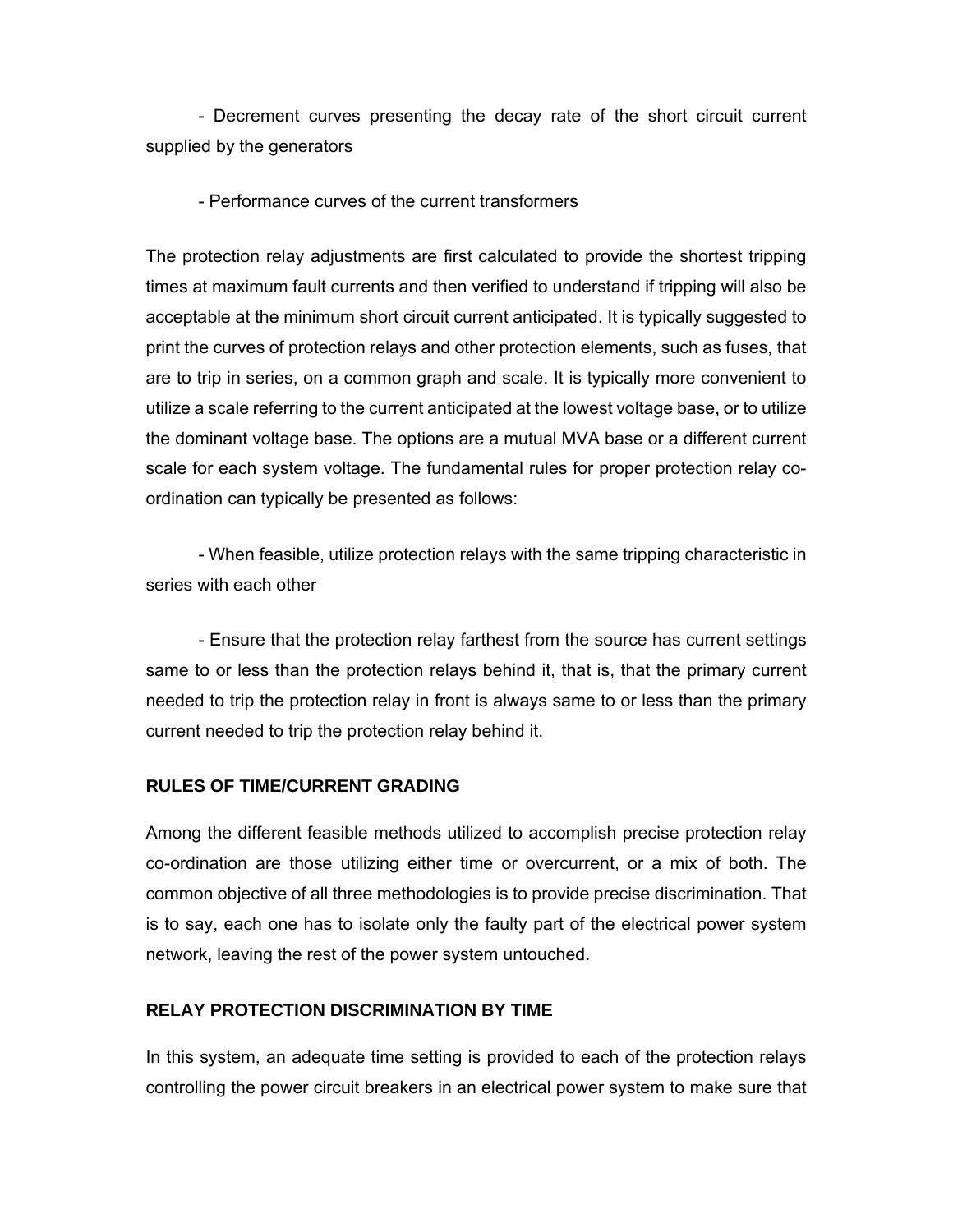the circuit breaker nearest to the fault location opens first. A fundamental radial distribution electrical system is presented in Figure 1, to demonstrate the operational logic.



Figure 1. Radial electrical system with time discrimination

Overcurrent relay protection is given at B, C, D and E, that is, at the infeed position of each part of the electrical power system. Each relay protection device comprises a definite-time delay overcurrent protection relay in which the trip of the current sensitive element starts the time delay device. Given the setting of the current device is below the short circuit current value, this device plays no role in the accomplishment of discrimination. For this reason, the protection relay is sometimes known as an 'independent definite-time delay protection relay', since its tripping time is for practical uses independent of the overcurrent level.

It is the time delay device, hence, which gives the means of discrimination. The protection relay at location B is set at the shortest possible time delay to permit the fuse to operate for a fault at location A on the secondary side of the power transformer. After the time delay has completed, the protection relay output contact closes to operate the power circuit breaker. The protection relay at location C has a time delay setting equal to  $t_1$  seconds, and likewise for the protection relays at locations D and E. If a short circuit happens at location F, the protection relay at location B will trip in t seconds and the later tripping of the power circuit breaker at location B will clear the short circuit before the protection relays at locations C, D and E have time to trip. The time interval  $t_1$  between each protection relay time setting must be sufficiently long to make sure that the upstream protection relays do not trip before the power circuit breaker at the short circuit location has operated and cleared the short circuit.

The main drawback of this discrimination procedure is that the longest short circuit clearance time happens for short circuits in the section nearest to the power source, where the short circuit level (MVA) is the greatest.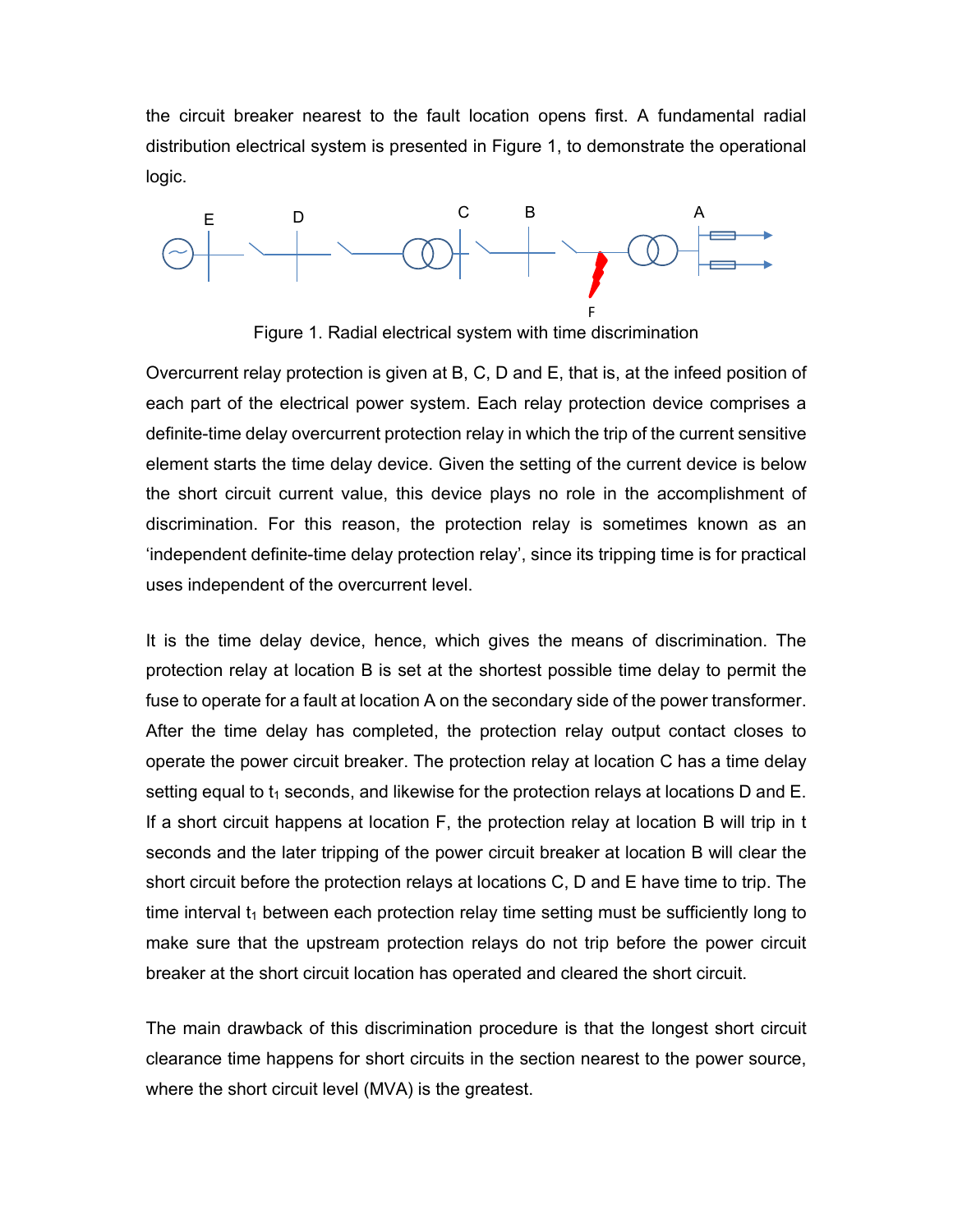#### **RELAY PROTECTION DISCRIMINATION BY CURRENT**

Relay protection discrimination by current is based on the fact that the short circuit current changes with the location of the fault because of the difference in impedance figures between the source and the short circuit. Therefore, usually, the protection relays controlling the different power circuit breakers are programmed to trip at appropriately tapered values of current such that only the protection relay closest to the fault operates its breaker. Figure 2 presents the method. For a fault at location  $F_1$ , the electrical system fault current is expressed as:

$$
I = \frac{6350}{Z_s + Z_{L1}} A
$$

where:

 $Z_{\rm S}$  - source impedance =  $\frac{11^2}{250}$  = 0.485 Ω

 $Z_{L1}$  = cable impedance between C and B = 0.24  $\Omega$ 

Therefore  $I = \frac{6350}{0.725} = 8800 A$ 

Therefore, a protection relay controlling the power circuit breaker at location C and programmed to trip at a short circuit current of 8800A would in theory save the whole of the underground cable section between locations C and B. Nevertheless, there are two critical practical points that impact this co-ordination procedure:

It is not efficient to differentiate between a fault at location  $F_1$  and a fault at location  $F_2$ , since the separation between these locations may be only a few meters, corresponding to a variation in short circuit current of roughly 0.1%. In practice, there would be variations in the source short circuit level, usually from 250MVA to 130MVA. At this lower short circuit level the short circuit current would not surpass 6800A, even for an underground cable short circuit near to location C. A protection relay set at 8800A would not save any part of the underground cable section concerned.

Relay protection discrimination by current is hence not a practical suggestion for correct grading between the power circuit breakers at locations C and B. Nevertheless,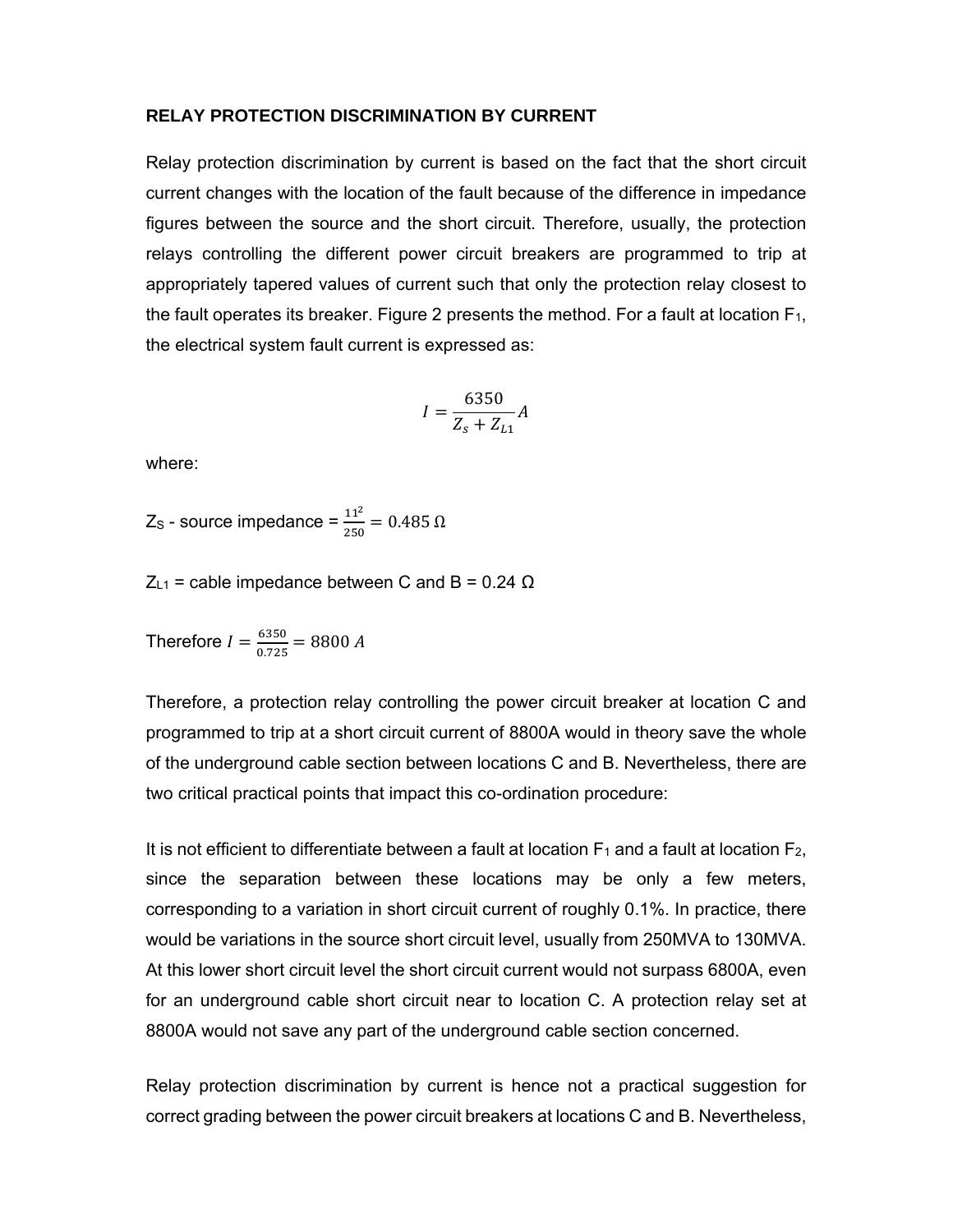the issue changes appreciably when there is major impedance between the two circuit breakers concerned. Note the grading needed between the power circuit breakers at locations C and A in Figure 2. Presuming a short circuit at location  $F_4$ , the short-circuit current is presented as:

$$
I = \frac{6350}{Z_s + Z_{L1} + Z_{L2} + Z_r}
$$

**Where** 

 $Z_{\rm S}$  – source impedance  $=$  $\frac{11^2}{250}$  = 0.485 Ω

 $Z_{L1}$  – cable impedance between locations C and B = 0.24 Ω

 $Z_{L2}$  – cable impedance between location B and 4 MVA transformer = 0.04 Ω

$$
Z_r
$$
 – transformer impedance =0.07  $\left(\frac{11^2}{4}\right)$  = 2.12  $\Omega$ 

Therefore,  $I = \frac{6350}{2.885} = 2200$  A



Figure 2. Radial electrical system with current discrimination

Due to this, a protection relay controlling the power circuit breaker at location B and programmed to trip at a current of 2200A plus a safety margin would not trip for a short circuit at F4 and would therefore discriminate with the protection relay at location A. Presuming a safety margin of 20% to allow for protection relay errors and a further 10% for changes in the system impedance quantities, it is fair to select a protection relay setting of 1.3x2200A, that is, 2860A, for the protection relay at location B. Now, analyzing a short circuit at location  $F_3$ , at the end of the 11kV underground cable supplying the 4MVA transformer, the short-circuit current is presented as: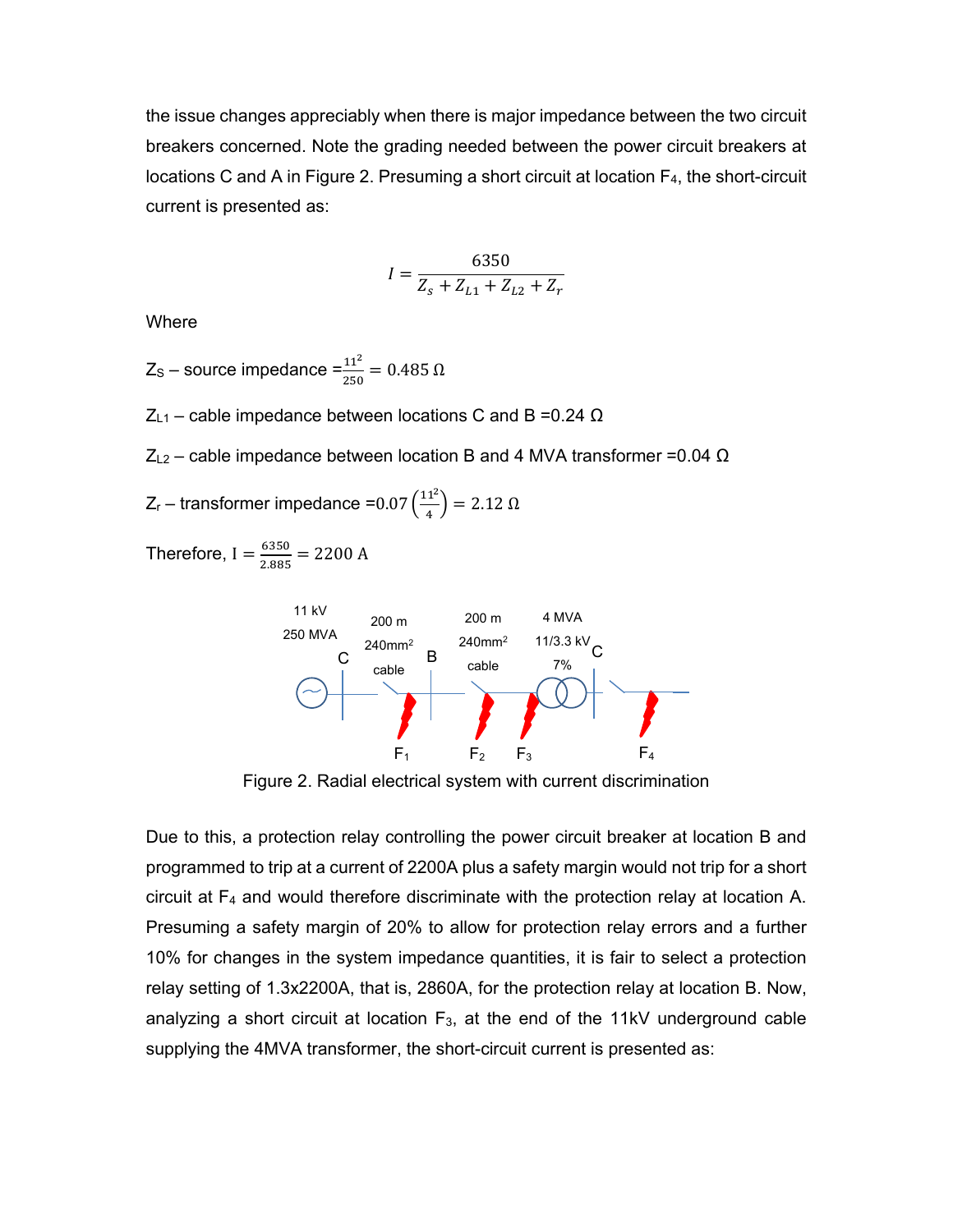$$
I = \frac{6350}{Z_s + Z_{L1} + Z_{L2}}
$$

This, presuming a 250 MVA source short circuit current level:

$$
I = \frac{6350}{0.485 + 0.24 + 0.04} = 8300 A
$$

Instead, presuming a source short circuit current level of 130 MVA:

$$
I = \frac{6350}{0.93 + 0.214 + 0.04} = 5250 A
$$

For either value of source level, the protection relay at location B would precisely function for short circuits anywhere on the 11kV underground cable supplying the transformer.

#### **RELAY POTECTION DISCRIMINATION BY BOTH TIME AND CURRENT**

Each of the two presented methodologies so far has a fundamental drawback. In the case of discrimination only by time, the drawback is due to the fact that more serious short circuits are cleared in the longest tripping time. On the other side, discrimination by current can be used only where there is considerable impedance between the two considered power circuit breakers. It is due to the limitations introduced by the independent usage of either time or current co-ordination that the inverse time overcurrent protection relay characteristic has developed. With this characteristic, the tripping time is reciprocally proportional to the short circuit current level and the real characteristic is a function of both 'time' and 'current' settings. Figure 3 presents the characteristics of two protection relays given different current/time adjustments. For a great change in short circuit current between the two feeder ends, quicker tripping times can be accomplished by the protection relays closest to the source, where the short circuit level is the greatest. The drawbacks of grading by time or current alone are resolved.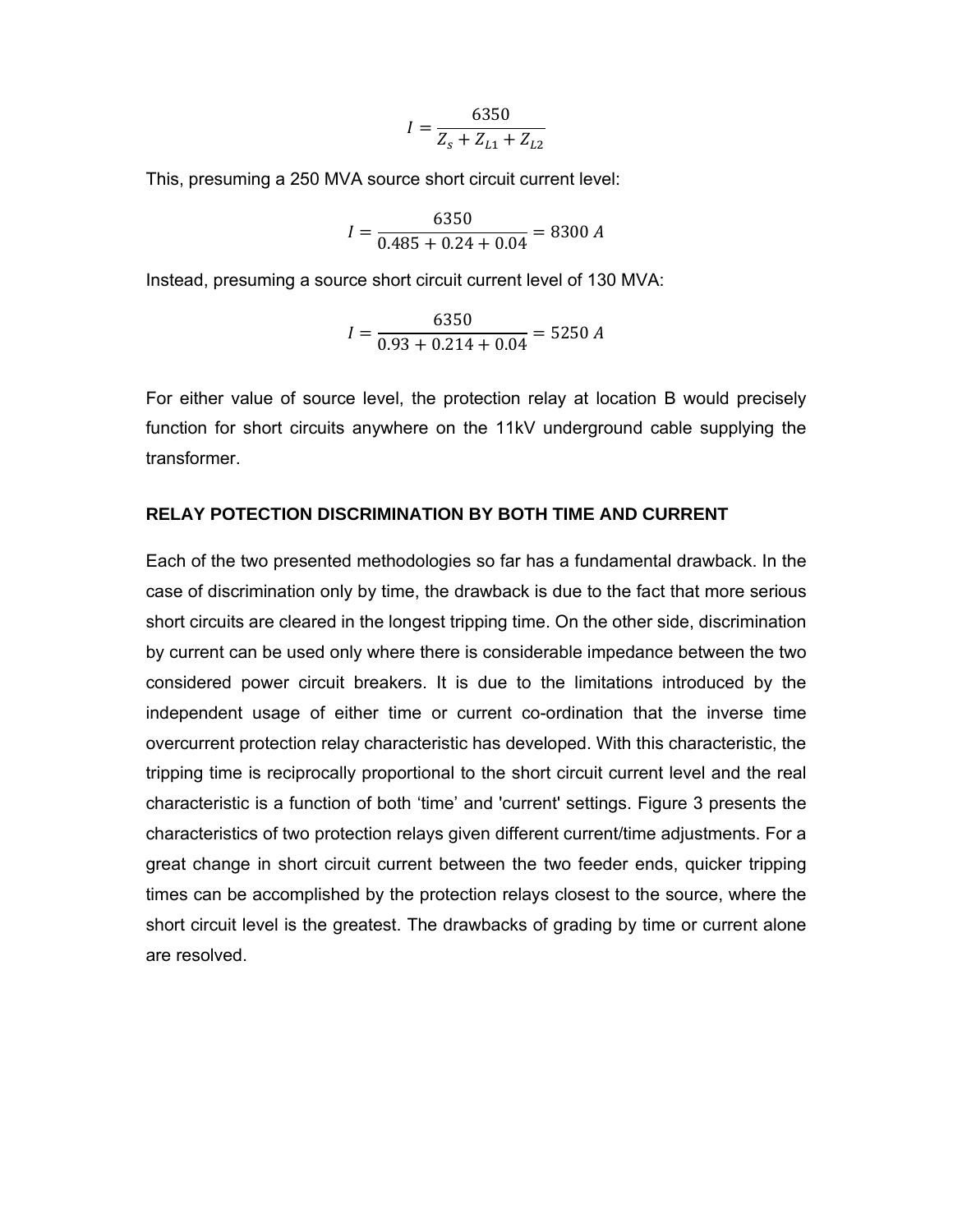

Relay A: Current setting=1000 A; TMS=0.1; Relay B: Current setting=300 A; TMS=0.2

# **STANDARD IDMT OVERCURRENT PROTECTION RELAYS**

The current/time tripping characteristics of IDMT protection relays may need to be changed according to the functioning time needed and the characteristics of other relay protection elements used in the electrical network. For these needs, IEC 60255 determined a number of standard characteristics. These are:

- Standard Inverse characteristic (SI)
- Very Inverse characteristic (VI)
- Extremely Inverse characteristic (EI)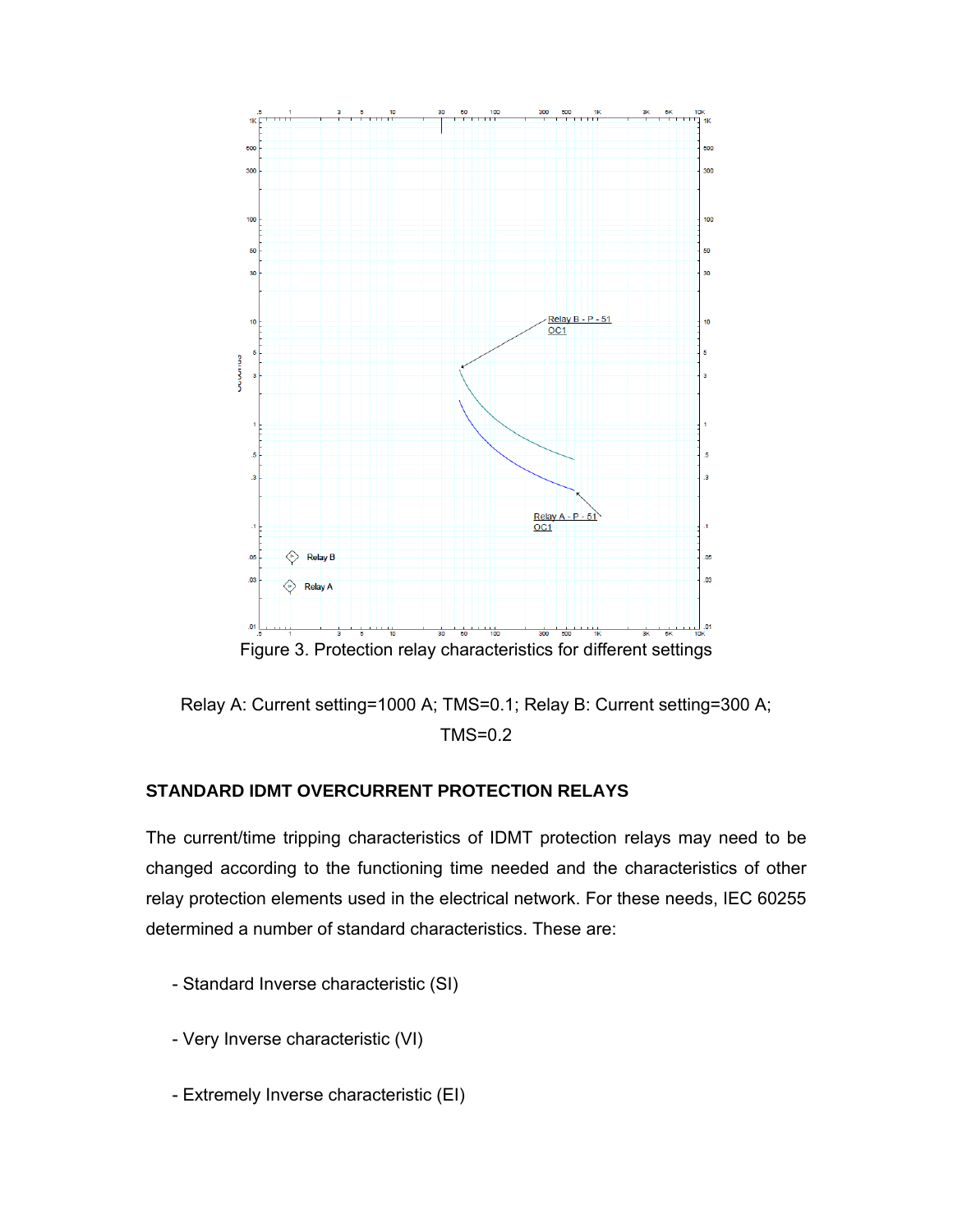- Definite Time characteristic (DT)

The mathematical definition of the curves are presented in Table 1, and the curves based on a common setting current and time multiplier setting of 1 second are presented in Figure 4.

The tripping characteristics for various TMS settings using the SI curve are presented in Figure 6.

| Relay protection characteristic | Formula (IEC 60255)                                         |
|---------------------------------|-------------------------------------------------------------|
| Standard inverse (SI)           | 0.14<br>$t = TMS \times \frac{0.14}{I_{\infty}^{0.02} - 1}$ |
| Very inverse (VI)               | $\frac{13.5}{t = \text{TMS} \times \frac{13.5}{t - 1}}$     |
| Extremely inverse (EI)          | $t = TMS \times \frac{80}{I_r^2 - 1}$                       |
| Long-time standby earth fault   | $t = TMS \times$                                            |

Table 1. Definitions of standard relay protection characteristics

| Relay protection characteristic | Formula                                                                        |
|---------------------------------|--------------------------------------------------------------------------------|
| <b>IEEE</b> moderately inverse  | $\frac{TD}{7}\left[\left(\frac{0.0515}{1^{0.02}-1}\right)\right]$<br>$+ 0.114$ |
| <b>IEEE</b> very inverse        | (19.61)<br>$+0.491$                                                            |
| <b>IEEE</b> extremely inverse   | $28.2^{\circ}$<br>$+0.1217$                                                    |
| US CO8 inverse                  | $\frac{1}{2}$ 5.95<br>$t = \frac{TD}{7}$<br>$+0.18$<br>$\sqrt{I^2 -}$          |
| US CO2 short time inverse       | (0.02394)<br>$+0.01694$                                                        |

Table 2. ANSI IDMT definitions of standard relay protection characteristics

$$
I_r = \frac{I}{I_s}
$$

Where

I- Measure current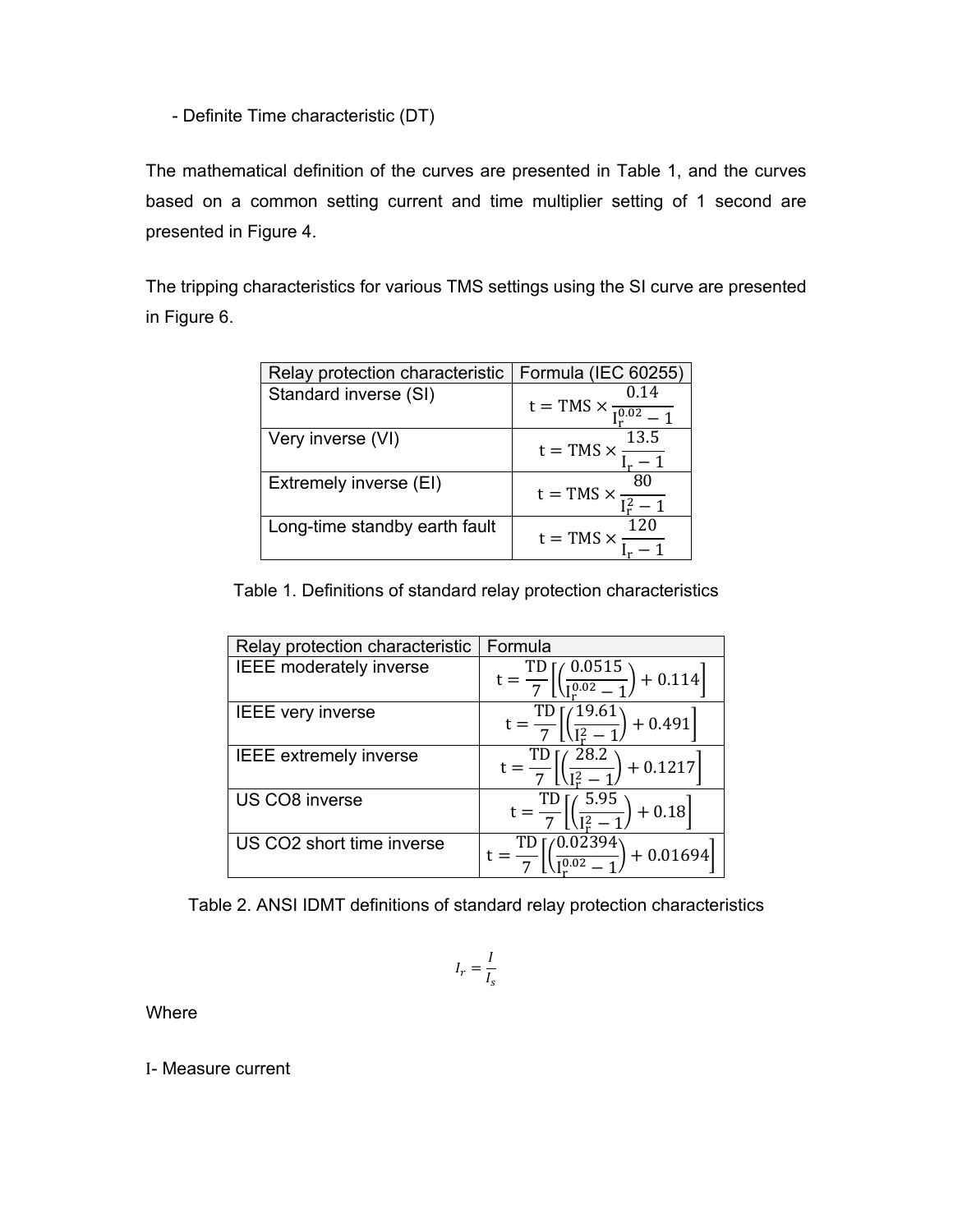- I<sub>s</sub>- Relay setting current
- TMS Time Multiplier Setting

# TD – Time Dial Setting

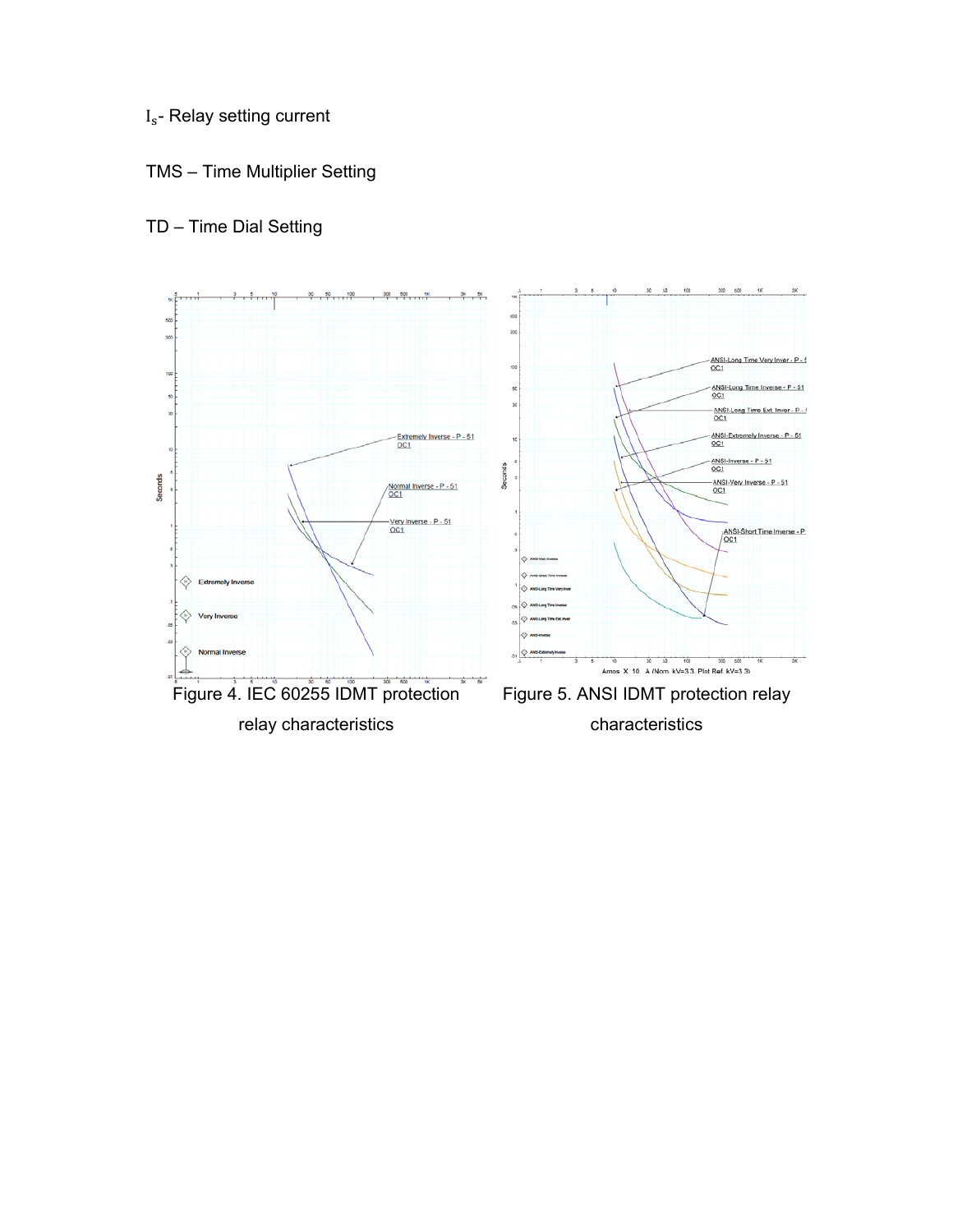

Figure 6. Common time/current characteristics of typical IDMT protection relay

Even though the protection curves are only presented for discrete values of TMS, continuous settings may be feasible in an electromechanical protection relay. For other relay protection types, the protection setting steps may be so small as to efficiently give continuous adjustment. Also, almost all overcurrent protection relays are also equipped with high-set instantaneous devices. In majority of situations, use of the standard SI protection curve proves satisfactory, but if acceptable grading cannot be accomplished, utilization of the VI or EI protection curves may assist to solve the issue. When digital or numeric protection relays are utilized, other characteristics may be given, including the possibility of user-definable protection curves. More information is given in the following paragraphs. Protection relays for electrical power systems made according to North American standards use ANSI/IEEE protection curves. Table 2 provides the mathematical description of these protection characteristics and Figure 5 presents the protection curves standardised to a time dial setting of 7. It is important to note that various vendors may standardise their protection curves at various settings other than TD=7. The relay protection engineer has to ensure if the factor of 7, or some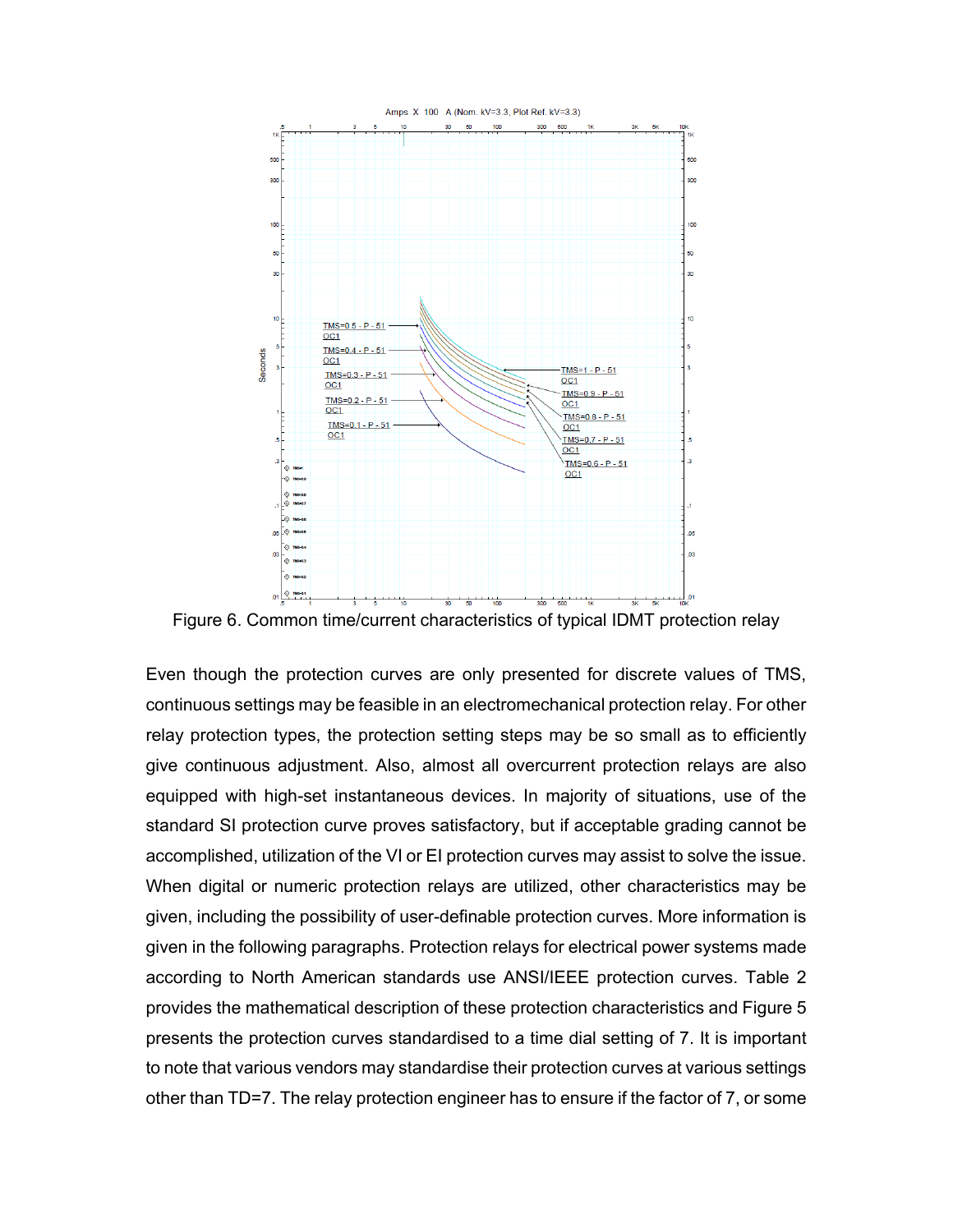other nominal, is used.

# **MIXED IDMT AND HIGH SET INSTANTANEOUS OVERCURRENT PROTECTION RELAYS**

A high-set instantaneous device can be utilized where the source impedance is small in comparison with the protected circuit impedance. This allows a decrease in the operating time at high short circuit levels possible. It also enhances the overall electrical system grading by allowing the 'discriminating protection curves' behind the high set instantaneous device to be reduced. One of the benefits of the high set instantaneous devices is to decrease the tripping time of the circuit protection. If the source impedance stays constant, it is then feasible to accomplish high-speed relay protection over a large part of the protected circuit. The quick short circuit clearance time helps to decrease damage at the short circuit location. Grading with the protection relay directly behind the protection relay, which has the instantaneous devices enabled, is accomplished at the current setting of the instantaneous devices and not at the maximum short circuit level.

#### **TRANSIENT OVERREACH**

The reach of a protection relay is that portion of the protected electrical system by the protection relay if a short circuit happens. A protection relay that trips for a short circuit that lies beyond the intended protection zone is said to overreach. When applying instantaneous overcurrent devices, care has to be taken in selecting the settings to stop them tripping for short circuits beyond the protected area. The initial current due to a D.C. offset in the current wave may be higher than the protection relay pick-up value and cause it to trip. This may happen although the steady state R.M.S. figure of the short circuit current for a short circuit at a location beyond the needed reach point may be less than the protection relay setting. This process is known as transient overreach, and is expressed as:

% *Transient over – reach* = 
$$
\frac{I_1 - I_2}{I_2} \times 100\%
$$
 (1)

where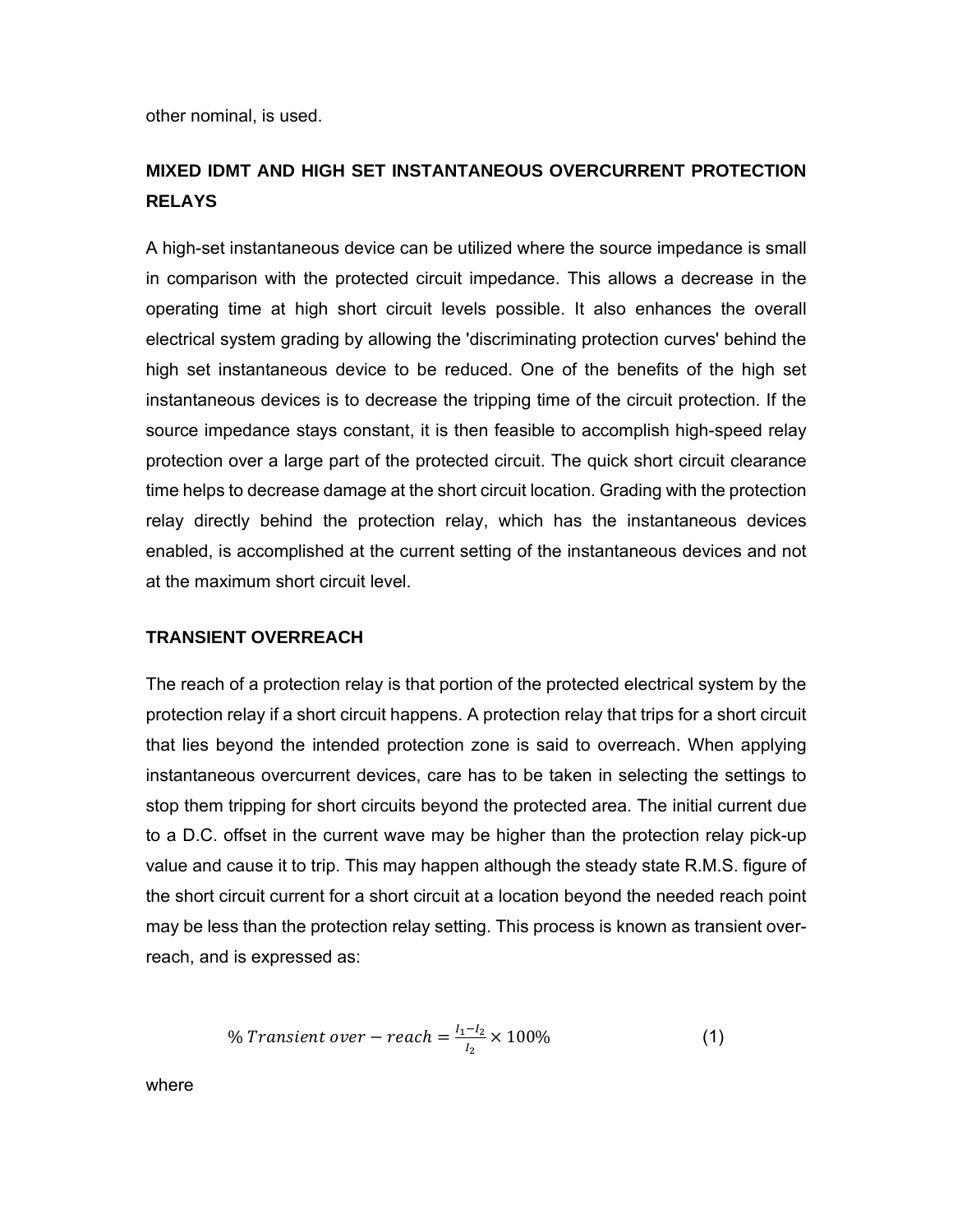$I_1$  – RMS steady state pickup current

 $I_2$  – steady state RMS current which when completely offset just causes protection relay pickup

When applied to power transformers, the high set instantaneous overcurrent devices have to be set above the maximum through short circuit current than the power transformer can supply for a short circuit across its LV terminals, to keep discrimination with the protection relays on the transformer LV side.

# **VERY INVERSE (VI) OVERCURRENT PROTECTION RELAYS**

Very inverse overcurrent protection relays are especially suited if there is a considerable decrease of short circuit current as the distance from the power source grows, i.e. there is a considerable increase in short circuit impedance. The VI tripping characteristic is such that the tripping time is roughly doubled for decrease in current from 7 to 4 times the protection relay current setting. This allows the use of the same time multiplier setting for more protection relays connected in series.

Figure 8 shows the SI and VI curves for a protection relay. The VI curve is much steeper and hence the operation increases much faster for the same decrease in current in comparison to the SI protection curve. This allows the requisite grading margin to be found with a lower TMS for the same setting current, and therefore the tripping time at source can be minimized.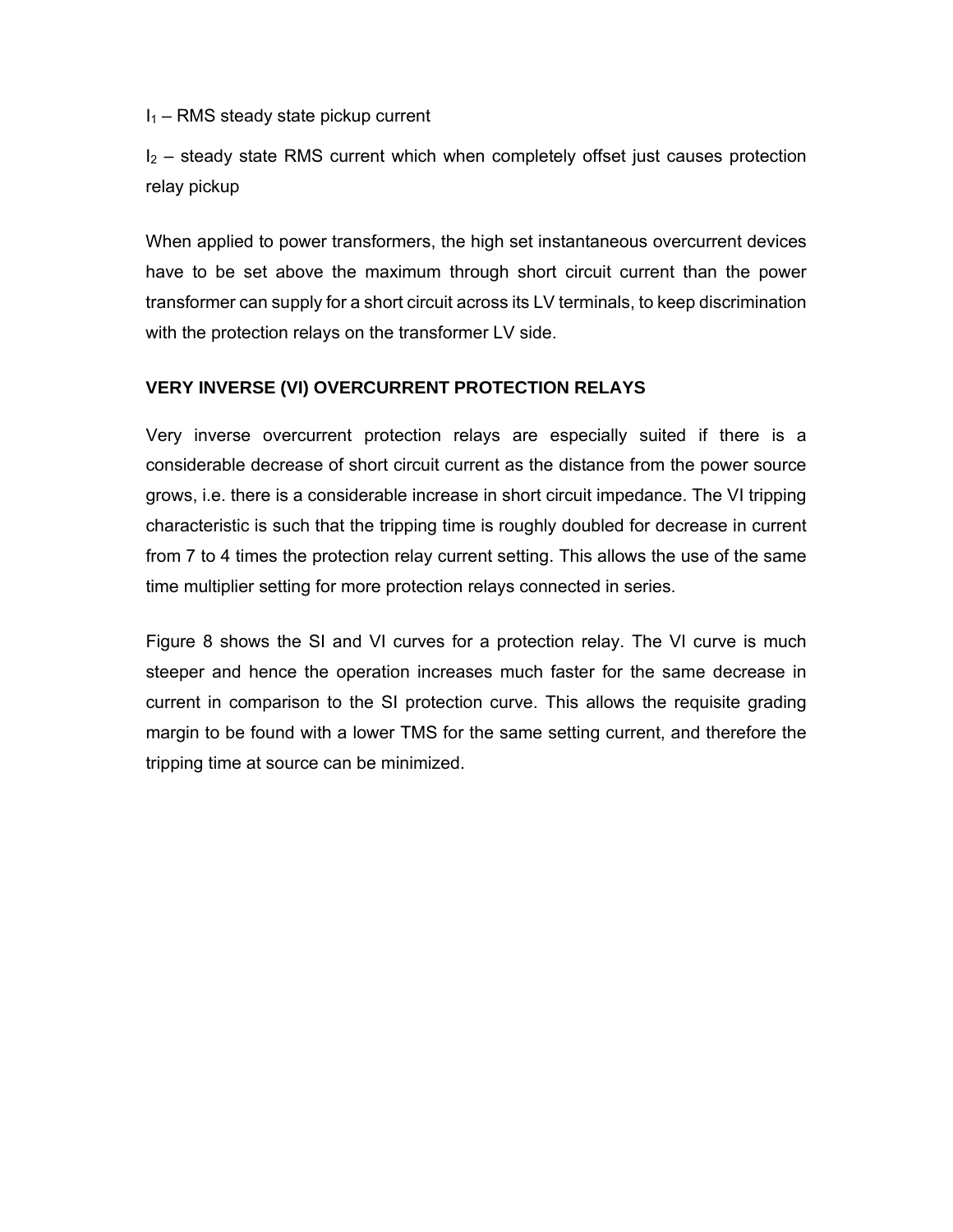

Figure 8. Cross comparison of SI and VI protection relay characteristics

#### **EXTREMELY INVERSE (EI) OVERCURRENT PROTECTION RELAYS**

With this protection characteristic, the tripping time is roughly inversely proportional to the square of the applied current. This makes it suited for the protection of distribution transmission lines in which the transmission line is subjected to peak currents on switching in, as would be the case on a power circuit supplying refrigerators, pumps, water heaters and so on, which stay connected even after a sustained interruption of the power. The long-time tripping characteristic of the extremely inverse protection relay at normal peak load quantities of current also makes this protection relay especially suited for grading with fuses. Figure 9 presents common protection curves. The EI characteristic provides a satisfactory grading margin, but the VI or SI characteristics at the same settings do not. Another usage of this protection relay is in conjunction with auto-reclosers in low voltage distribution lines. The majority of short circuits are transient in nature, and unneeded blowing and replacing of the protection fuses present in the final circuits of such an electrical system can be averted if the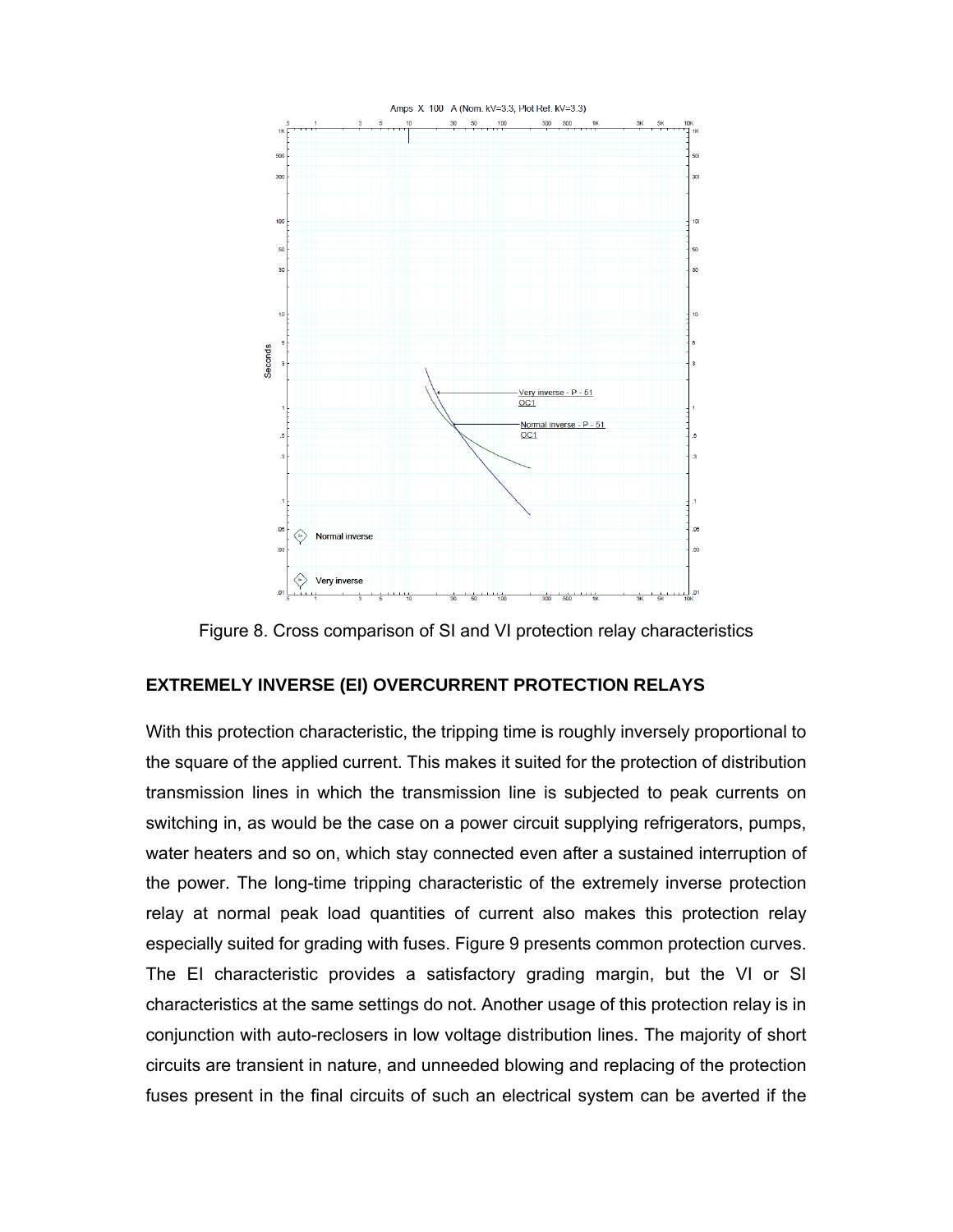auto-reclosers are made to trip before the fuse blows. If the short circuit continues, the auto-recloser locks itself in the closed position after one opening, and the fuse operates to set apart short circuit location.



Figure 9. Cross-comparison of protection relay and fuse characteristics

# **OTHER RELAY PROTECTION CHARACTERISTICS**

User defined protection curves may be given on some types of digital or numerical protection relays. The general rule is that the engineer provides a series of current/time co-ordinates that are kept in the relay memory. Interpolation between points is used to give a smooth trip characteristic. Such a characteristic, if present, may be utilized in special situations if none of the standard operating characteristics is suited. Nevertheless, grading of upstream protection may become more challenging, and it is necessary to assure that the protection curve is adequately documented, along with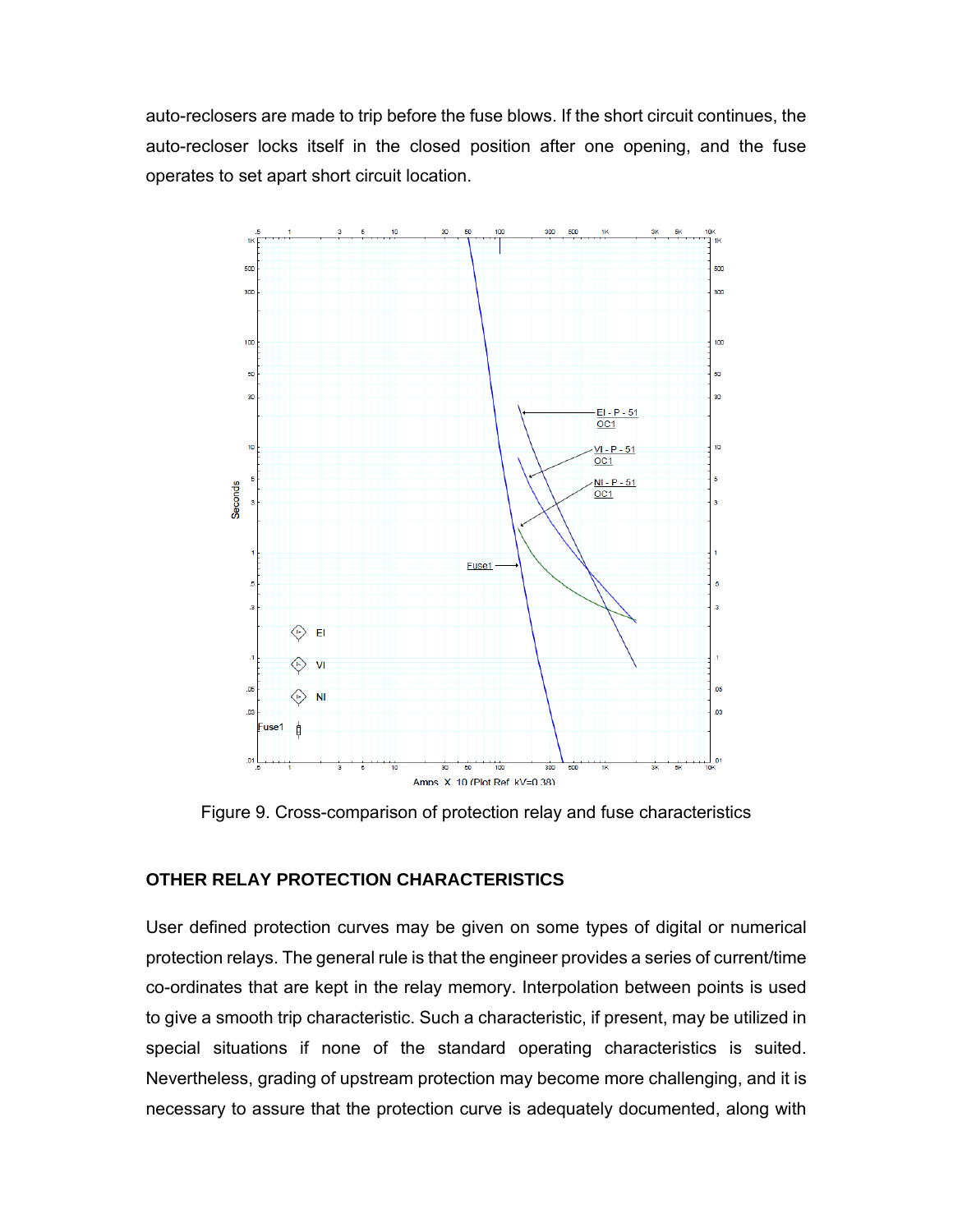the application reasons. Since the typical curves cover most situations with tolerable tripping times, and most devices are made with standard protection curves in mind, the requirement to use this protection form is rare.

Digital and numerical protection relays may also let in pre-defined logic arrangements using digital (relay) I/O given in the protection relay to apply typical protection schemes such as CB failure and trip circuit supervision. This saves the provision of separate relay protection hardware to complete these functions.

#### **INDEPENDENT (DEFINITE) TIME OVERCURRENT PROTECTION RELAYS**

Overcurrent protection relays are typically also supplied with elements having independent or definite time protection characteristics. These protection characteristics give means of co-ordinating more protection relays in series in arrangements in which the system short circuit current changes very widely due to variations in source impedance, as there is no variation in time with the change of short circuit current. The time/current protection characteristics of this protection curve are presented in Figure 10, together with those of the standard IDMT protection characteristic, to point out that lower tripping times are accomplished by the inverse protection relay at the higher values of short circuit current, whereas the definite time protection relay has lower tripping times at the lower current values.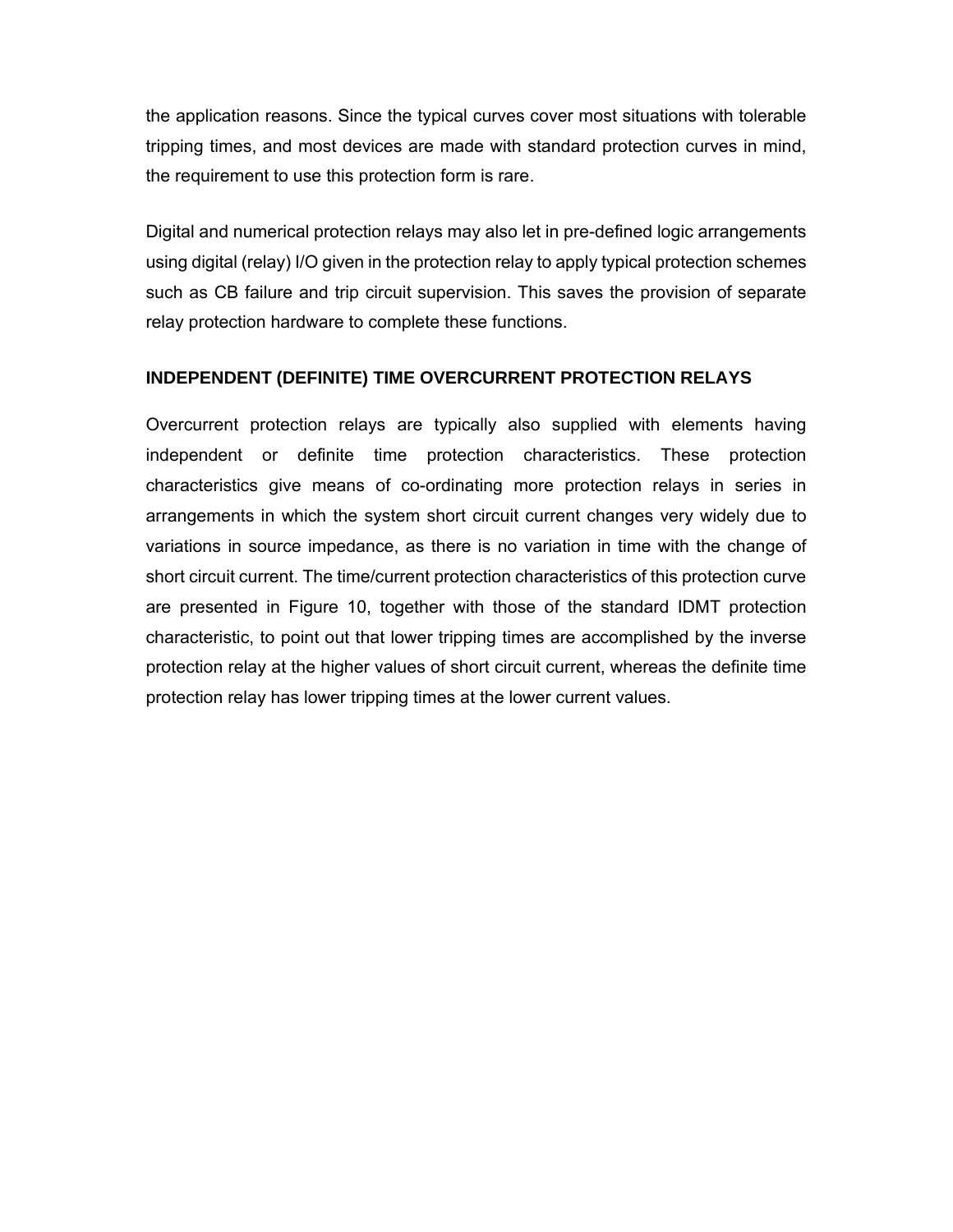

Figure 10. Cross-comparison of definite time and standard IDMT protection relays. Vertical lines point out the reduction in tripping times accomplished by the inverse protection relay at high short circuit levels.

#### **PROTECTION RELAY CURRENT ADJUSTMENTS**

An overcurrent protection relay has a minimum tripping current, known as the current setting of the protection relay. The current setting has to be selected so that the protection relay does not trip for the maximum load current in the circuit being protected, but does trip for a current same or higher to the minimum anticipated short circuit current. Even though by using a current setting that is only just above the maximum load current in the circuit, a degree of protection against overloads as well as short circuits may be given. The main objective of overcurrent relay protection is to set apart primary system short circuits and not to give overload protection. In principle, the current setting will be chosen to be above the maximum short time rated current of the protected circuit. Since all protection relays have hysteresis in their current settings, the protection setting must be sufficiently high to allow the protection relay to reset when the rated current of the protected circuit is being transferred.

The amount of hysteresis in the current setting is referred by the pick-up/drop-off ratio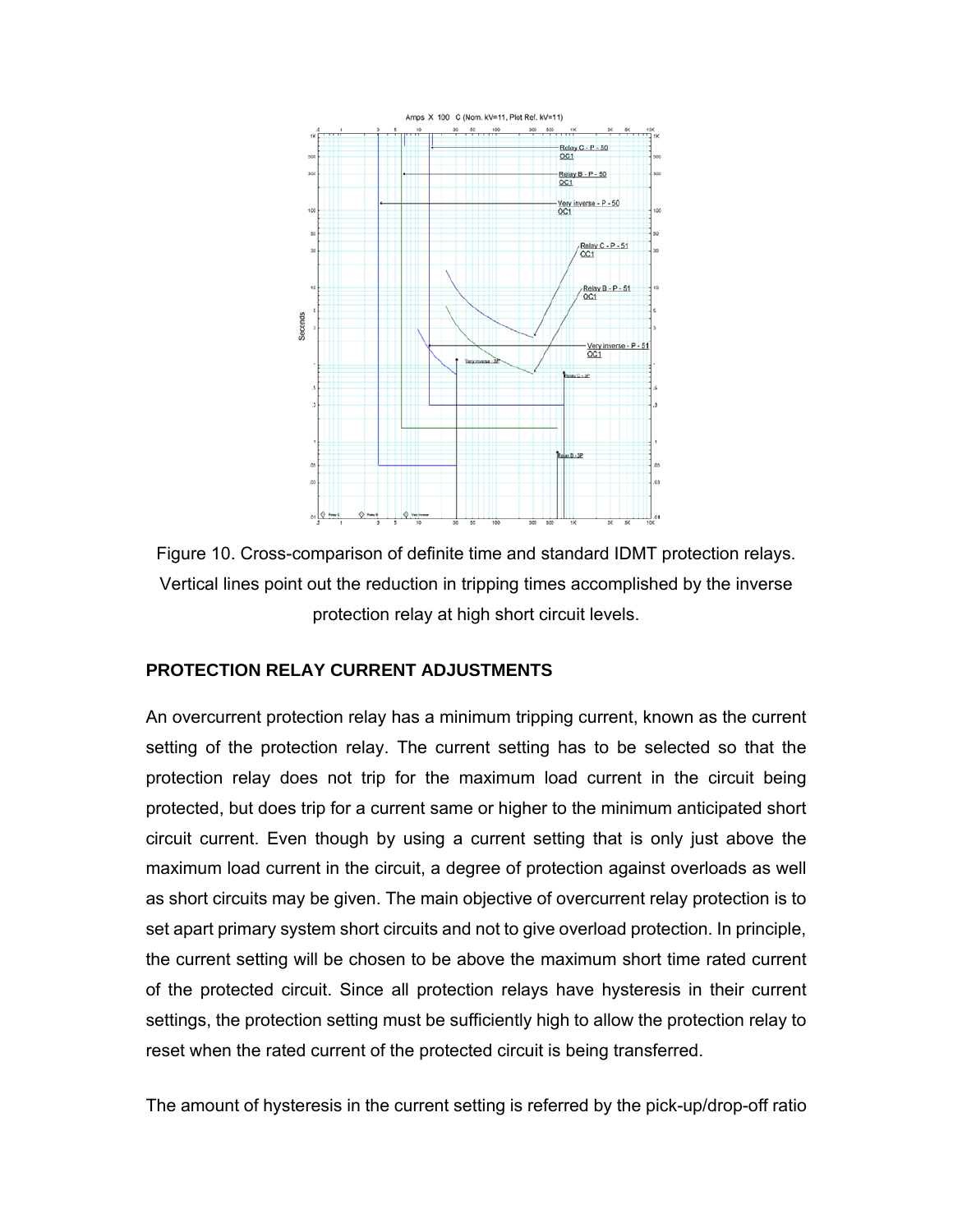of a protection relay – the figure for a modern protection relay is usually 0.95. Therefore, a protection relay minimum current setting of at least 1.05 times the shorttime rated current of the protected circuit is likely to be needed.

## **PROTECTION RELAY TIME GRADING MARGIN**

The time interval that must be granted between the tripping of two nearby protection relays to accomplish correct discrimination between them is known as the grading margin. If a grading margin is not given, or is not enough, more than one protection relay will function for a short circuit, leading to troubles in finding out the position of the short circuit and unneeded loss of supply to some devices.

The grading margin is dependent on a number of different factors:

- 1. The fault current interrupting time of the power circuit breaker
- 2. Protection relay timing errors
- 3. The overshoot time of the protection relay
- 4. CT errors
- 5. Final margin on tripping completion

Factors 2 and 3 are dependent on the protection relay technology. For example, an electromechanical protection relay has a greater overshoot time than a numerical protection relay.

Grading is initially carried out for the maximum short circuit current level at the relaying point under consideration, but verification is also made that the needed grading margin exists for all current levels between protection relay pick-up current and maximum anticipated short circuit current level.

# **POWER CIRCUIT BREAKER INTERRUPTING TIME**

The power circuit breaker interrupting the short circuit has to totally interrupt the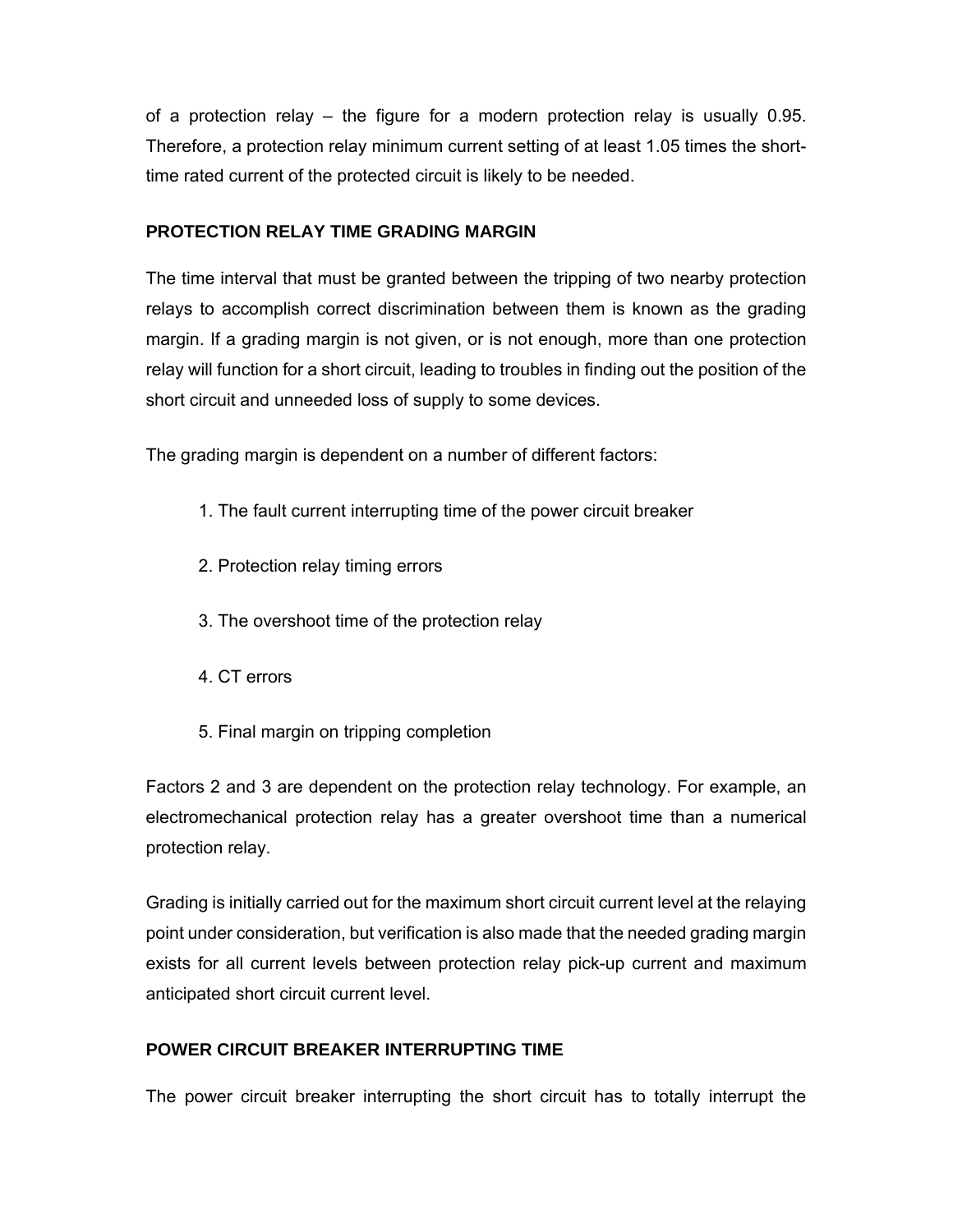current before the discriminating protection relay ceases to be energized. The time taken depends on the circuit breaker type and the short circuit current to be cleared. Vendors typically give the short circuit tripping time at rated interrupting capacity and this figure is constantly utilized in the computation of grading margin.

## **PROTECTION RELAY TIMING ERROR**

All protection relays have errors in their timing in comparison to the ideal protection characteristic as specified in IEC 60255. For a protection relay defined to IEC 60255, a protection relay error index is cited that fixes the maximum timing error of the protection relay. The timing error has to be taken into consideration when finding out the grading margin.

## **PROTECTION RELAY OVERSHOOT**

When the protection relay is de-energised, tripping may continue for a little longer until any kept energy has been released. To illustrate, an induction disc protection relay will have kept kinetic energy in the motion of the disc; static protection relay circuits may have energy kept in capacitors. Protection relay design is aimed to minimizing and absorbing these energies, but some adjustment is typically required. The overshoot time is determined as the difference between the tripping time of a protection relay at a defined value of input current and the maximum duration of input current, which when abruptly decreased below the protection relay tripping level, is insufficient to cause protection relay function.

#### **CURRENT TRANSFORMER ERRORS**

Current transformers have phase and ratio errors due to the exciting current needed to magnetise their cores. The consequence is that the CT secondary current is not an identical scaled reproduction of the primary current. This heads to protection relay operation errors, particularly in the tripping time. CT errors are not applicable for independent definite-time delay overcurrent protection relays.

#### **FINAL MARGIN**

After provisions have been made for power circuit breaker interrupting time, protection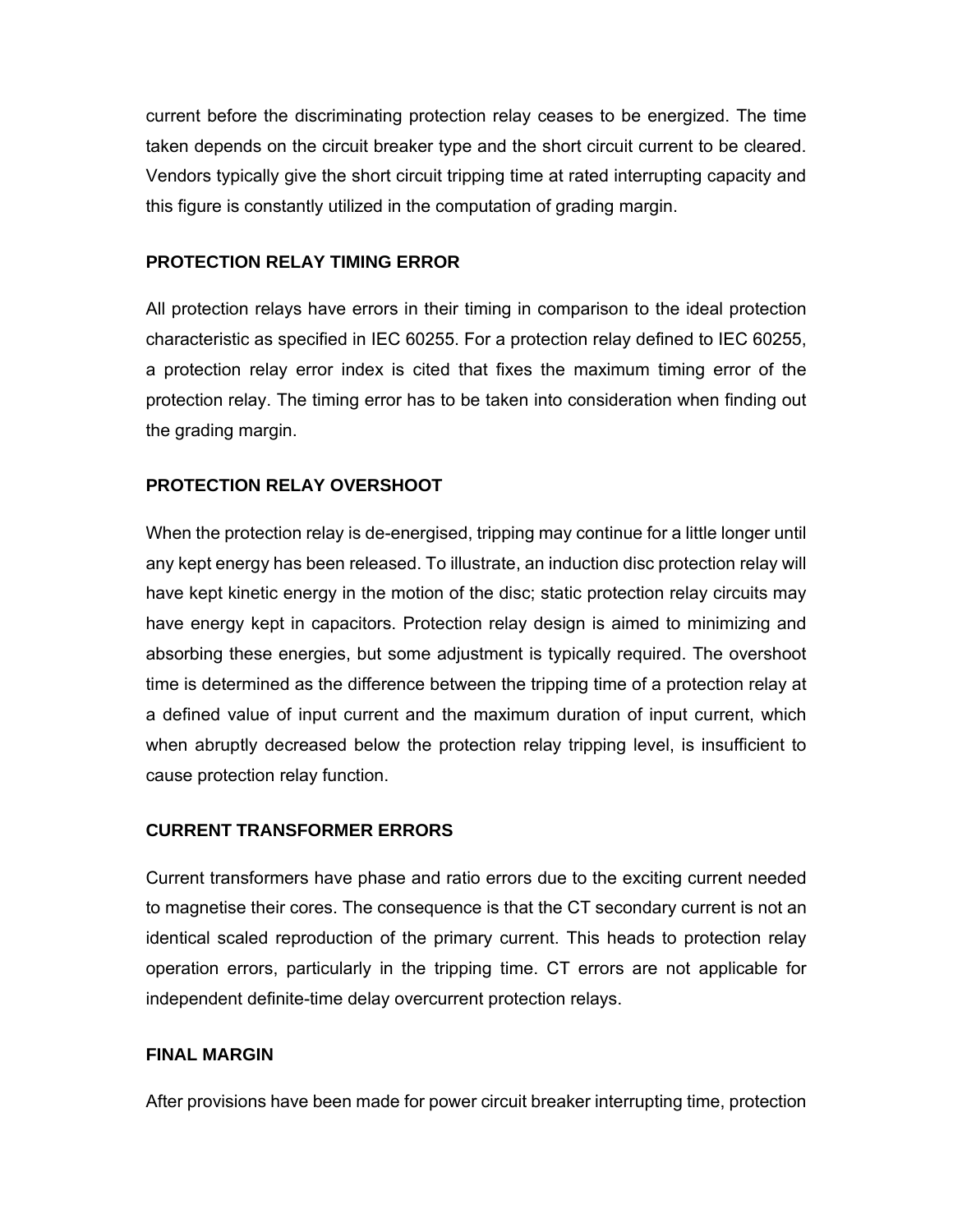relay timing error, overshoot and CT errors, the discriminating protection relay must just fail to finish its function. Some additional safety margin is needed to make sure that protection relay tripping does not happen.

#### **SUGGESTED GRADING MARGINS**

The following paragraphs provide the suggested complete grading margins for between different protection elements.

#### **GRADING: PROTECTION RELAY TO PROTECTION RELAY**

The complete interval needed to cover power circuit breaker clearing time, protection relay timing error, overshoot and CT errors, is dependent on the tripping speed of the power circuit breakers and the protection relay performance. At one time 0.5s was a typical grading margin. With quicker modern power circuit breakers and a lower protection relay overshoot time, 0.4s is fair, while under the best circumstances even lower intervals may be feasible. The utilization of a fixed grading margin is popular, but it may be better to compute the needed value for each protection relay location. This more accurate margin comprises a fixed time, covering power circuit breaker short circuit interrupting time, protection relay overshoot time and a safety margin, plus a varying time that allows for protection relay and CT errors. Table 3 presents common protection relay errors according to the applied technology.

It should be kept in mind that application of a fixed grading margin is only allowed at high short circuit levels that head to short protection relay operating times. At lower short circuit current levels, with longer operating times, the allowed error defined in IEC 60255 (7.5% of tripping time) may surpass the fixed grading margin, ending in the possibility that the protection relay fails to grade precisely while keeping within specification. This needs consideration when studying the grading margin at low short circuit current levels.

A feasible answer for finding out the optimum grading margin is to make sure that the protection relay closer to the short circuit location has a maximum possible timing error of +2E, where E is the basic timing error. To this complete effective error for the protection relay, 10% should be added for the total current transformer error.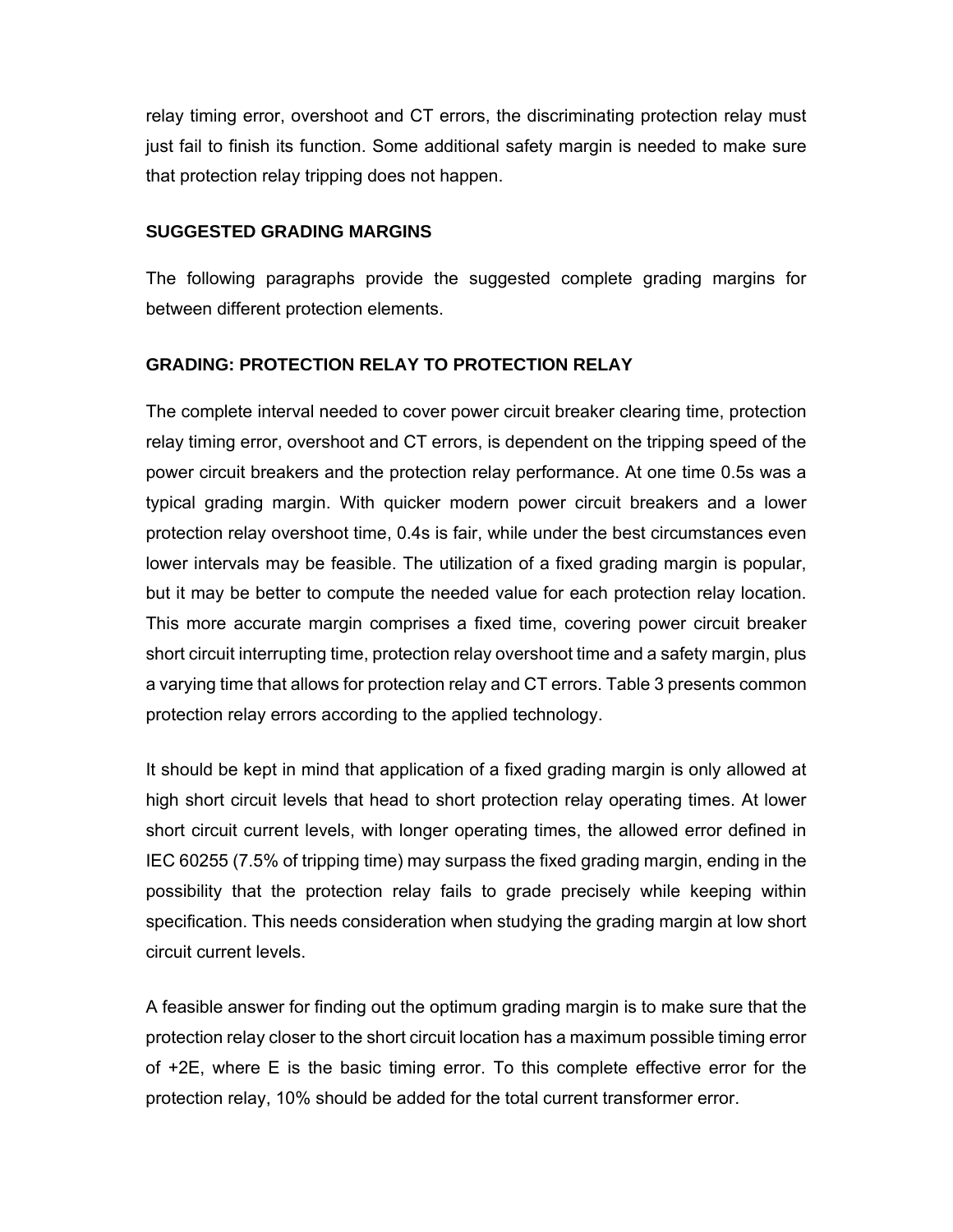|                                                          | Relay protection type  |        |                |           |  |  |
|----------------------------------------------------------|------------------------|--------|----------------|-----------|--|--|
|                                                          | Electro-<br>mechanical | Static | <b>Digital</b> | Numerical |  |  |
| Typical basic timing error (%)                           | 7.5                    | 5      | 5              |           |  |  |
| Overshoot time (s)                                       | 0.05                   | 0.03   | 0.02           | 0.02      |  |  |
| Safety margin (s)                                        | 0.1                    | 0.05   | 0.03           | 0.03      |  |  |
| Common complete grading margin<br>$-$ relay to relay (s) | 0.4                    | 0.35   | 0.3            | 0.3       |  |  |

Table 3. Common protection relay timing errors – standard IDMT protection relays

A suited minimum grading time interval, t', may be computed as follows:

$$
t' = \left[\frac{2E_R + E_{CT}}{100}\right]t + t_{CB} + t_0 + t_s
$$
 (2)

Where:

 $E_R$  – protection relay timing error (IEC60255-4)

 $E_{CT}$  – allowance for CT ratio error (%)

t – nominal operating time of protection relay nearer to fault location (sec)

 $t_{CB}$  – circuit breaker interrupting time (sec)

 $t_0$  – protection relay overshoot time (sec)

 $t_s$  – safety margin (sec)

If, for instance t=0.5s, the time interval for an electromechanical protection relay operating a conventional power circuit breaker would be 0.375s, while, at the lower extreme, for a static protection relay operating a vacuum power circuit breaker, the interval could be 0.25s.

When the overcurrent protection relays have independent definite time delay protection characteristics, it is not required to include the provision for CT error. Therefore: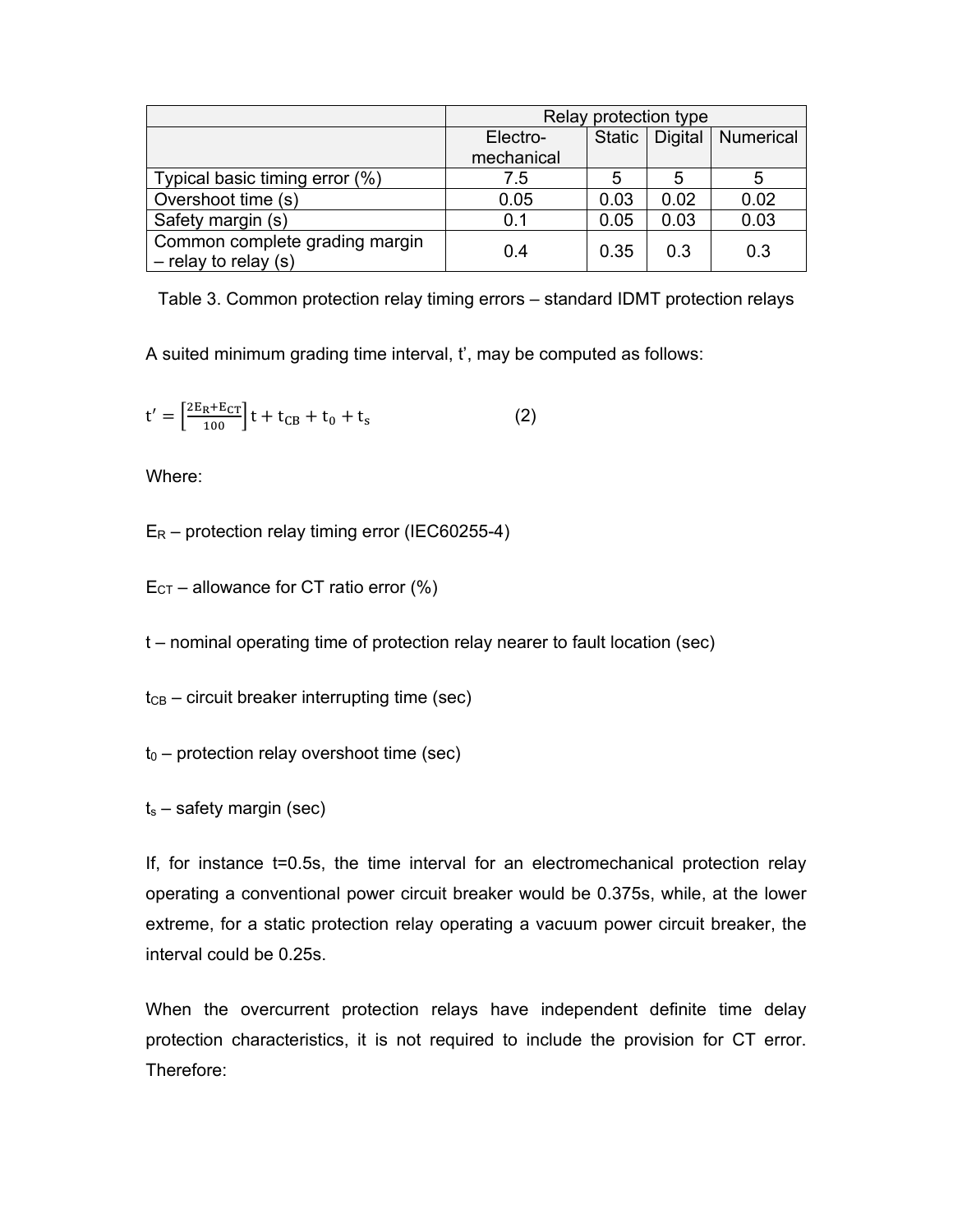$$
t = \left[\frac{2E_R}{100}\right]t + t_{CB} + t_0 + t_s \tag{3}
$$

Computation of particular grading times for each protection relay can often be demanding when completing a relay protection grading computation on an electrical power system. Table 3 also provides feasible grading times at high short circuit current levels between overcurrent protection relays for different technologies. Where protection relays of different technologies are utilized, the time appropriate to the technology of the downstream protection relay should be utilized.

#### **GRADING: FUSE TO FUSE**

The tripping time of a fuse is a function of pre-arcing and arcing time of the fusing component, which adheres to <sup>2</sup>t law. So, to accomplish precise coordination between two fuses in connected series, it is mandatory to assure that the complete  $I<sup>2</sup>t$  taken by the smaller fuse is not higher than the pre-arcing  $I<sup>2</sup>$ t value of the bigger fuse. It has been founded by tests that acceptable grading between the two fuses will typically be accomplished if the current rating ratio between them is higher than two.

#### **GRADING: FUSE TO PROTECTION RELAY**

For grading inverse time protection relays with fuses, the basic strategy is to make sure whenever feasible that the protection relay backs up the fuse and not vice versa. If the fuse is upstream of the protection relay, it is very challenging to keep precise discrimination at great values of short circuit current because of the fast tripping of the fuse. The protection relay characteristic best fitted for this coordination with fuses is typically the extremely inverse (EI) protection characteristic as it uses a similar  $I<sup>2</sup>t$ protection characteristic. To make sure acceptable coordination between protection relay and fuse, the primary current setting of the protection relay should be roughly three times the current rating of the fuse. The grading margin for precise coordination, when conveyed as a fixed figure, should not be less than 0.4s or, when conveyed as a varying quantity, should have a minimum figure of:

$$
t = 0.4t + 0.15 \tag{4}
$$

where t is the nominal tripping time of the fuse.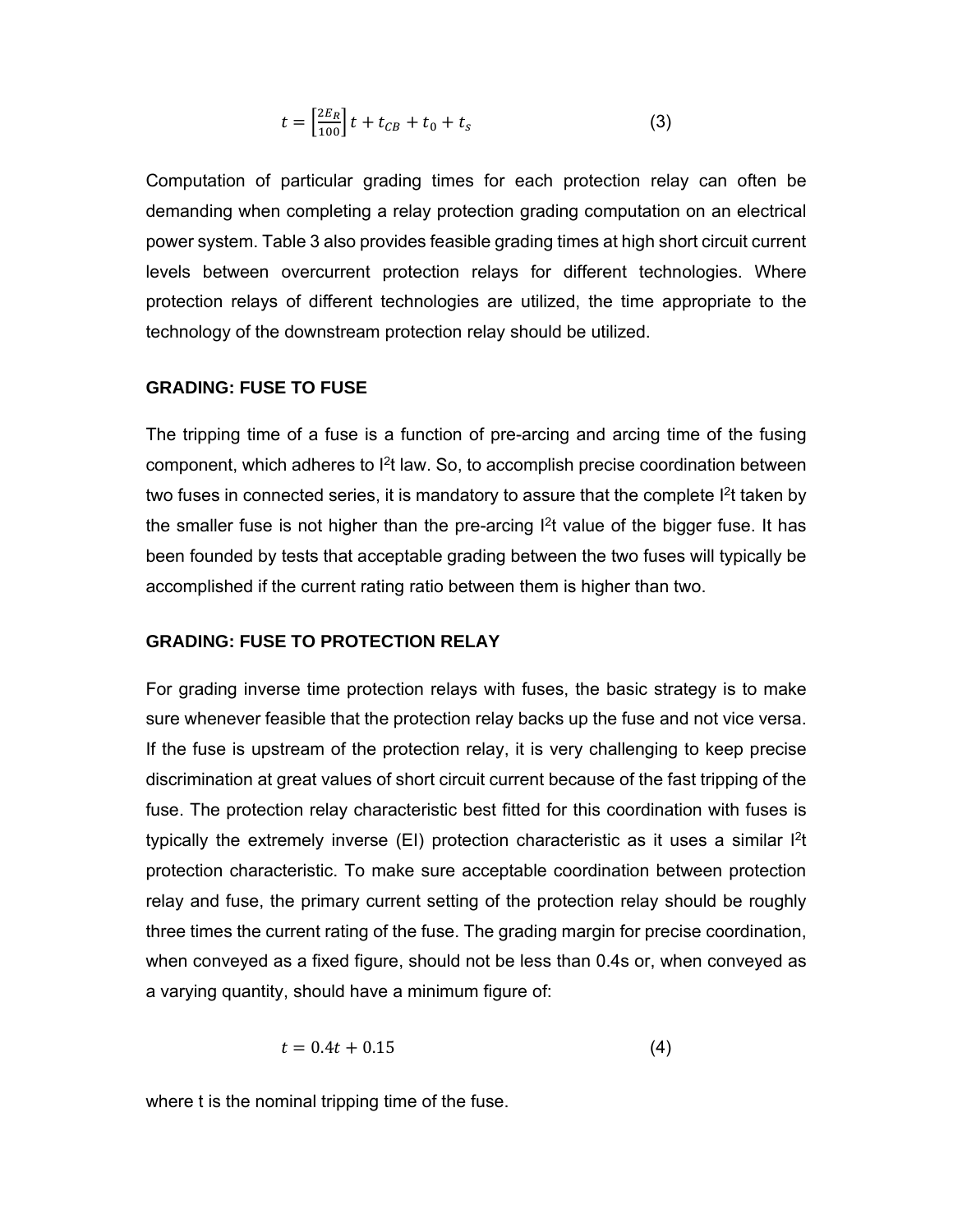# **COMPUTATION OF PHASE FAULT OVERCURRENT PROTECTION RELAY SETTINGS**

The precise coordination of overcurrent protection relays in an electrical power system asks for the computation of the approximated protection relay settings in terms of both current and time. The final settings are then typically printed in appropriate log/log format to present pictorially that an appropriate grading margin exists between the protection relays at adjacent substations. Printing is typically completed using suitable software even though it can be completed by hand. The main protection relay information can be put in a table such as that presented in Table 4, populating the first five columns.

| Location | Fault current (A) |  | Maximum             | <b>CT</b> | Relay current<br>setting |                           | Relay<br>time         |
|----------|-------------------|--|---------------------|-----------|--------------------------|---------------------------|-----------------------|
|          | Maximum   Minimum |  | load<br>current (A) | Ratio     | Per<br>Cent              | Primary<br>Current<br>(A) | multiplier<br>setting |
|          |                   |  |                     |           |                          |                           |                       |
|          |                   |  |                     |           |                          |                           |                       |

Table 4. Common protection relay data table

It is common to print all time/current characteristics to a common voltage/MVA base on log/log scales. The graph considers all protection relays in a single path, starting with the protection relay closest to the load and finishing with the protection relay closest the source of supply. A different graph is needed for each independent path. Settings of any protection relays that lie on multiple paths have to be cautiously considered to make sure that the final adjustments are appropriate for all operational scenarios. Ground short circuits are treated separately from line short circuits and need different graph. After protection relay settings have been completed they are out into a table such as that presented in Table 4, entering information in the last three columns. This also helps in record keeping during commissioning of the protection relays at site.

# **INDEPENDENT (DEFINITE) TIME PROTECTION RELAYS**

The choice of protection settings for independent (definite) time protection relays presents little trouble. The overcurrent protection elements have to be given settings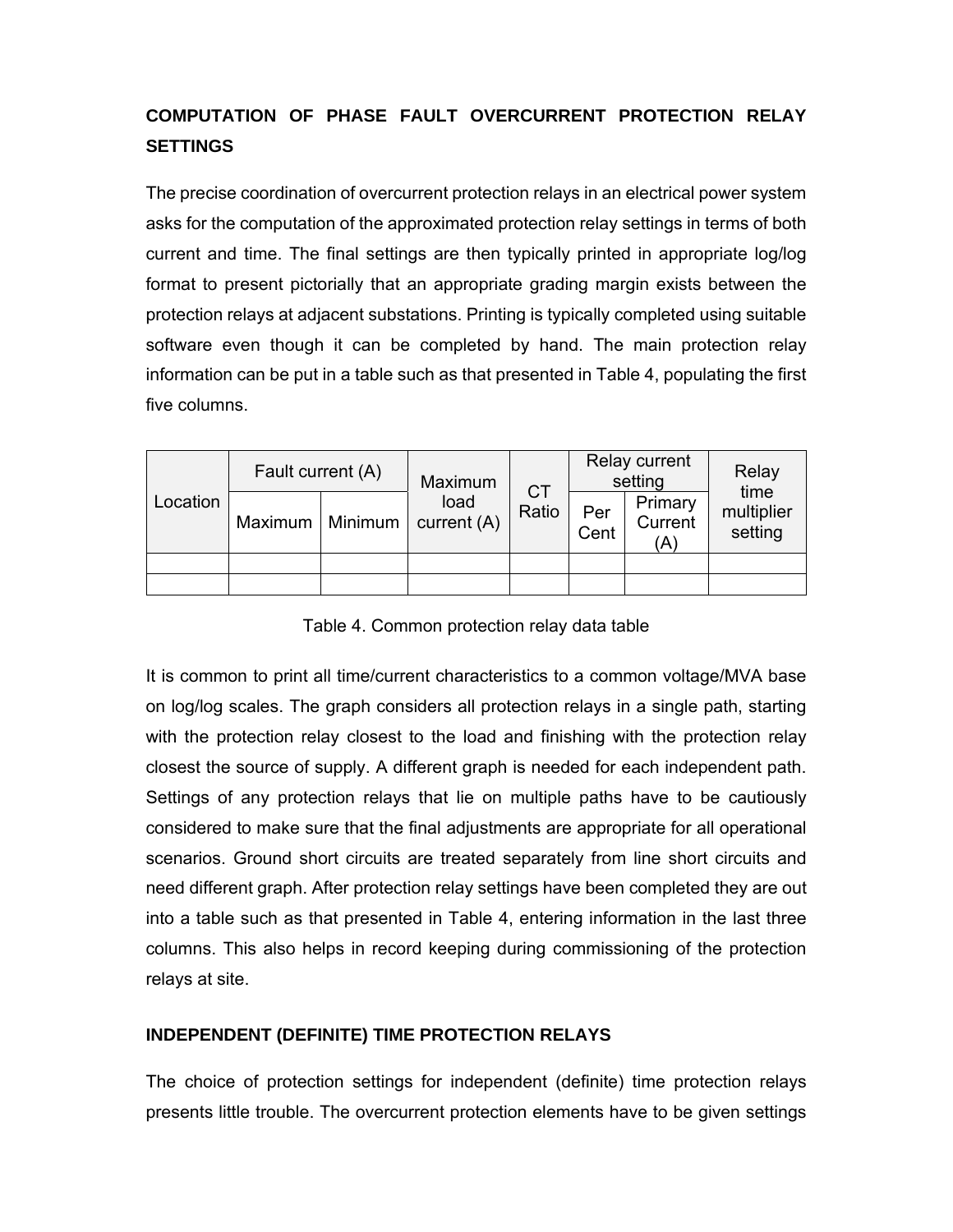that are lower, by a sensible margin, than the short circuit current that is likely to go to a fault at the remote end of the electrical system up to which back-up relay protection is needed, with the minimum elements in operation. The protection settings have to be sufficiently high to avert protection relay tripping with the maximum probable load, a suited margin being allowed for large motor starting currents or transformer inrush transients. Time settings will be selected to provide suited grading margins.

# **INVERSE TIME PROTECTION RELAYS**

When the electrical power system consists of a series of short sections of underground cable, so that the complete transmission line impedance is low, the value of short circuit current will be checked mainly by the impedance of transformers or other fixed devices and will not change greatly with the position of the short circuit. In such situations, it may be feasible to grade the inverse time protection relays in the same way as definite time protection relays. Nevertheless, when the prospective short circuit current changes considerably with the position of the short circuit, it is feasible to make use of this fact by utilizing both current and time grading to enhance the total tripping of the protection relay.

The process starts by selection of the adequate protection relay characteristics. Current settings are then selected, with eventually the time multiplier settings to provide adequate grading margins between protection relays. Otherwise, the process is similar to that for definite time delay protection relays.

#### **DIRECTIONAL PHASE SHORT CIRCUIT OVERCURRENT PROTECTION RELAYS**

When short circuit current can go in both directions through the protection relay location, it may be required to make the response of the protection relay directional by the initiation of a directional control device. The device is provided by the use of extra voltage inputs to the protection relay.

#### **PROTECTION RELAY CONNECTIONS**

There are many ways for an appropriate connection of voltage and current signals. The different connections depend on the phase angle, at unity system power factor, by which the current and voltage used to the protection relay are displaced.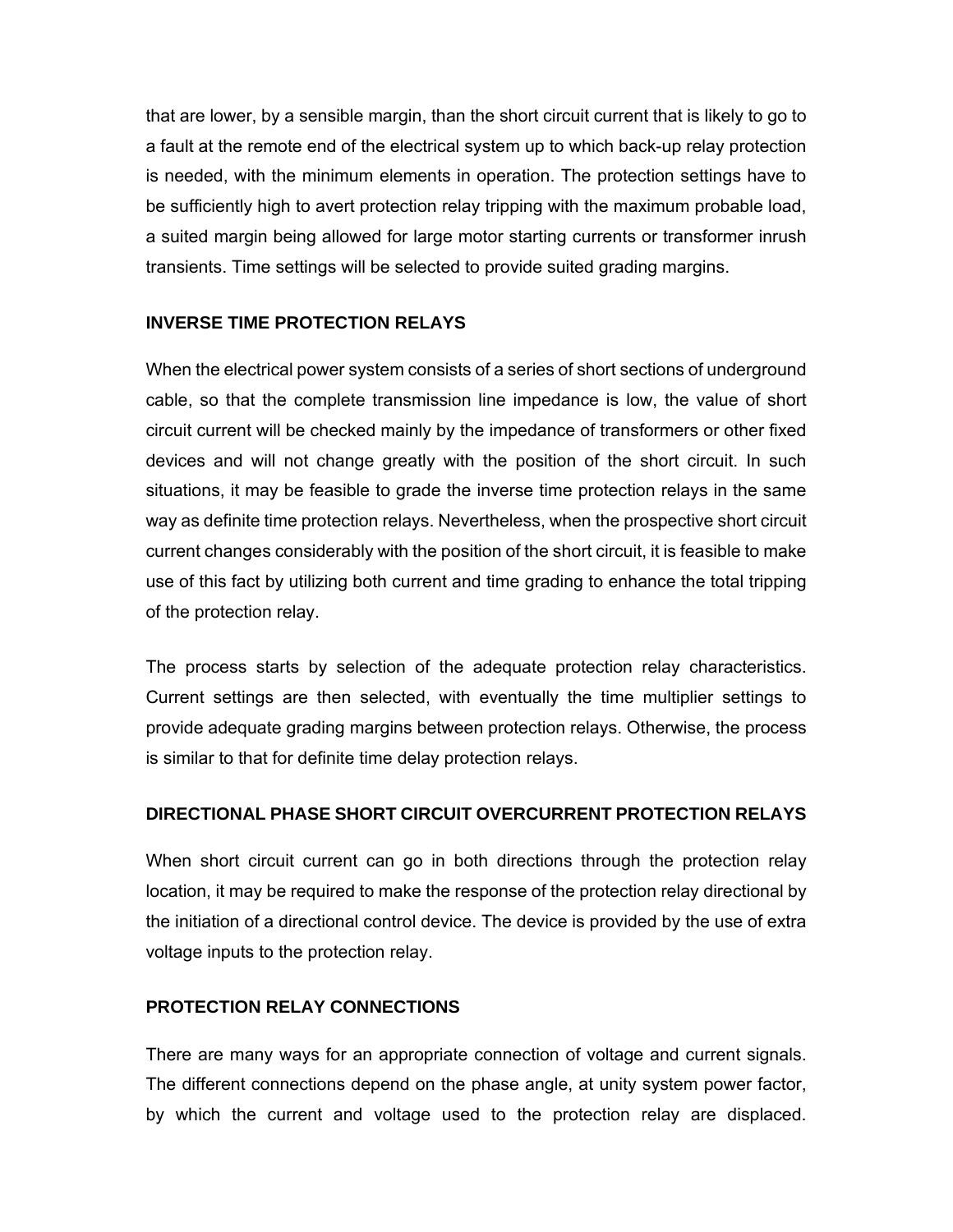Nevertheless, only very few connections are utilized in current practice and these are presented below. In a digital or numerical protection relay, the phase displacements are determined by software, while electromechanical and static protection relays typically get the needed phase displacements by connecting the input signals to the protection relay. The history of the topic ends in the protection relay connections being specified as if they were received by appropriate connection of the input signals, irrespective of the actual process used.

## **90° PROTECTION RELAY QUADRATURE CONNECTION**

This is the typical arrangement for static, digital or numerical protection relays. Depending on the angle by which the used voltage is shifted to generate maximum protection relay sensitivity (the protection Relay Characteristic Angle, or RCA), two types are usable.

# **90°-30° CHARACTERISTIC (30° RCA)**

The A phase protection relay element is furnished with  $I_a$  current and  $V_{bc}$  voltage displaced by 30° in an anti-clockwise direction. In this situation, the protection relay maximum sensitivity is generated when the current lags the system phase to neutral voltage by 60°. This relay connection provides precise directional tripping zone over the current range of 30° leading to 150° lagging as shown in Figure 11. The protection relay sensitiveness at unity power factor is 50% of the relay maximum sensitivity and 86.6% at zero power factor lagging. This characteristic is suggested when the protection relay is used for the protection of plain lines with the zero sequence source behind the relaying location.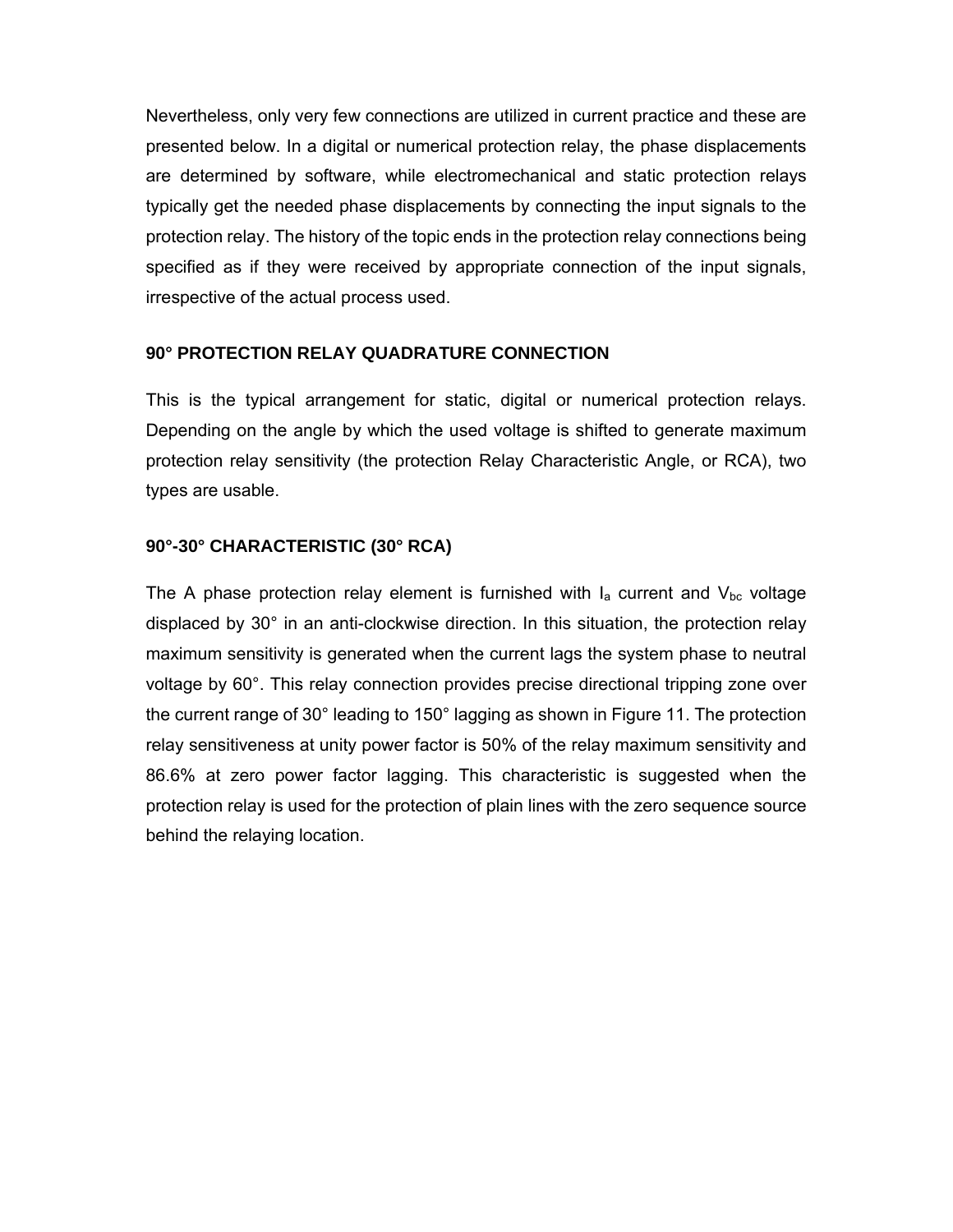

B phase device connected  $I_b$   $V_{ca}$ C phase device connected  $I_c$   $V_{ab}$ 

Figure 11. Vector graph for the 90°-30° arrangement (phase A device)

# **90°-45° CHARACTERISTIC (45° RCA)**

The A phase protection relay device is furnished with current  $I_a$  and voltage  $V_{bc}$  shifted by 45° in an anti-clockwise direction. The protection relay maximum sensitiveness is generated when the current lags the system phase to neutral voltage by 45°. This arrangement provides a precise directional tripping zone over the current range of 45° leading to 135° lagging. The protection relay sensitivity at unity power factor is 70.7% of the maximum torque and the same at zero power factor lagging as shown in Figure 12. This arrangement is suggested for the protection of transformer feeders or lines that have a zero sequence source in front of the protection relay. It is required in the situation of parallel transformers or transformer lines, to assure precise protection relay tripping for short circuits beyond the star/delta transformer.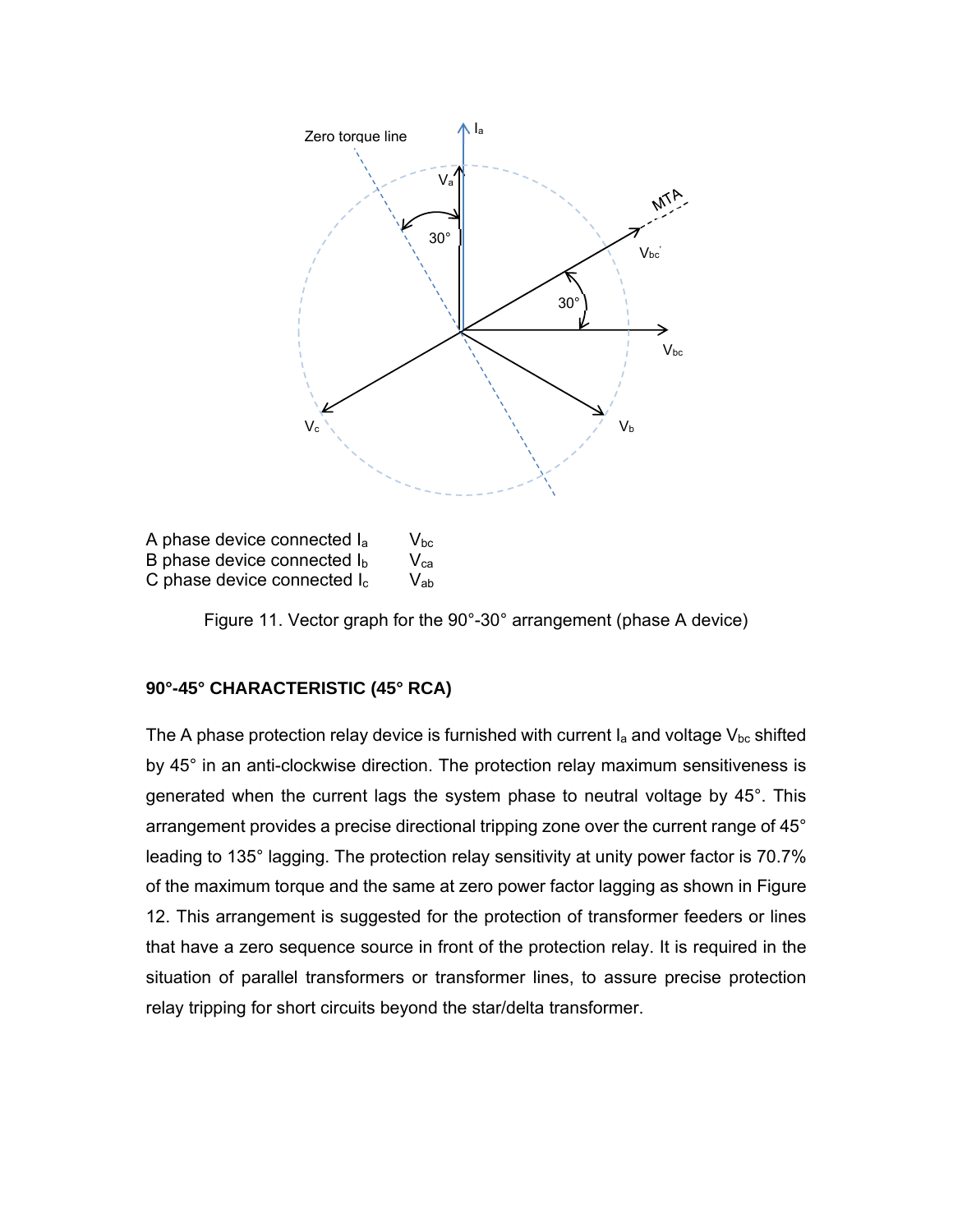

A phase device connected  $I_a$   $V_{bc}$ B phase device connected  $I_b$  V<sub>ca</sub> C phase device connected  $I_c$   $V_{ab}$ 

Figure 12. Vector graph for the 90°-45° arrangement (phase A device)

For a digital or numerical protection relay, it is typical to grant user selection of the RCA within a wide range.

In theory, three short circuit conditions can start maloperation of the directional device:

- a line-line-earth short circuit on a plain line

- a line-earth short circuit on a transformer line with the zero sequence source in front of the protection relay

- a line-line short circuit on a power transformer with the protection relay looking into the transformer delta winding. These circumstances are presumed to establish the maximum angular shift between the current and voltage quantities at the protection relay. The magnitude of the current input to the protection relay is insufficient to start the overcurrent device to trip. The possibility of maloperation with the 90°-45° arrangement is non-existent.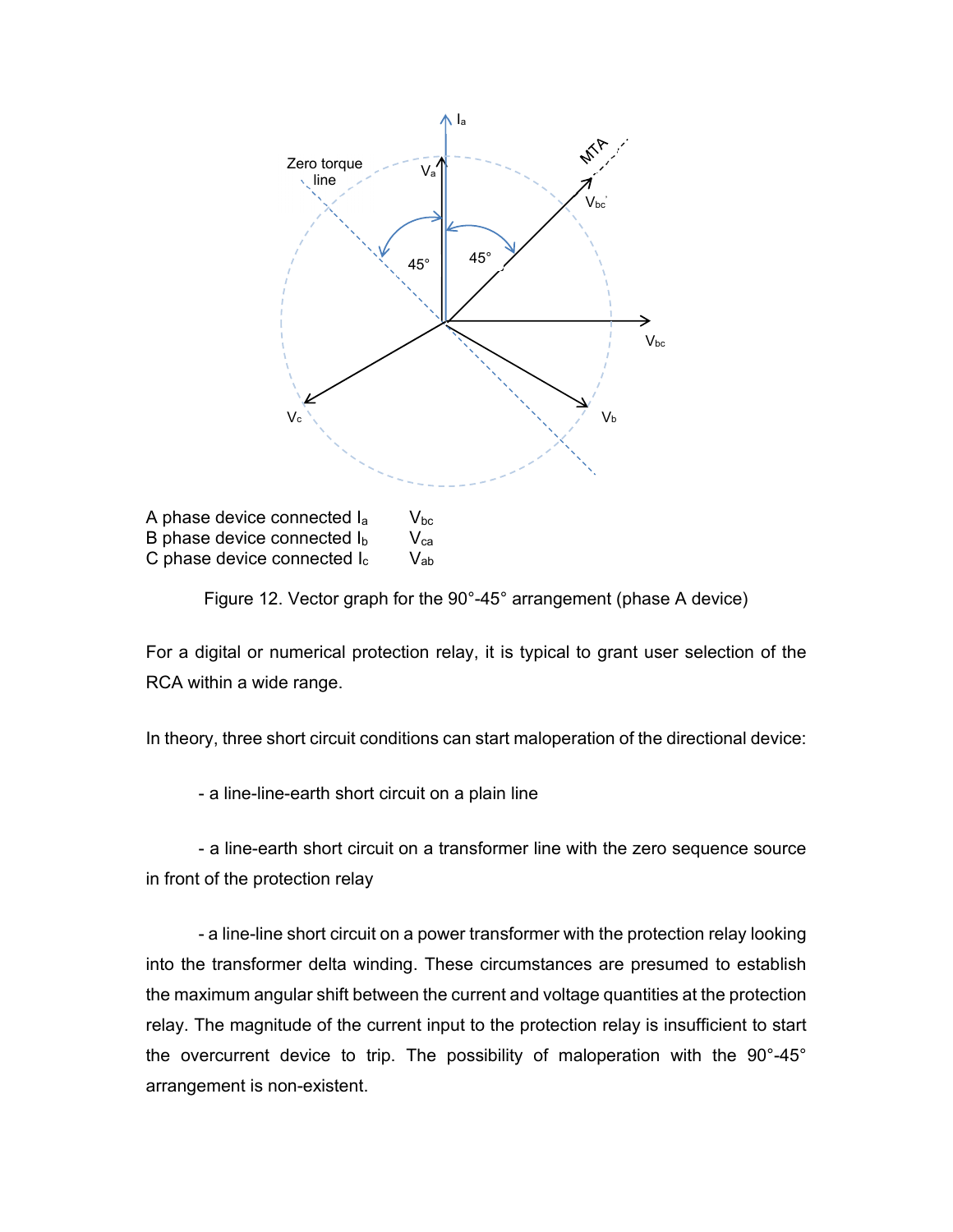#### **USAGE OF DIRECTIONAL PROTECTION RELAYS**

If non-unit, non-directional protection relays are used to parallel lines having a common generator, any short circuits that might happen on any one transmission line will, irrespective of the protection relay settings utilized, set apart both feeders and totally disconnect the power supply. With this system arrangement, it is essential to use directional protection relays at the receiving end and to grade them with the nondirectional protection relays at the sending end, to assure precise discriminative tripping of the protection relays during transmission line faults. This is accomplished by setting the directional protection relays  $R'_1$  and  $R'_2$  in Figure 13 with their directional components looking into the protected feeder, and providing them with lower time and current settings than protection relays  $R_1$  and  $R_2$ . The common practice is to program protection relays  $R'_1$  and  $R'_2$  to 50% of the normal full load of the protected feeder and 0.1 TMS, but care has to be taken to assure that the uninterrupted thermal rating of the protection relays of twice rated current is not surpassed.



Figure 14. Directional protection relays utilized to parallel lines

#### **RING MAINS**

Typical scheme within electrical distribution networks is the Ring Main. The main reason for its application is to keep supplies to consumers in case of short circuit conditions happening on the interconnecting lines. Current may go in either direction through the different protection relay locations, and hence directional overcurrent protection relays are used.

In the situation of a ring main fed at the single point, the settings of the protection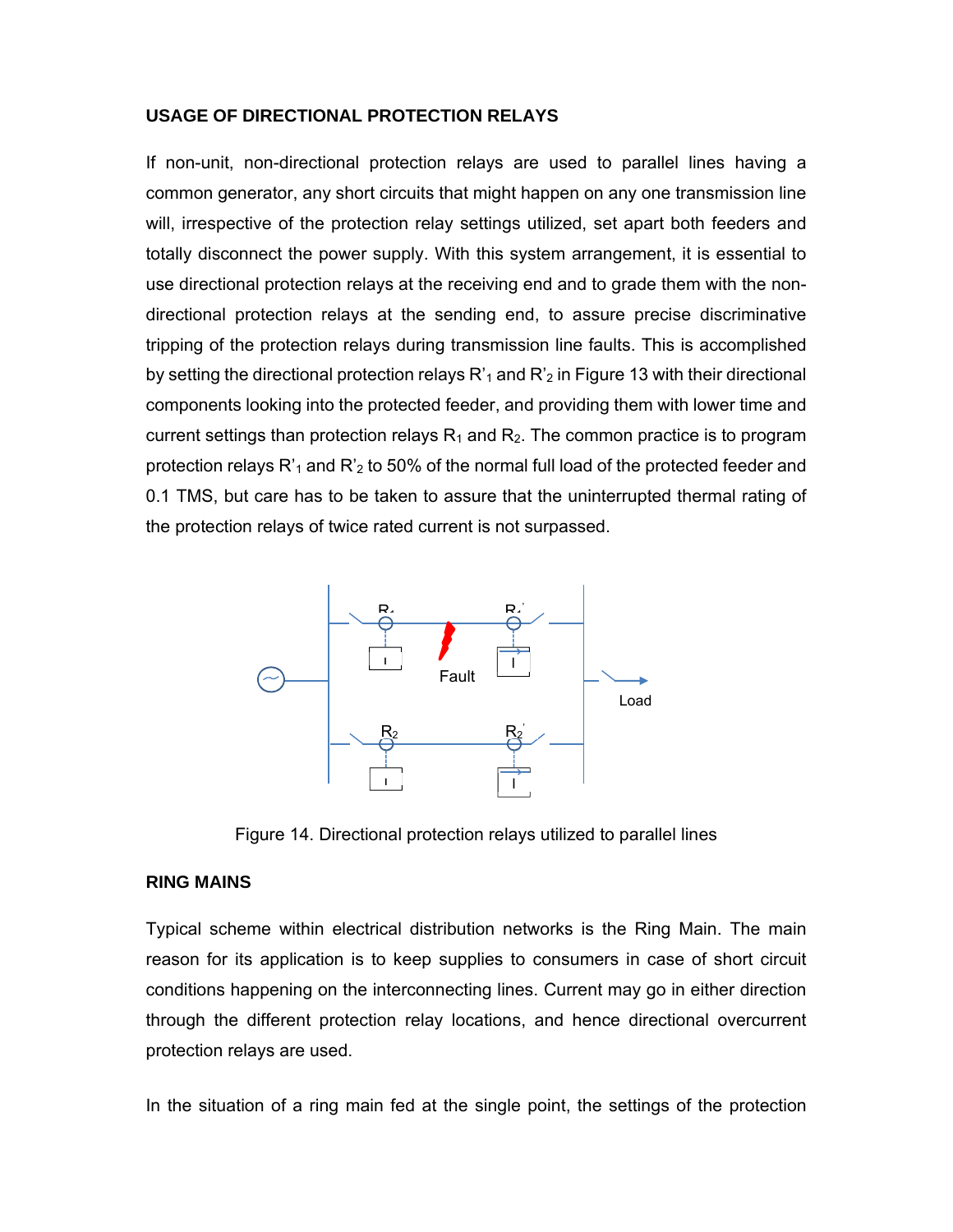relays at the supply side and at the mid-point substation are same. Hence, they can be made non-directional, if, in the latter situation, the protection relays are placed on the same line, that is, one at each end of the line. It is interesting to note that when the number of lines round the ring is an even number, the two protection relays with the same tripping time are at the same substation. Hence, they will have to be directional. When the number of lines is an odd number, the two protection relays with the same tripping time are at different substations and hence do not need to be directional. It may also be remembered that, at intermediate substations, whenever the tripping time of the protection relays at each substation are different, the difference between their tripping times is never lower than the grading margin, so the protection relay with the longer tripping time can be non-directional. With modern numerical protection relays, a directional facility is often applicable for little or no additional cost, so that it may be easier in practice to use directional protection relays at all locations. Also, in the case of an extra line being installed subsequently, the protection relays that can be nondirectional have to be re-determined and will not inevitably be the same – giving rise to issues of changing a non-directional protection relay for a directional one. If a VT was not initially given, this may be very challenging to provide at a later date.

#### **RING MAINS GRADING**

The typical grading process for protection relays in a ring main circuit is to trip the ring at the supply point and to grade the protection relays first clockwise and then anticlockwise. That is, the protection relays looking in a clockwise direction around the ring are made to trip in the sequence 1-2-3-4-5-6 and the protection relays looking in the anti-clockwise direction are made to trip in the sequence 1'-2'-3'-4'-5'-6'.

The directional protection relays are set in accordance with the invariable standard, relevant to all forms of directional relay protection that the current in the system has to go from the substation bus into the protected feeder so the protection relays may trip. Tripping of the faulted feeder is completed according to time and short circuit current direction. As in any parallel electrical system, the short circuit current has two parallel paths and separates itself in the inverse ratio of their impedances. Therefore, at each substation in the ring, one set of protection relays will be made defunct because of the direction of current flow, and the other set operative. It will also be noted that the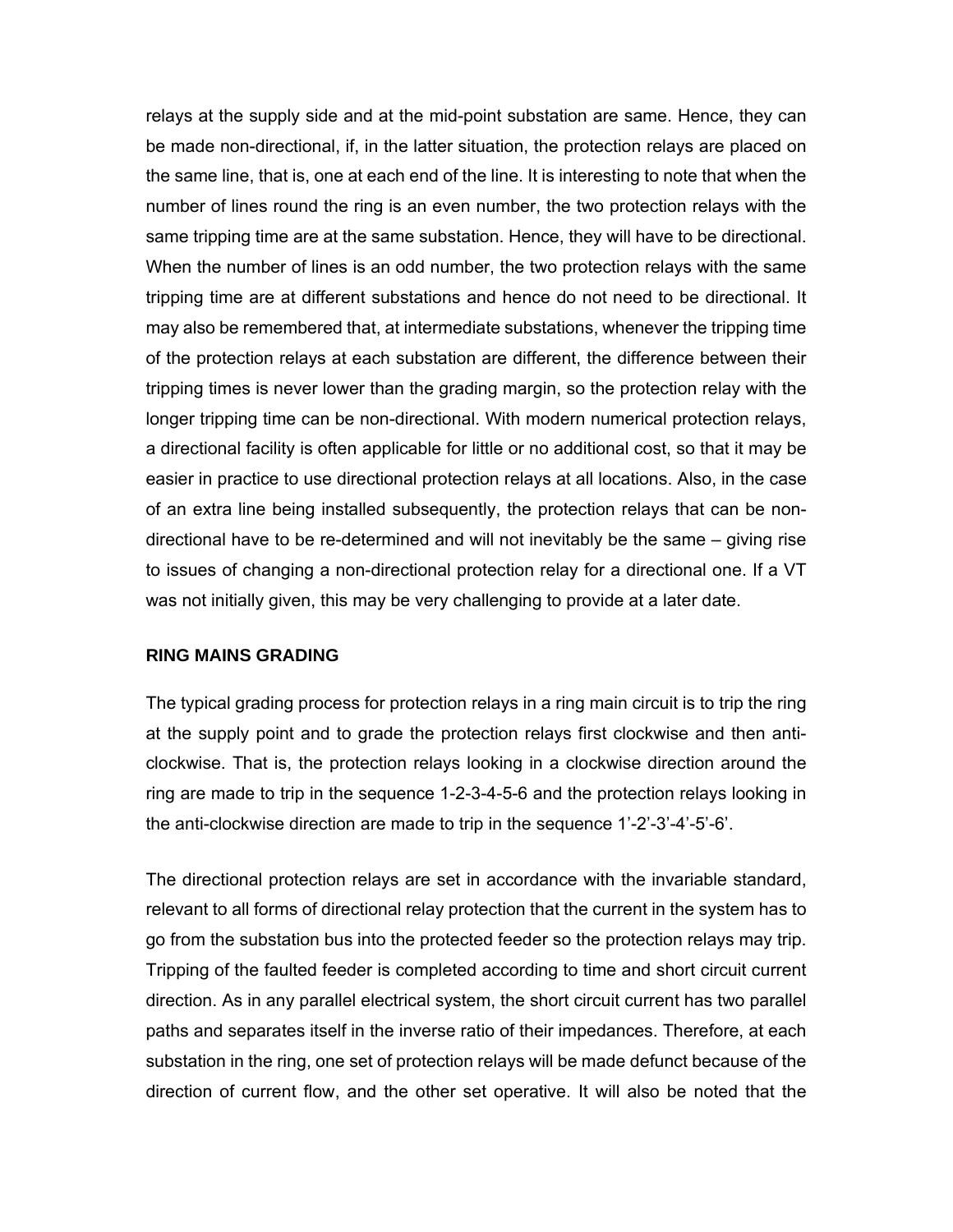tripping times of the protection relays that are defunct are quicker than those of the operative protection relays, with the exclusion of the mid-point substation, where the tripping times of protection relays are equal.

The protection relays that are operative are graded downwards towards the short circuit location and the last to be impacted by the short circuit trips first. This is applicable to both paths to the short circuit. Accordingly, the affected feeder is the only one to be switched off from the ring and the power supply is kept to all the substations.

When two or more power sources supply the ring main, time graded overcurrent protection is challenging to use and complete discrimination may not be achievable. With two power sources of supply there are two possible solutions. The first is to trip the ring at one of the supply locations, whichever is more practical, by means of a suited high set instantaneous overcurrent protection relay. The ring is then graded as in the situation of a single supply. The second technique is to treat the portion of the ring between the two supply locations as a continuous bus separate from the ring and to save it with a unit protection arrangement, and then go forward to grade the ring as in the case of a single supply.

#### **GROUND FAULT PROTECTION**

In the foregoing paragraph, care has been primarily orientated towards line fault overcurrent protection. More sensitive protection against ground short circuit currents can be accomplished by utilizing a protection relay that acts only to the residual system current, since a residual component is available only when short circuit current goes to ground. The ground fault protection relay is hence totally untouched by load currents, whether balanced or not, and can be provided a setting which is determined only by the equipment arrangement and the presence of unbalanced leakage or capacitance currents to ground. This is crucial consideration if settings of only a several percent of system rating are looked at, since leakage currents may generate a residual quantity of this magnitude.

On a whole, the low settings allowable for ground fault protection relays are very practical, as ground short circuits are not only the most frequent of all short circuits, but may be determined in magnitude by the neutral grounding impedance, or by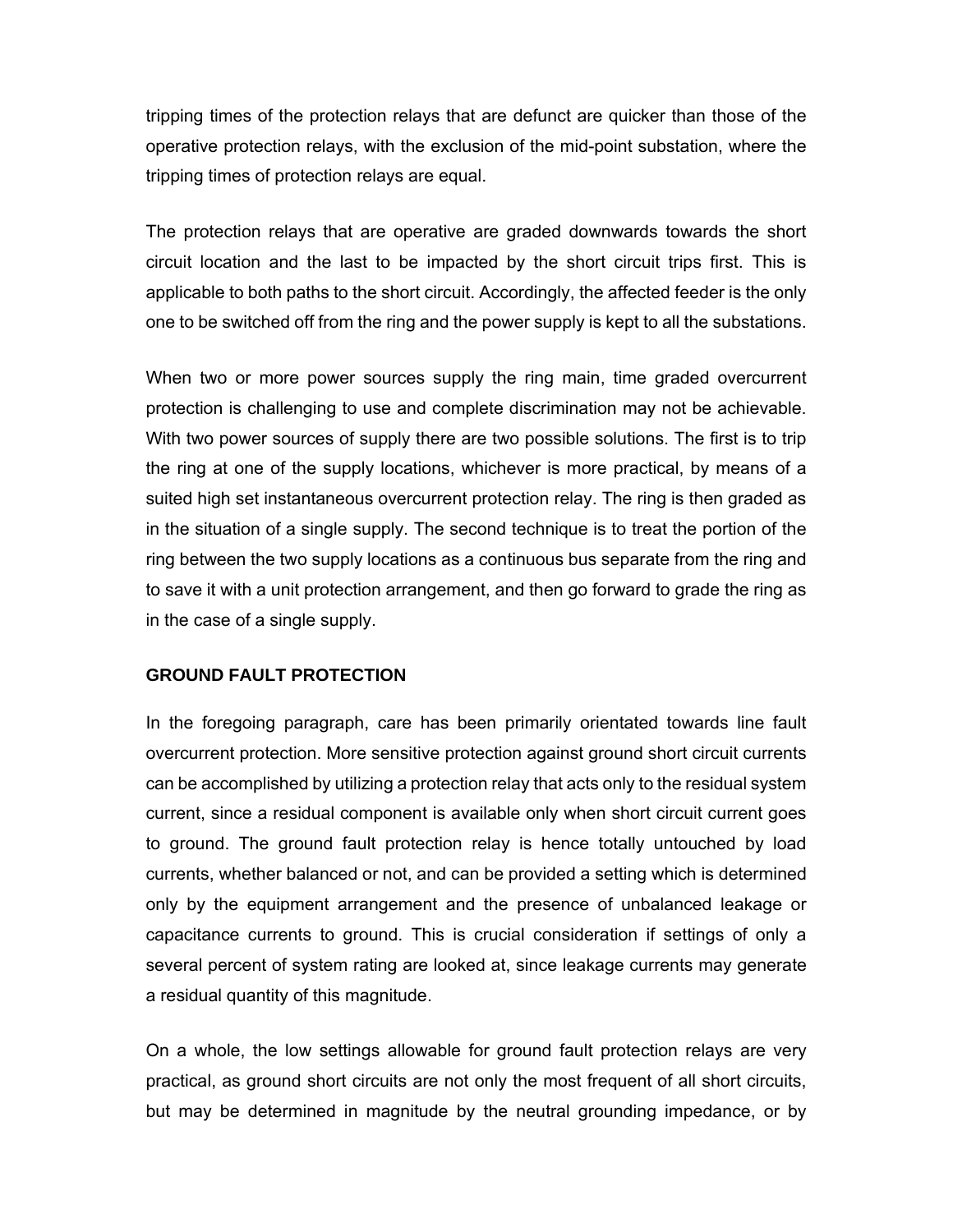ground contact resistance. The residual element is extracted by linking the phase current transformers in parallel as shown in Figure 15. The simple arrangement shown in Figure 15(a) can be extended by linking overcurrent devices in the individual phase leads, as shown in Figure 15(b), and placing the ground fault protection relay between the star points of the protection relay group and the current transformers.

Line short circuit overcurrent protection relays are typically given on only two lines since these will sense any interphase short circuit; the arrangements to the ground short circuit protection relay are unaffected by this condition. The principal scheme is presented in Figure 15(c).



Figure 15. Residual arrangement of current transformers to ground fault protection

relays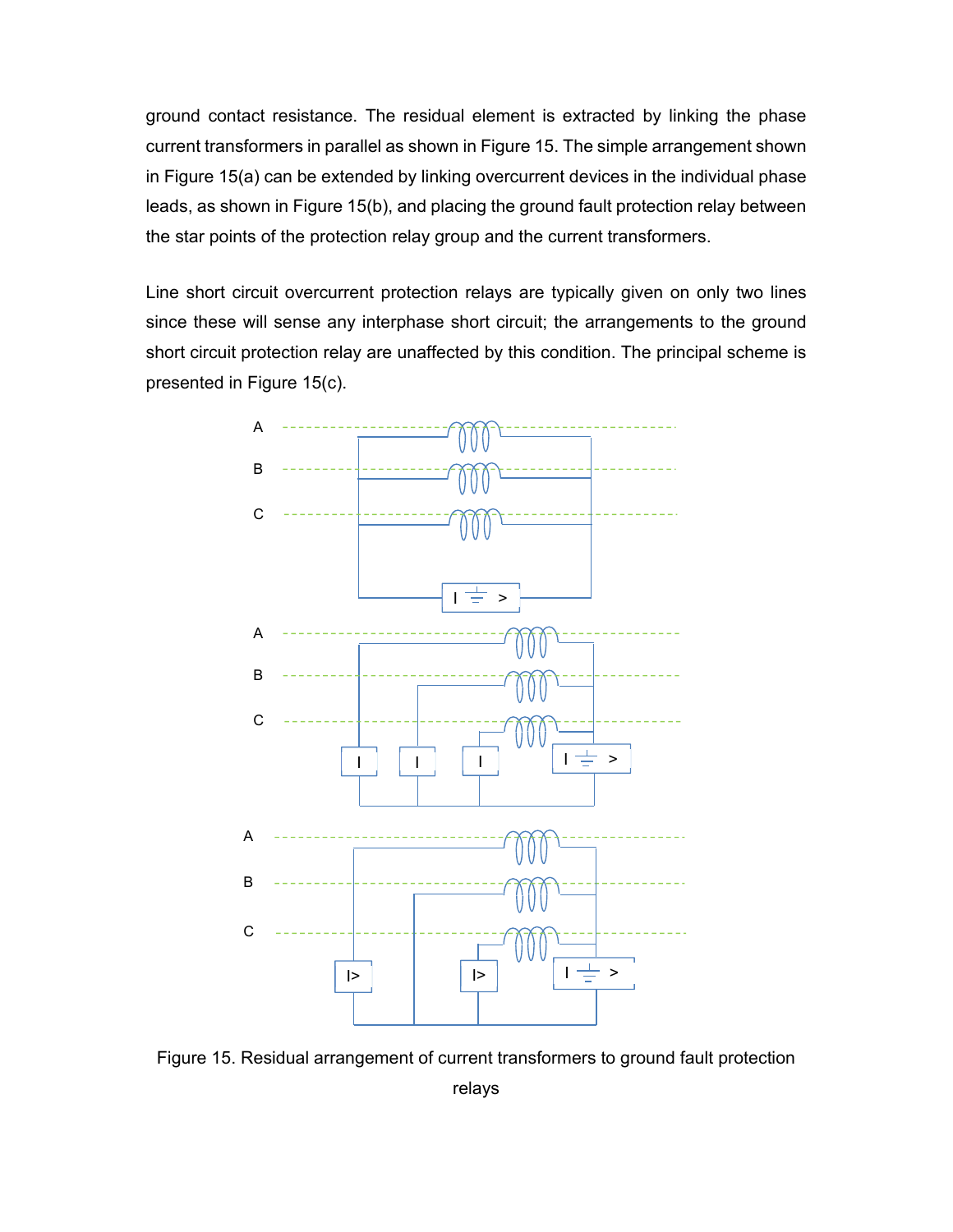The common settings for ground fault protection relays are 30% to 40% of the totalload current or minimum ground short circuit current on the portion of the system being protected.

#### **EFFECTIVE SETTING OF GROUND FAULT PROTECTION RELAYS**

The primary setting of an overcurrent protection relay can typically be taken as the protection relay setting multiplied by the CT ratio. The CT can be presumed to keep a sufficiently precise ratio so that, conveyed as a percentage of rated current, the primary setting is directly relative to the protection relay setting. Nevertheless, this may not be correct for ground fault protection relay. The operation changes according to the applied protection relay technology.

# **STATIC, DIGITAL AND NUMERICAL PROTECTION RELAYS**

When static, digital or numerical protection relays are applied the relatively low value and fixed variation of the protection relay burden over the protection relay setting range ends in the above statement being true. The variation of input burden with current should be verified to assure that the change is sufficiently small. If not, substantial errors may happen, and the setting process will have to follow that for electromechanical protection relays.

# **ELECTROMECHANICAL PROTECTION RELAYS**

When using an electromechanical protection relay, the ground fault device typically will be similar to the phase devices. It will have a similar VA usage at setting, but will enforce a far greater burden at nominal or rated current, because of its lower setting. For instance, a protection relay with a setting of 20% will have an impedance of 25 times that of a similar device with a setting of 100%. Very often, this burden will surpass the rated burden of the current transformers. It might be believed that correspondingly higher current transformers should be applied, but this is conceived to be unneeded. The current transformers that handle the line burdens can trip the ground fault protection relay and the greater errors can be allowed for.

Not only is the exciting current of the energising current transformer relatively high due to the great burden of the ground fault protection relay, but the voltage drop on this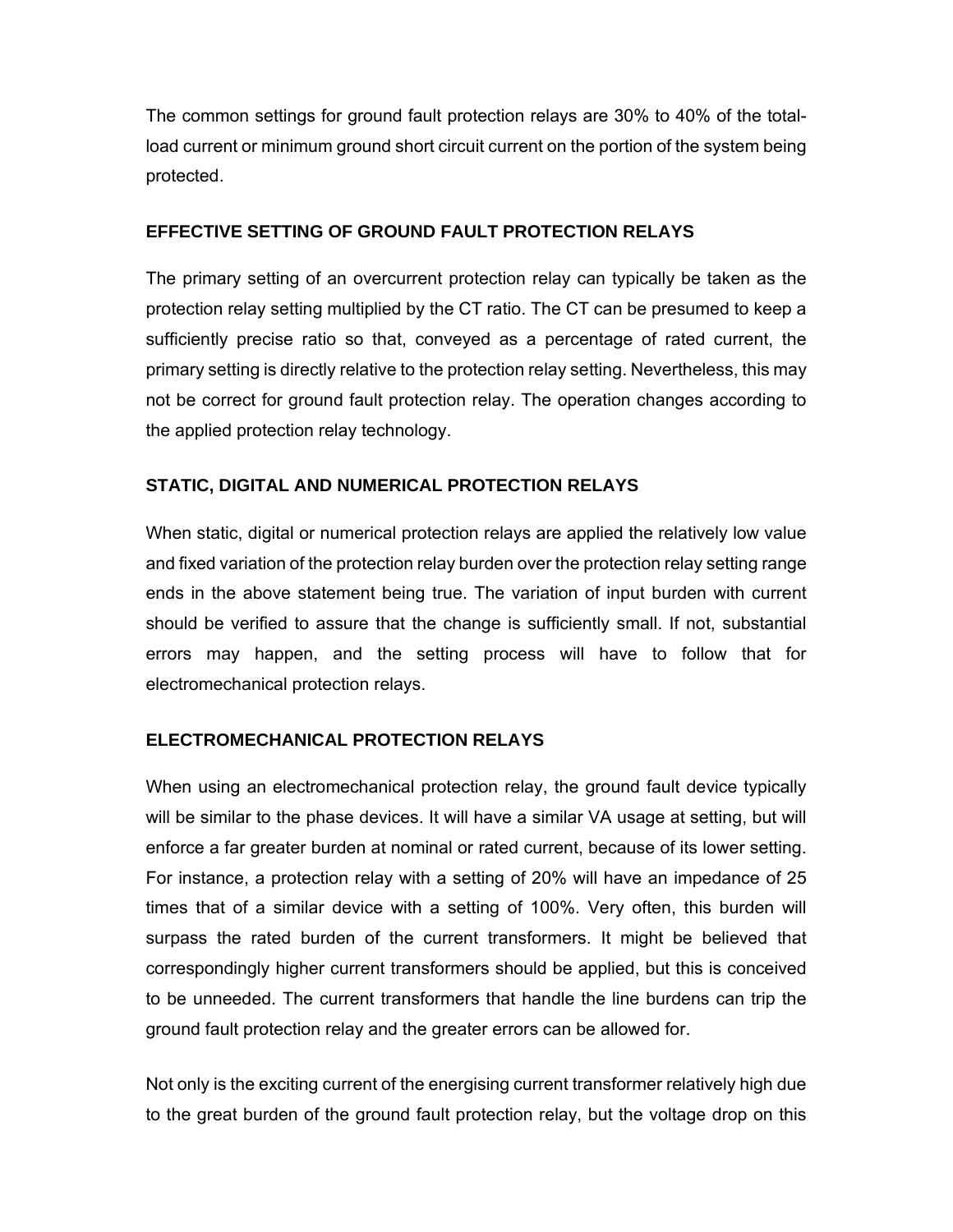protection relay is impressed on the other current transformers of the paralleled group, whether they are transferring primary current or not. The overall exciting current is hence the product of the magnetizing loss in one CT and the other current transformers operating in parallel. The overall magnetising loss can be considerable in comparison with the working current of the protection relay, and in utmost situations where the setting current is small or the current transformers are of low performance, may even surpass the output to the protection relay. The 'effective setting current' in secondary terms is the sum of the protection relay setting current and the overall excitation loss. Strictly speaking, applied setting is the vector sum of the protection relay setting current and the overall exciting current, but the arithmetic sum is near sufficient, because of the similarity of power factors. It is informative to compute the applied setting for a range of setting values of a protection relay, a process that is shown in Table 5, with the results presented in Figure 16.

The effect of the comparatively high protection relay impedance and the summation of CT excitation losses in the residual circuit is increased still further by the fact that, at setting, the flux density in the current transformers matches to the bottom bend of the excitation characteristic. The exciting impedance under these circumstances is comparatively low, causing the ratio error to be big. The current transformer really enhances in operation with raised primary current, while the protection relay impedance reduces until, with an input current few times higher than the primary setting, the multiple of setting current in the protection relay is appreciably greater than the multiple of primary current setting which is implemented on the primary circuit. This causes the protection relay tripping time to be shorter than might be anticipated.

At still greater input currents, the CT operation falls off until eventually the output current ceases to grow considerably. Beyond this value of input current, function is additionally complicated by distortion of the output current waveform.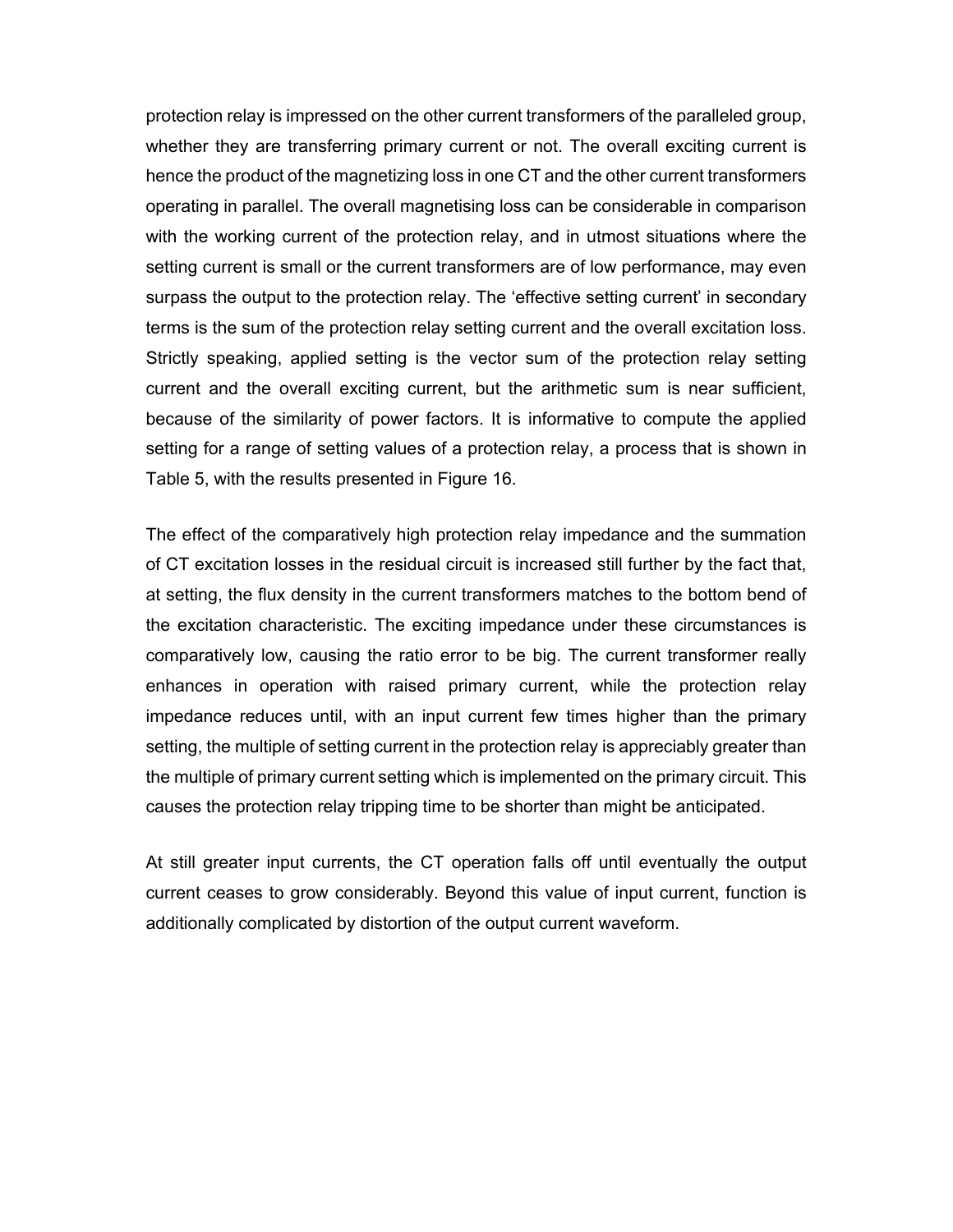| Protection relay<br>plug setting |             | Coil voltage   | Exciting   | Applied setting |      |
|----------------------------------|-------------|----------------|------------|-----------------|------|
| $\%$                             | Current (A) | at setting (V) | current le | Current (A)     | %    |
| 5                                | 0.25        | 12             | 0.583      | 2               | 40   |
| 10                               | 0.5         | 6              | 0.405      | 1.715           | 34.3 |
| 15                               | 0.75        | 4              | 0.3        | 1.65            | 33   |
| 20                               |             | 3              | 0.27       | 1.81            | 36   |
| 40                               | 2           | 1.5            | 0.17       | 2.51            | 50   |
| 60                               | 3           |                | 0.12       | 3.36            | 67   |
| 80                               | 4           | 0.75           | 0.1        | 4.3             | 86   |
| 100                              | 5           | 0.6            | 0.08       | 5.24            | 105  |

Table 5. Computation of actual relay settings



Figure 16. Applied setting of ground fault protection relay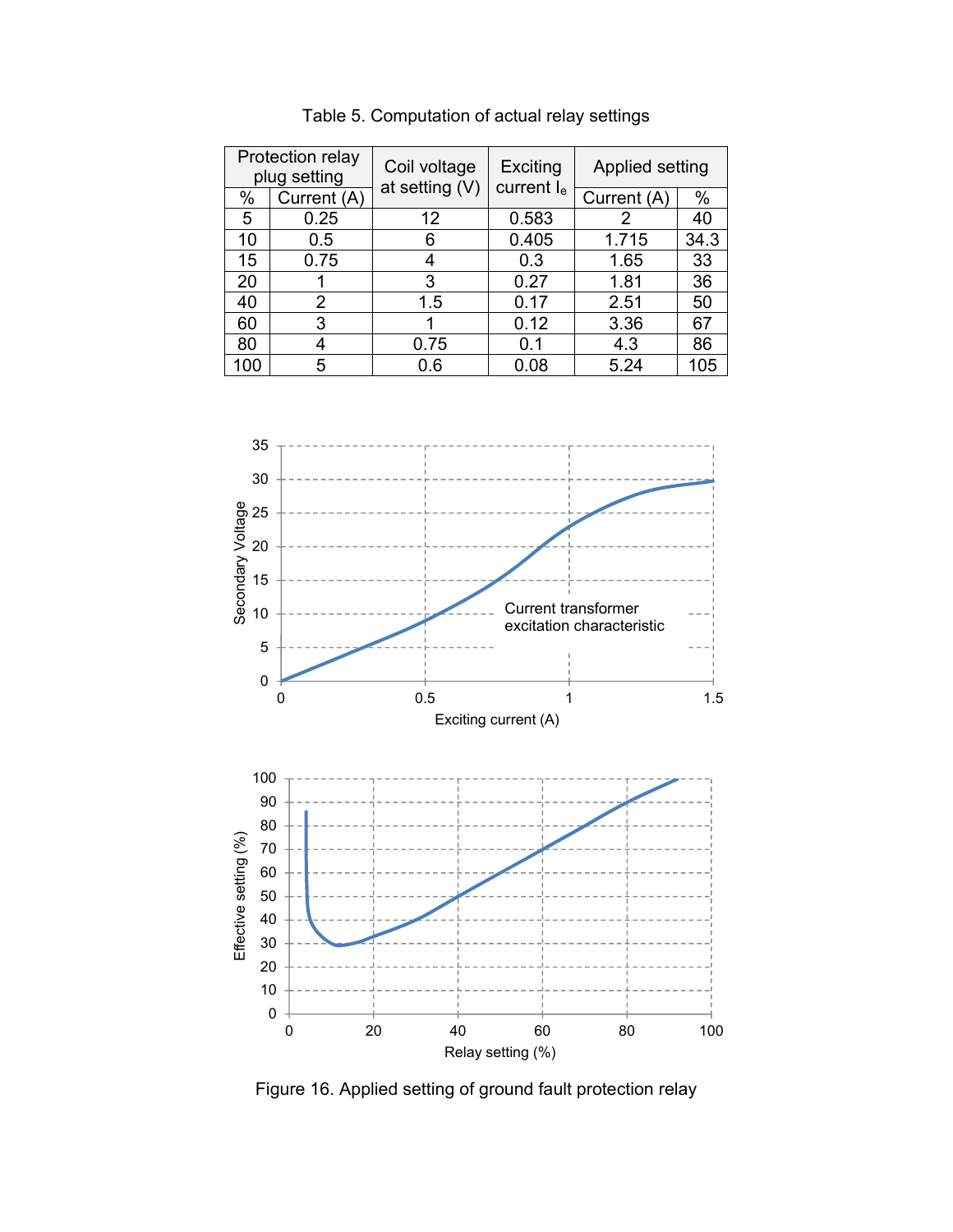# **TIME GRADING OF ELECTROMECHANICAL GROUND FAULT PROTECTION RELAYS**

The time grading of ground fault protection relays can be organized in the same style as for phase short circuit protection relays. The time/primary current characteristic for electromechanical protection relays cannot be kept proportionate to the protection relay characteristic with anything like the precision that is feasible for phase short circuit protection relays. As mentioned above, the ratio error of the current transformers at protection relay setting current may be very big. It is evident that time grading of electromechanical ground fault protection relays is not simple issue as the process used for phase protection relays in Table 4. Either the above considerations must be considered with the errors computed for each current level, making the overall procedure much more challenging, or longer grading margins must be applied. Nevertheless, for other relay protection types, the process used for line fault protection relays can be applied.

# **SENSITIVE GRONUD FAULT RELAY PROTECTION**

LV electrical systems are not typically grounded through impedance, due to the overvoltages that may take place and eventful safety considerations. HV electrical systems may be organized to suit such over-voltages, but not the majority of LV systems. Nevertheless, it is quite typical to ground HV electrical systems through impedance that fixes the ground fault current. Next, in some countries, the resistivity of the ground path may be great due to the nature of the earth itself (e.g. desert). A short circuit to ground not involving ground conductors may end in the transfer of only a small current, insufficient to trip a typical relay protection mechanism. A similar trouble also occurs in the case of broken line conductors, which, after coming down on to hedges or dry metalled roads, stay energised because of the low leakage current, and hence present a risk to life. To resolve the issue, it is mandatory to supply ground fault relay protection mechanism with a setting that is substantially lower than the normal line relay protection. This is not an issue for a modern digital or numerical protection relay. Nevertheless, older electromechanical or static protection relays may introduce problems due to the great effective burden they may present to the CT.

The needed sensitivity cannot typically be given by means of conventional CTs. A core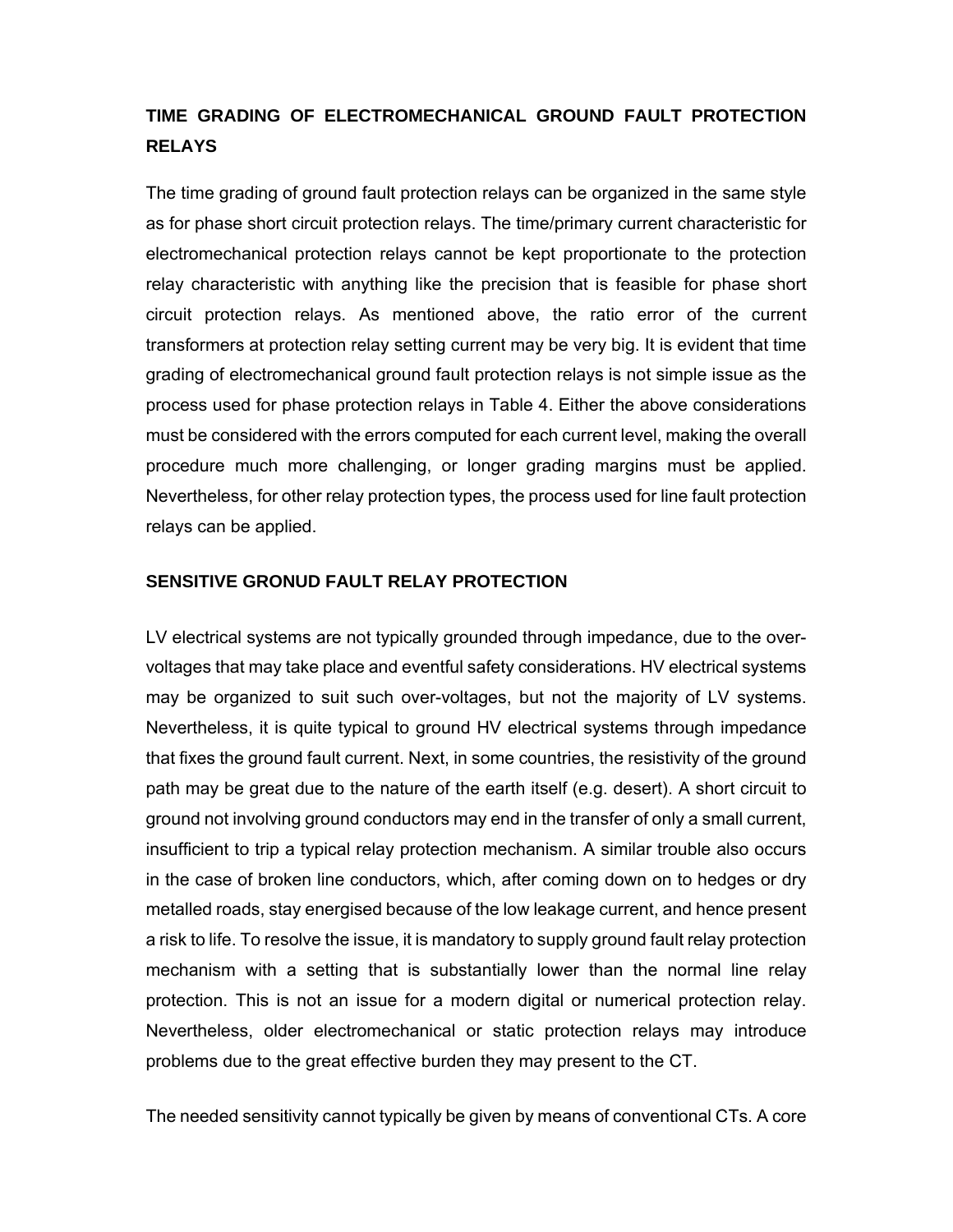balance current transformer (CBCT) will typically be utilized. The CBCT is a current transformer placed around all three line (and neutral if available) conductors so that the CT secondary current is relative to the residual (i.e. ground) current. Such a CT can be designed to have any convenient ratio suited for tripping a sensitive ground fault relay protection device. By use of such arrangements, ground fault settings down to 10% of the current rating of the line to be protected can be achieved.

Attention has to be taken to place a CBCT correctly in an underground cable circuit. If the underground cable sheath is grounded, the ground link from the underground cable gland/sheath junction has to be taken through the CBCT primary to assure that line-sheath short circuits are sensed. Figure 17 presents the correct and wrong arrangements. With the wrong arrangement, the short circuit current in the sheath is not detected as an unbalance current and therefore protection relay tripping does not happen.

The normal residual current that may go during normal operation limits the usage of non-directional sensitive ground fault relay protection. Such residual effects can happen due to unbalanced leakage or capacitance in the electrical system.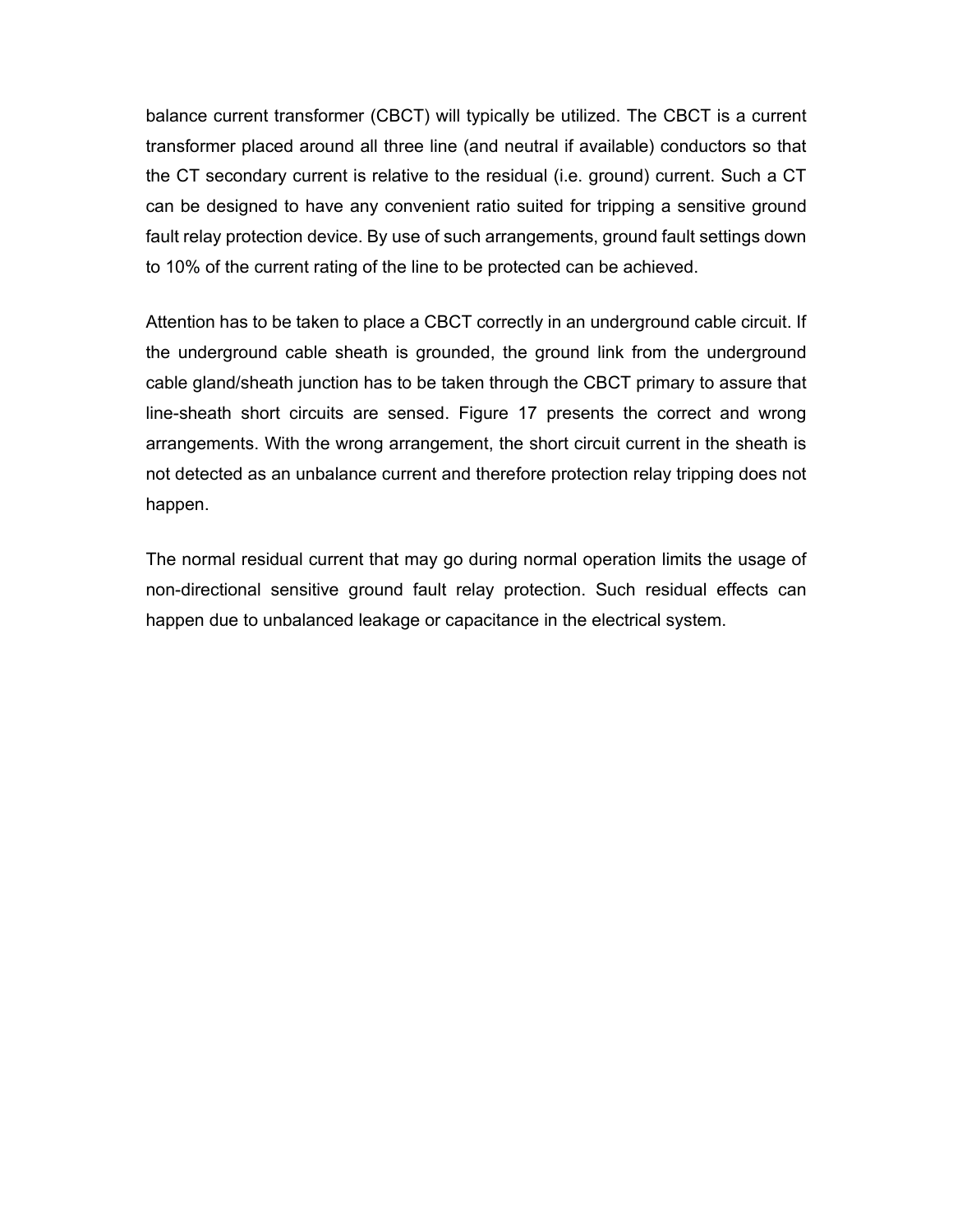

Figure 17. Installation of core balance current transformers (a) Physical arrangement (b) Wrong placement (c) Correct placement

# **DIRECTIONAL GROUND FAULT OVERCURRENT RELAY PROTECTION**

Directional ground fault overcurrent has to be used in the following cases: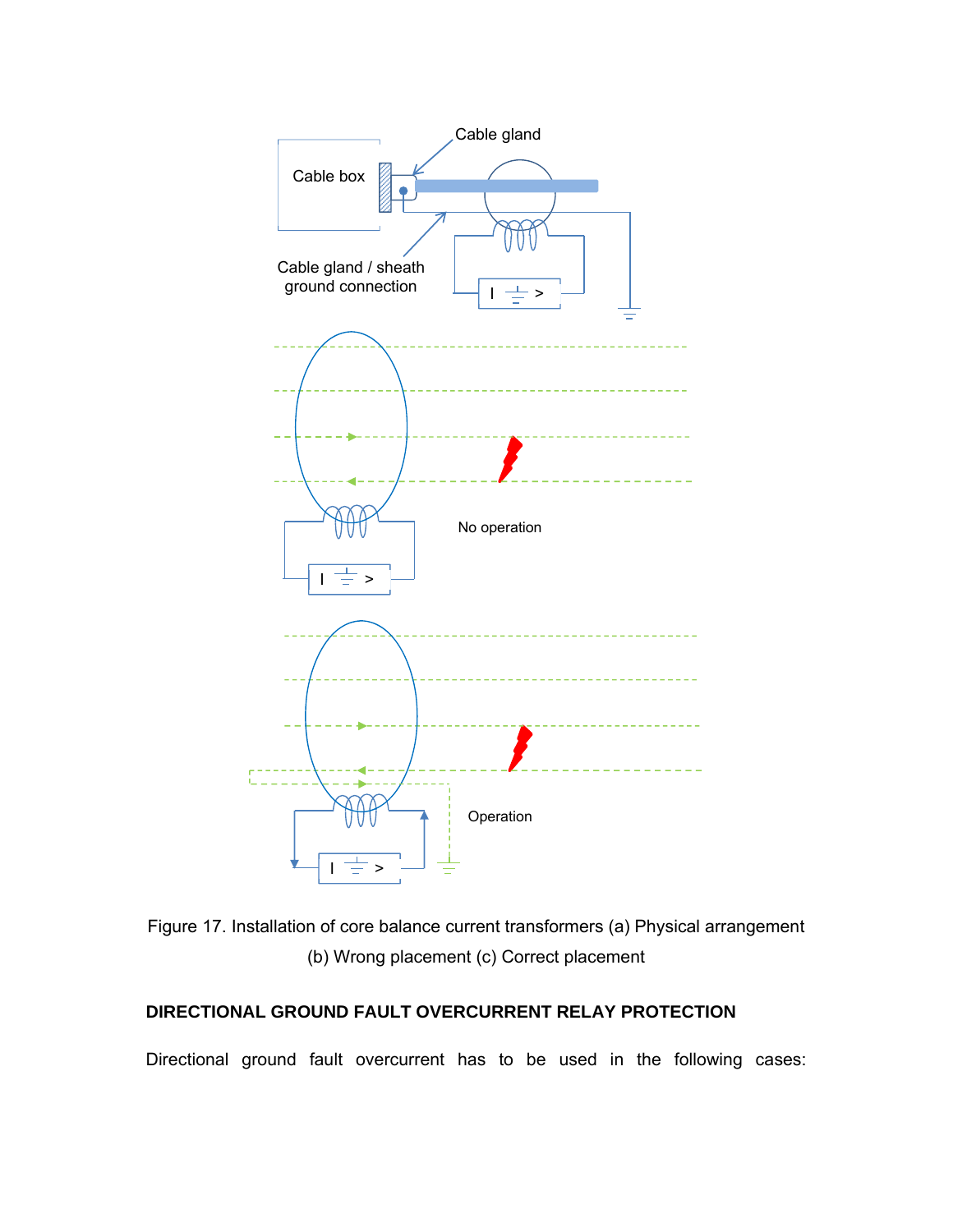- for ground fault protection where the overcurrent relay protection is by directional protection relays
- in insulated-ground power networks
- in Petersen coil grounded power networks
- where the sensitivity of sensitive ground fault relay protection is deficient application of a directional ground fault protection relay may give a higher sensitivity

The protection relay devices, previously mentioned as phase short circuit elements, react to the flow of ground fault current, and it is crucial that their directional reaction is adequate for this situation.

# **PROTECTION RELAY CONNECTIONS**

The residual current is extracted as presented in Figure 15. Since this current may be gained from any line, to get a directional response it is mandatory to get an adequate quantity to polarize the protection relay. In digital or numerical protection relays, there are typically two given options.

# **RESIDUAL VOLTAGE**

A suited amount is the residual voltage of the system. This residual voltage is the vector sum of the individual line voltages. If the secondary windings of a three-line, five limb voltage transformer or three single-line units are linked in broken delta, the voltage built up across its terminals will be the vector sum of the line to earth voltages and therefore the residual voltage of the electrical system, as presented in Figure 18.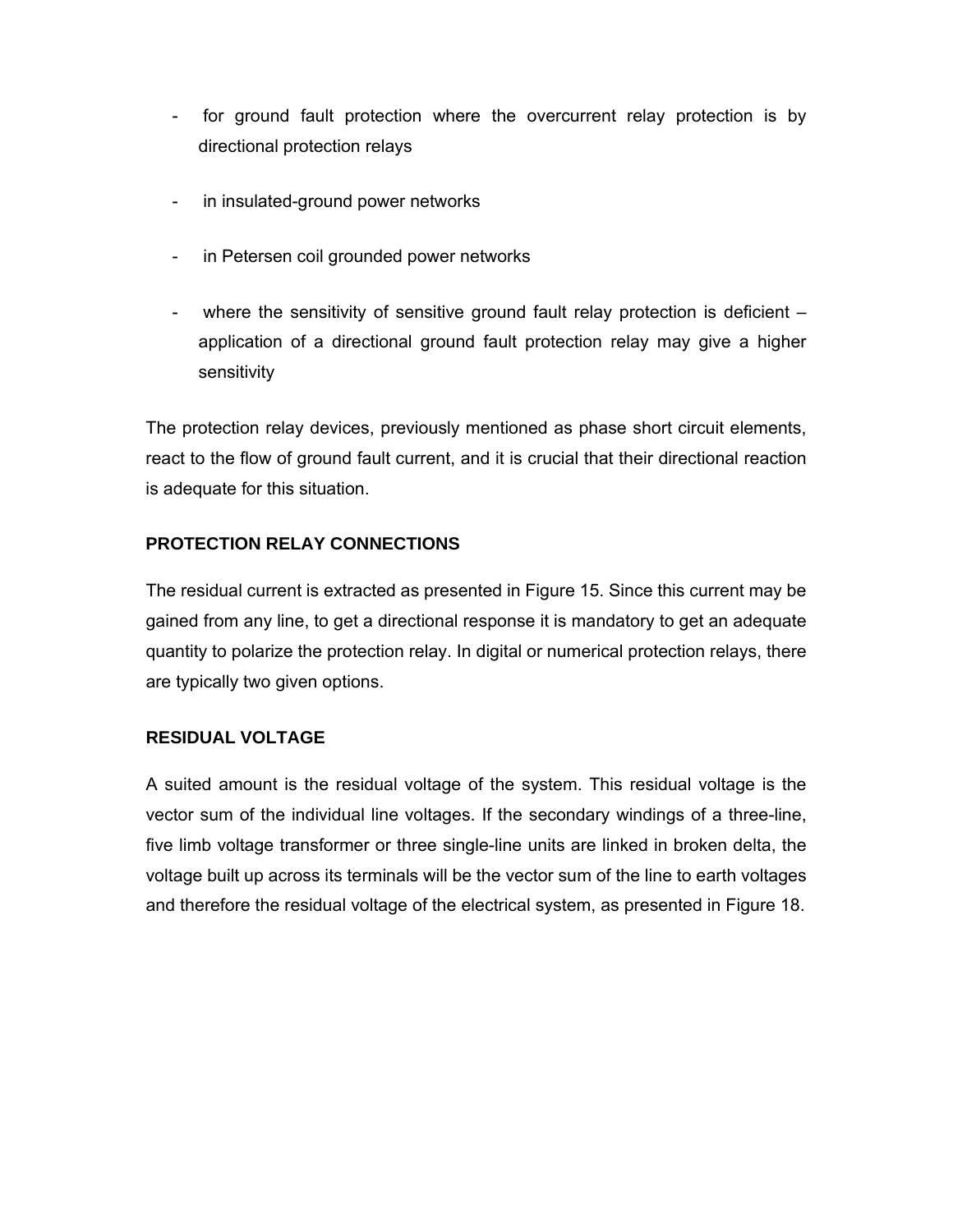

Figure 18. Voltage polarized directional ground fault protection relay (a) Protection relay links(b) Balanced system (zero residual volts) (c) Unbalanced system phase A to earth fault  $(3V_0 \text{ residual volts})$ 

The primary star point of the VT has to be grounded. Nevertheless, a three-line, three limb VT is not suitable, as there is no path for the residual magnetic flux.

When the main voltage transformer related with the high voltage system is not supplied with a broken delta secondary winding to polarize the directional ground short circuit protection relay, it is allowable to utilize three single-line interposing voltage transformers. Their primary windings are arranged in star, and their secondary windings are arranged in broken delta. For satisfactory functioning, nevertheless, it is required to assure that the main voltage transformers are of a suitable design to replicate the residual voltage and that the star point of the primary winding is directly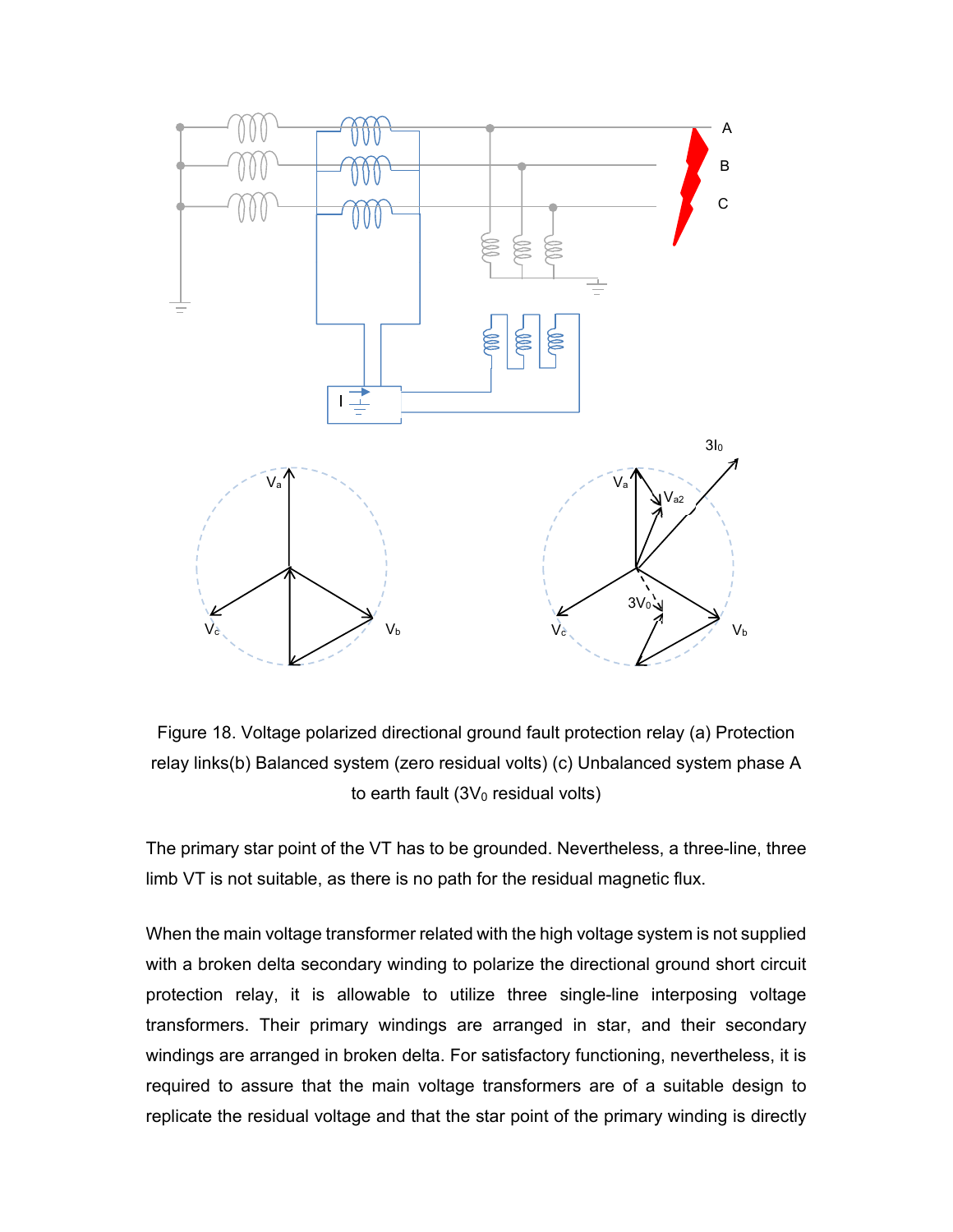grounded. Also, the star point of the primary windings of the interposing voltage transformers has to be linked to the star point of the secondary windings of the main voltage transformers.

The residual voltage will be zero for balanced line voltages. For simple ground short circuit circumstances, it will be same to the depression of the faulted line voltage. In all situations the residual voltage is same to three times the zero sequence voltage drop on the source impedance and is hence shifted from the residual current by the characteristic angle of the source impedance. The residual quantities are applicable to the directional device of the ground short circuit protection relay. The residual current is phase offset from the residual voltage and therefore angle adjustment is needed. Generally, the current will lag the polarizing voltage. The grounding system arrangement also impacts the Relay Characteristic Angle (RCA), and the next settings are typical:

- Resistance-grounded system: 0° RCA
- Electrical distribution system, directly-grounded: -45° RCA
- Electrical transmission system, directly-grounded: -60° RCA

The different adjustments for distribution and transmission electrical systems come up from the various X/R ratios found in these systems.

#### **NEGATIVE SEQUENCE CURRENT**

The residual voltage at any system point may not be sufficient to polarize a directional protection relay, or the voltage transformers available may not meet the conditions for providing residual voltage. In these situations, negative sequence current can be applied as the polarizing quantity. The short circuit current direction is found out by cross comparison of the negative sequence voltage with the negative sequence current. The RCA has to be set based on the angle of the negative phase sequence source voltage.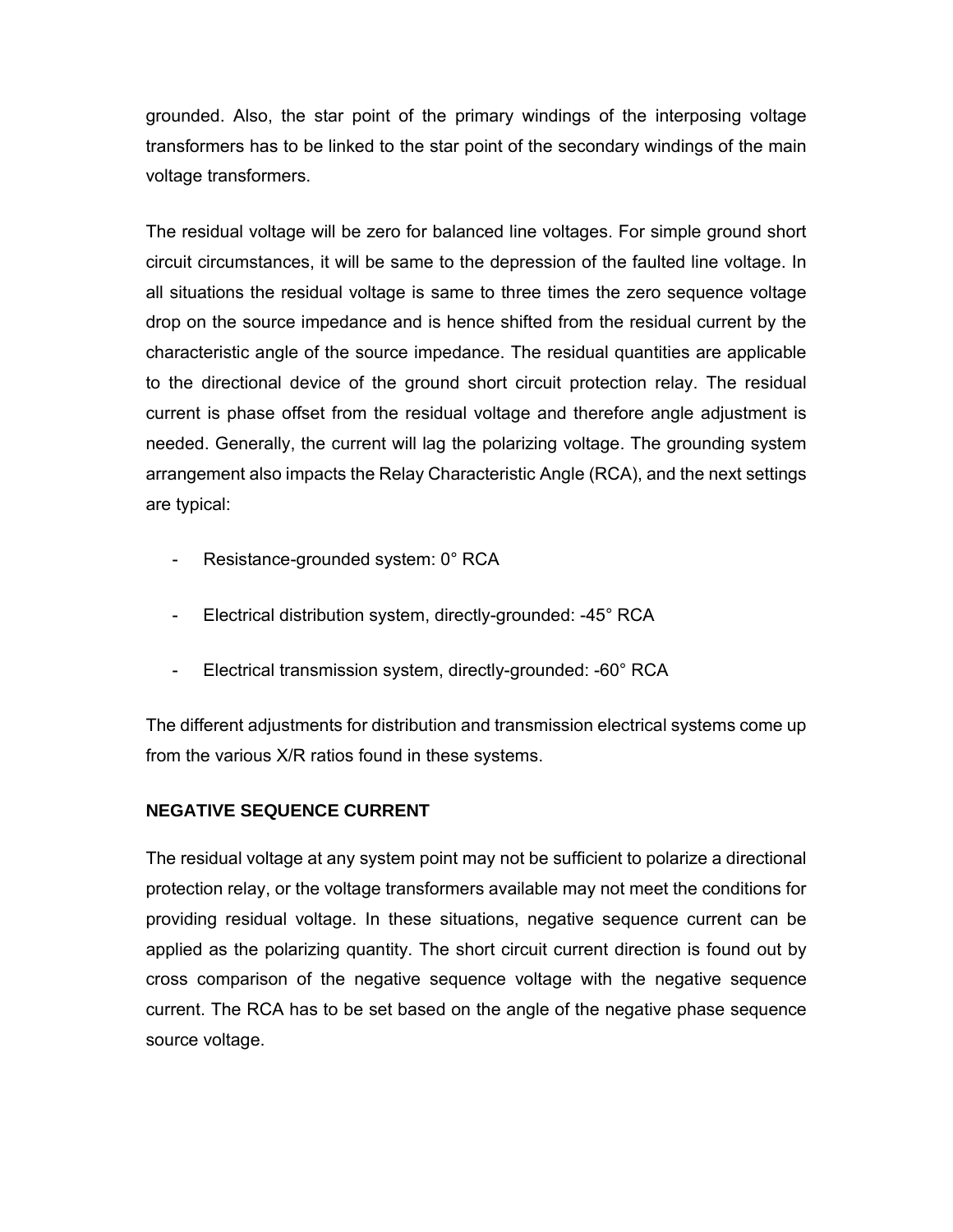# **GROUND FAULT RELAY PROTECTION ON INSULATED ELECTRICAL NETWORKS**

Periodically, a power system is operated totally insulated from the ground. The benefit of this arrangement is that a single line-ground short circuit on the system does not cause any ground short circuit current to flow, and so the whole electrical system stays functional. The electrical system has to be made to resist high transient and steadystate over-voltages nevertheless, so its application is typically limited to low and medium voltage systems. It is important that sensing of a single line-ground short circuit is accomplished, so that the short circuit can be traced and corrected. While electrical system performance is unaffected for this situation, the occurrence of a second ground short circuit allows significant currents to flow.

The absence of ground short circuit current for a single line-ground short circuit evidently presents some challenges in short circuit current detection. Two techniques are available using modern protection relays.

#### **RESIDUAL VOLTAGE**

When a single line-ground short circuit happens, the healthy line voltages increase by a factor of 3 and the three phase voltages no longer have a vector sum of zero. Therefore, a residual voltage device can be utilized to sense the short circuit current. Nevertheless, the technique does not allow any discrimination, as the unbalanced voltage happens on the complete of the impacted portion of the electrical system. One benefit of this technique is that no CTs are needed, as voltage is being measured. Grading is a problem with this technique, since all protection relays in the impacted section will see the short circuit. It may be feasible to utilize definite-time grading, but in principle, it is not feasible to give completely discriminative protection using this method.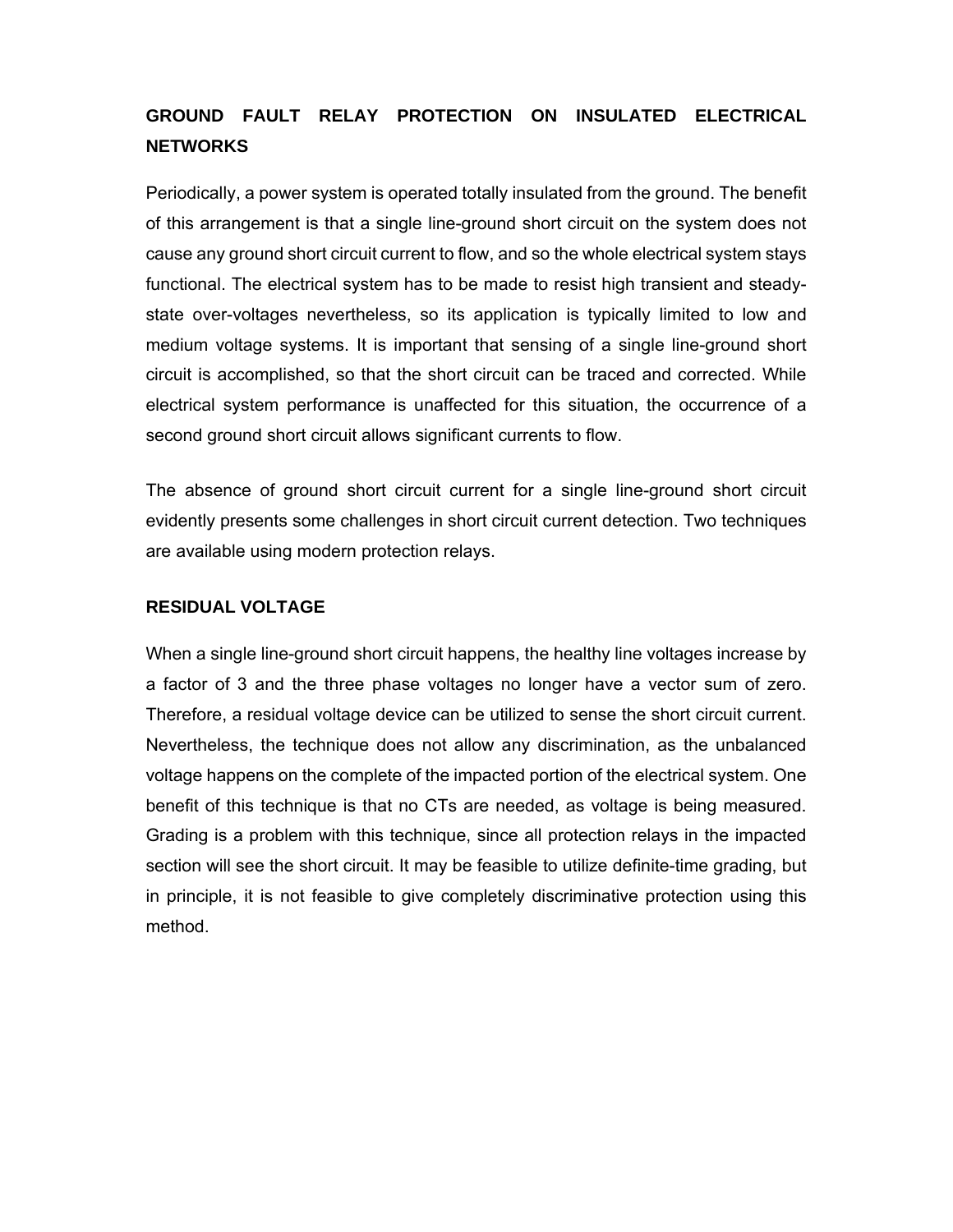

Figure 19. Current distribution in an insulated electrical system with a C phaseground short circuit

#### **SENSITIVE GROUND FAULT**

This technique is generally used to MV electrical systems, as it relies on detection of the imbalance in the per-line charging currents that exist. Figure 19 presents the case that happens when a single line-ground short circuit is present. The protection relays on the healthy lines see the unbalance in charging currents for their own lines. The protection relay in the faulted line detects the charging currents in the rest of the electrical system, with the current of its' own lines cancelled out. Figure 20 presents the phasor graph.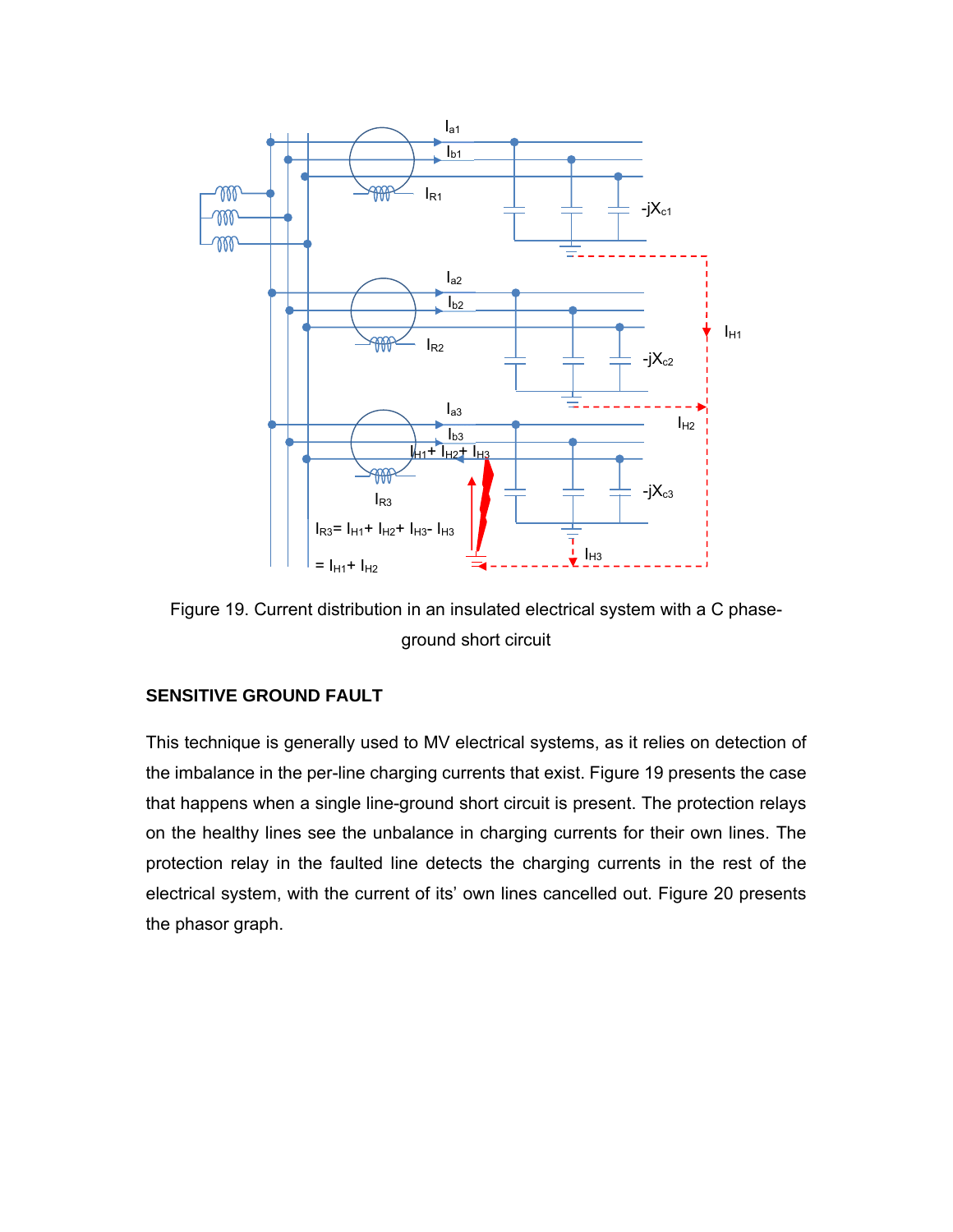

Figure 20. Phasor graph for insulated electrical system with C line-ground short circuit

Use of Core Balance CTs is mandatory. With reference to Figure 20, the unbalance current on the healthy lines lags the residual voltage by 90º. The charging currents on these lines will be  $\sqrt{3}$  times the normal value, as the line-ground voltages have increased by this amount. The magnitude of the residual current is hence three times the steady-state charging current per line. As the residual currents on the live and faulted lines are in anti-phase, application of a directional ground fault protection relay can give the needed discrimination.

The polarizing quantity applied is the residual voltage. By shifting it by 90°, the residual current detected by the protection relay on the faulted line lies within the 'operate' area of the directional characteristic, while the residual currents on the healthy lines lie within the 'restrain' region. Therefore, the RCA needed is 90°. The protection relay setting has to lie between one and three times the per-line charging current.

This may be computed at the design stage, but check by means of tests on-site is common. A single line-ground short circuit is deliberately applied and the resulting currents noted; a procedure made simpler in a modern digital or numeric protection relay by the measurement facilities given. As previously noted, usage of such a fault for a short period does not call for any interruption to the electrical network, or short circuit currents, but the duration needs to be as short as possible to save against a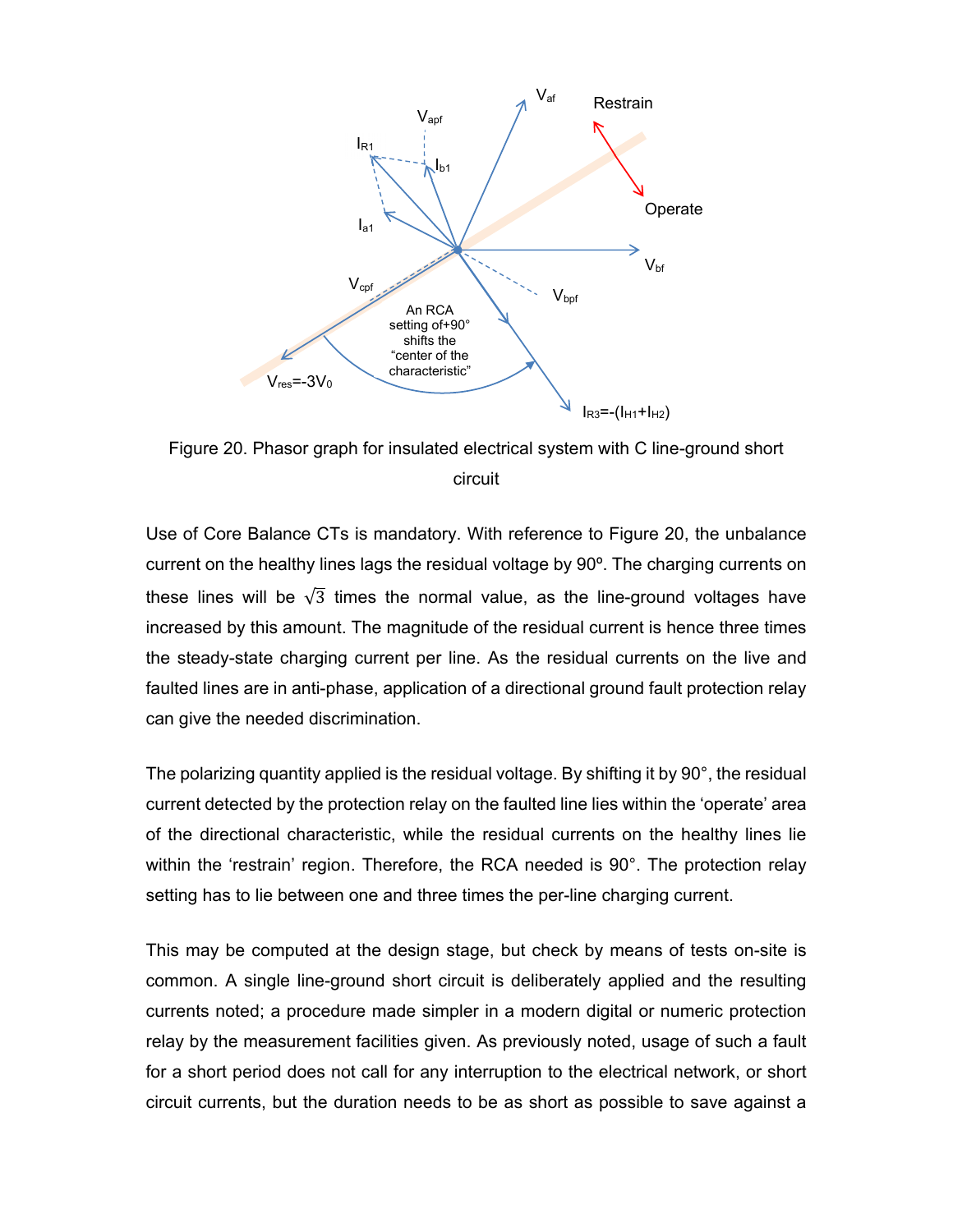second such short circuit happening.

It is also feasible to dispense with the directional device if the protection relay can be programmed at a current value that lies between the charging current on the line to be protected and the charging current of the rest of the electrical system.

# **GROUND FAULT RELAY PROTECTION ON PETERSEN COIL GROUNDED ELECTRICAL NETWORKS**

Petersen Coil grounding is a special arrangement of high impedance grounding. The electrical system is grounded via a reactor, whose reactance is designed to be same to the complete electrical system capacitance to ground. Under this condition, a single line-ground short circuit does not end in any ground fault current in steady state operation. Hence, the impact is similar to having an insulated electrical system. The effectiveness of the arrangement depends on the precision of tuning of the reactance value – modifications in system capacitance (for example, due to electrical system configuration variations) demand modifications to the coil reactance. In reality, absolute matching of the coil reactance to the electrical system capacitance is hard to accomplish, so that a small ground short circuit current will flow. Petersen Coil grounded electrical systems are typically found in locations where the electrical system consists dominantly of rural overhead transmission lines, and are especially useful in locations subject to a high incidence of transient short circuits.

To understand how to exactly use ground short circuit protection to such electrical systems, system behaviour underground fault conditions has to be understood. Figure 21 presents a basic electrical network grounded through a Petersen Coil. The formulas clearly present that, if the reactor is precisely tuned, no ground fault current will flow.

Figure 22 presents a radial distribution system grounded using a Petersen Coil. One distribution feeder has a line-ground short circuit on phase C. Figure 23 presents the resulting phasor graphs, presuming that no resistance is present. In Figure 23(a), it can be noted that the short circuit causes the healthy line voltages to increase by a factor of  $\sqrt{3}$  and the charging currents lead the voltages by 90°.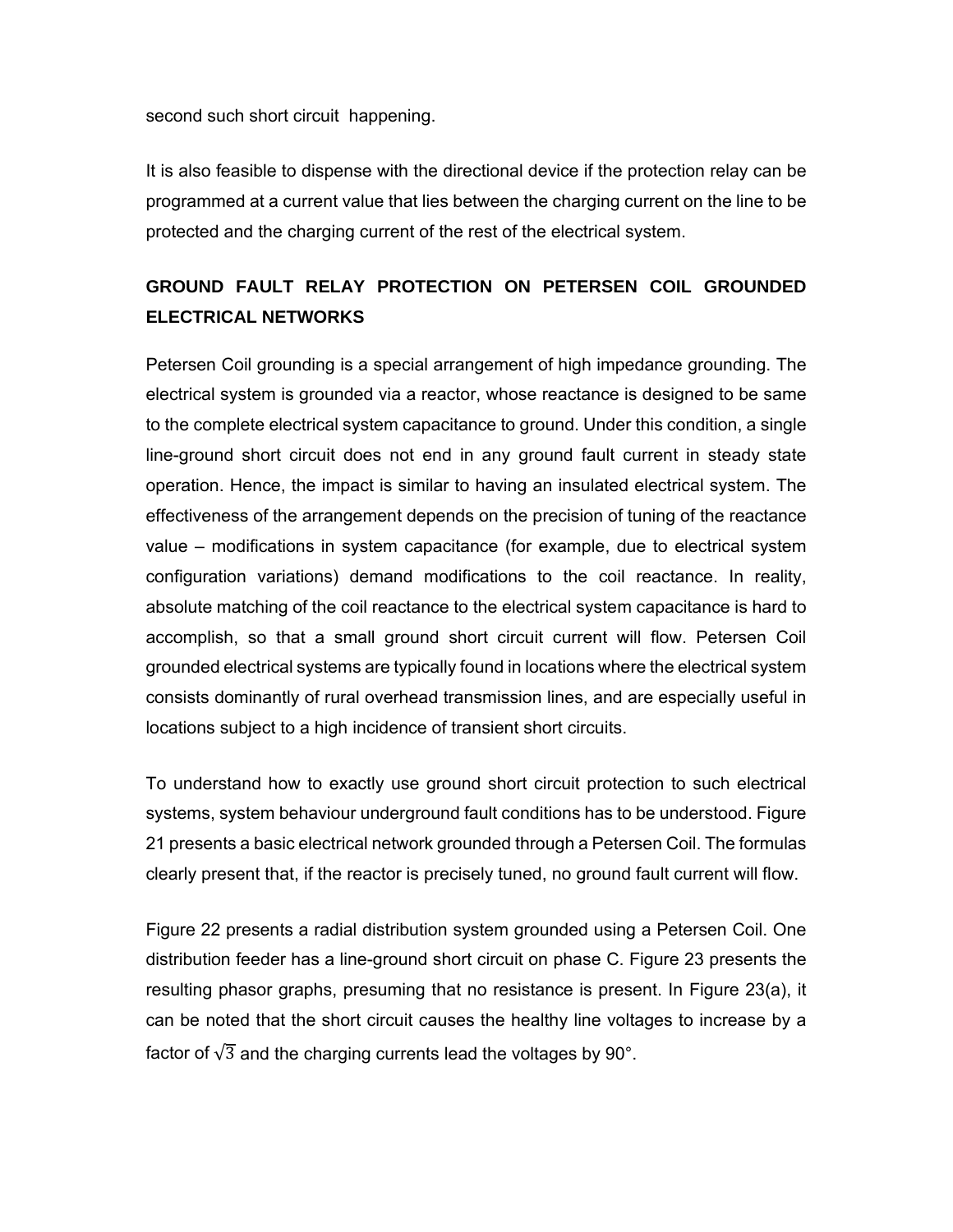



Figure 21. Ground short circuit in Petersen coil grounded electrical system



Figure 22. Distribution of currents during a C line-ground fault-radial distribution electrical system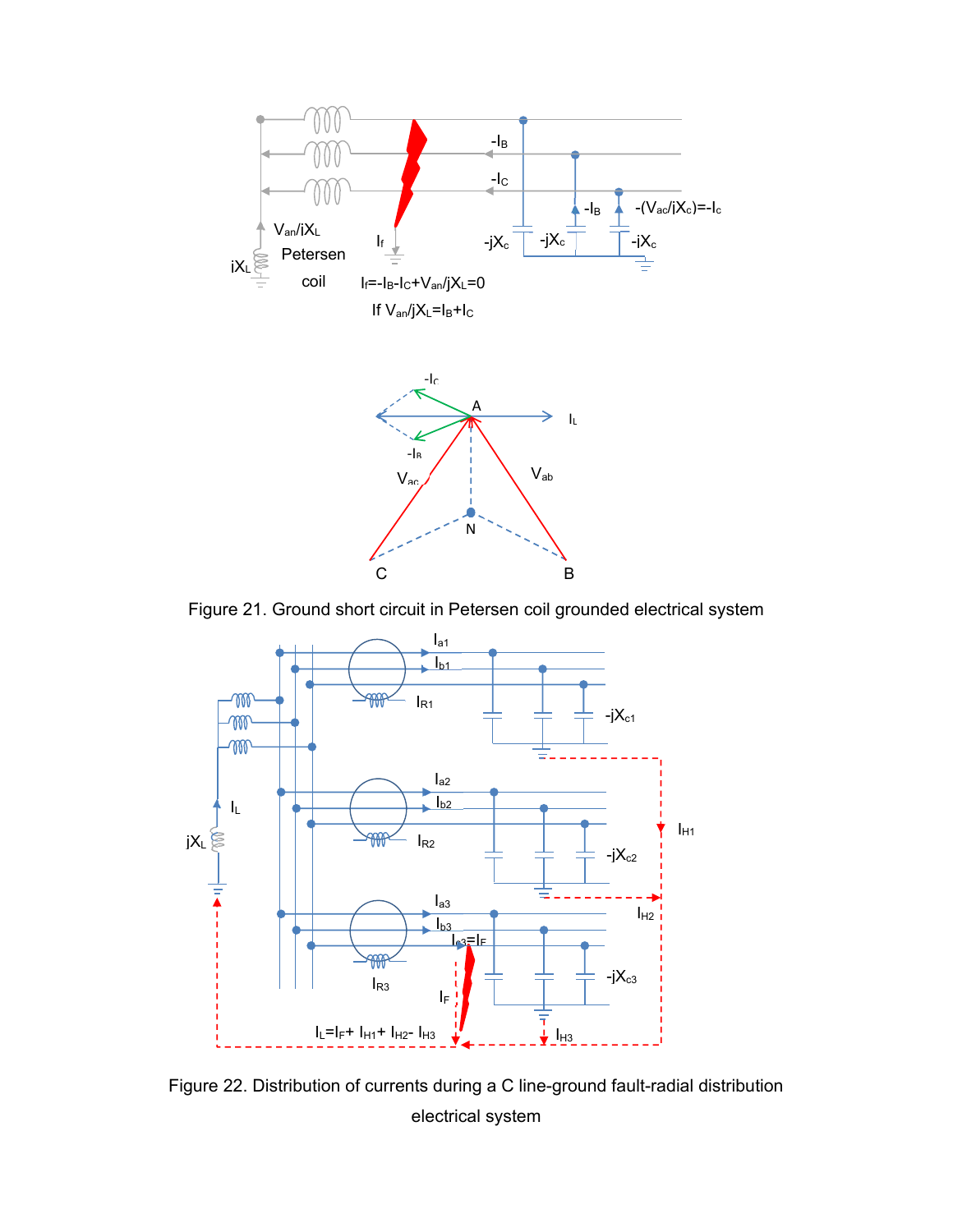

Figure 23. C line-ground short circuit in Peterson Coil grounded electrical system: theoretical situation-no resistance present in  $X_L$  or  $X_C$  (a) Capacitive and inductive currents (b) Unfaulted feeder (c) Faulted feeder

Utilizing a CBCT, the unbalance currents detected on the healthy transmission lines can be seen to be a simple vector addition of  $I_{a1}$  and  $I_{b1}$  and this lies at precisely 90<sup>o</sup> lagging to the residual voltage (as shown in Figure 23(b)). The magnitude of the residual current  $I_{R1}$  is same to three times the steady-state charging current per line. On the faulted transmission line, the residual current is same to  $I_L - I_{H1} - I_{H2}$ , as presented in Figure 23(c) and more clearly by the zero sequence network of Figure 24.

Nevertheless, in real situations, resistance is there and Figure 25 presents the resulting phasor graphs. If the residual voltage  $V_{res}$  is utilized as the polarising voltage, the residual current is phase shifted by an angle lower than 90° on the faulted transmission line and higher than 90° on the healthy transmission lines. Therefore, a directional protection relay can be applied, and with an RCA of 0°, the live transmission line residual current will fall in the 'restrain' section of the protection relay characteristic while the faulted circuit residual current falls in the 'operate' section.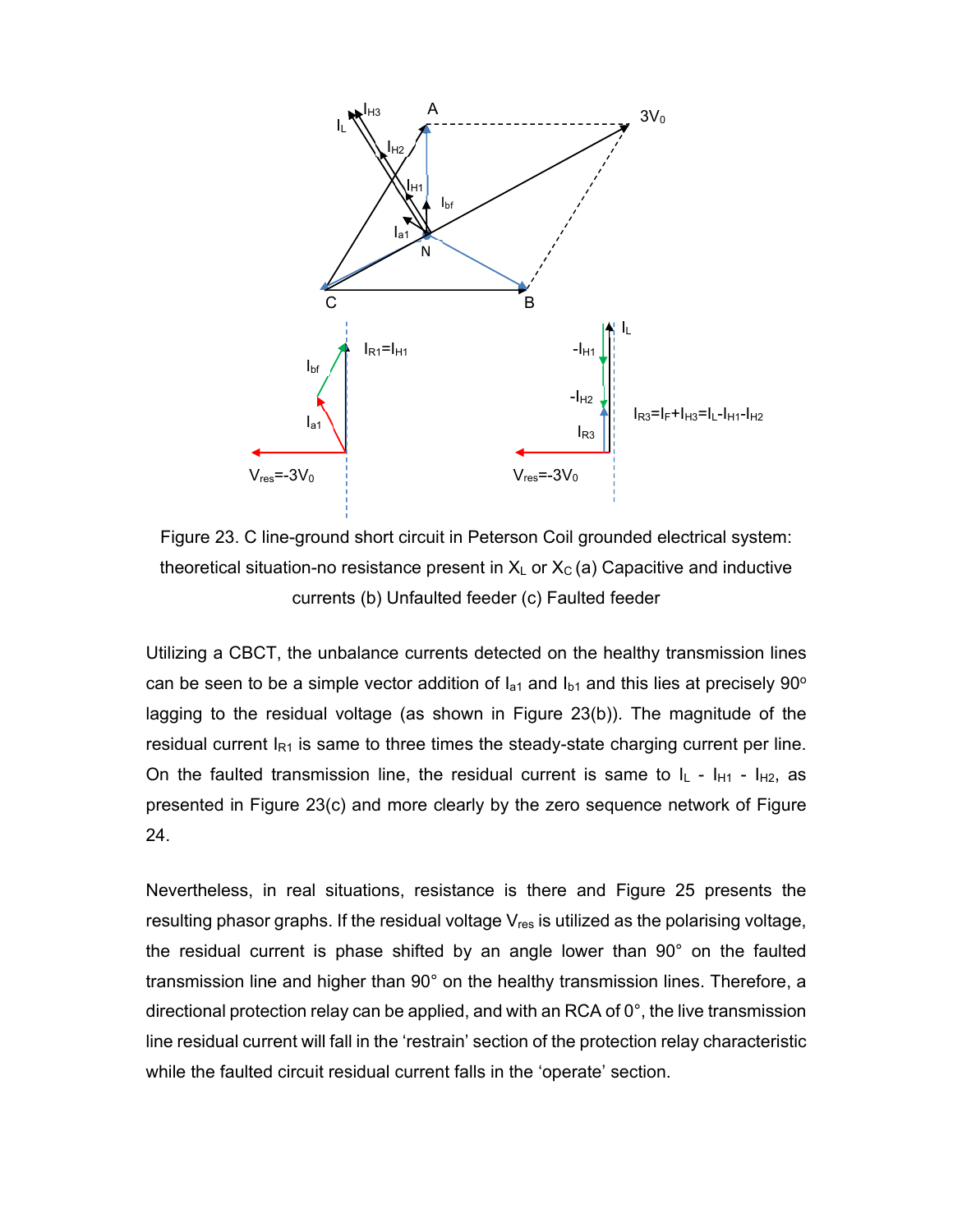

Where:

IROF – Residual current on faulted line  $I_{\text{ROH}}$  – Residual current on healthy line

Hence, it can be seen that:  $I<sub>OF</sub>=I<sub>L</sub>-I<sub>H1</sub>-I<sub>H2</sub>-I<sub>H3</sub>$ IROF=IH3+IOF

So: IROF=IL-IH1-IH2

Figure 24. Zero sequence electrical network presenting residual currents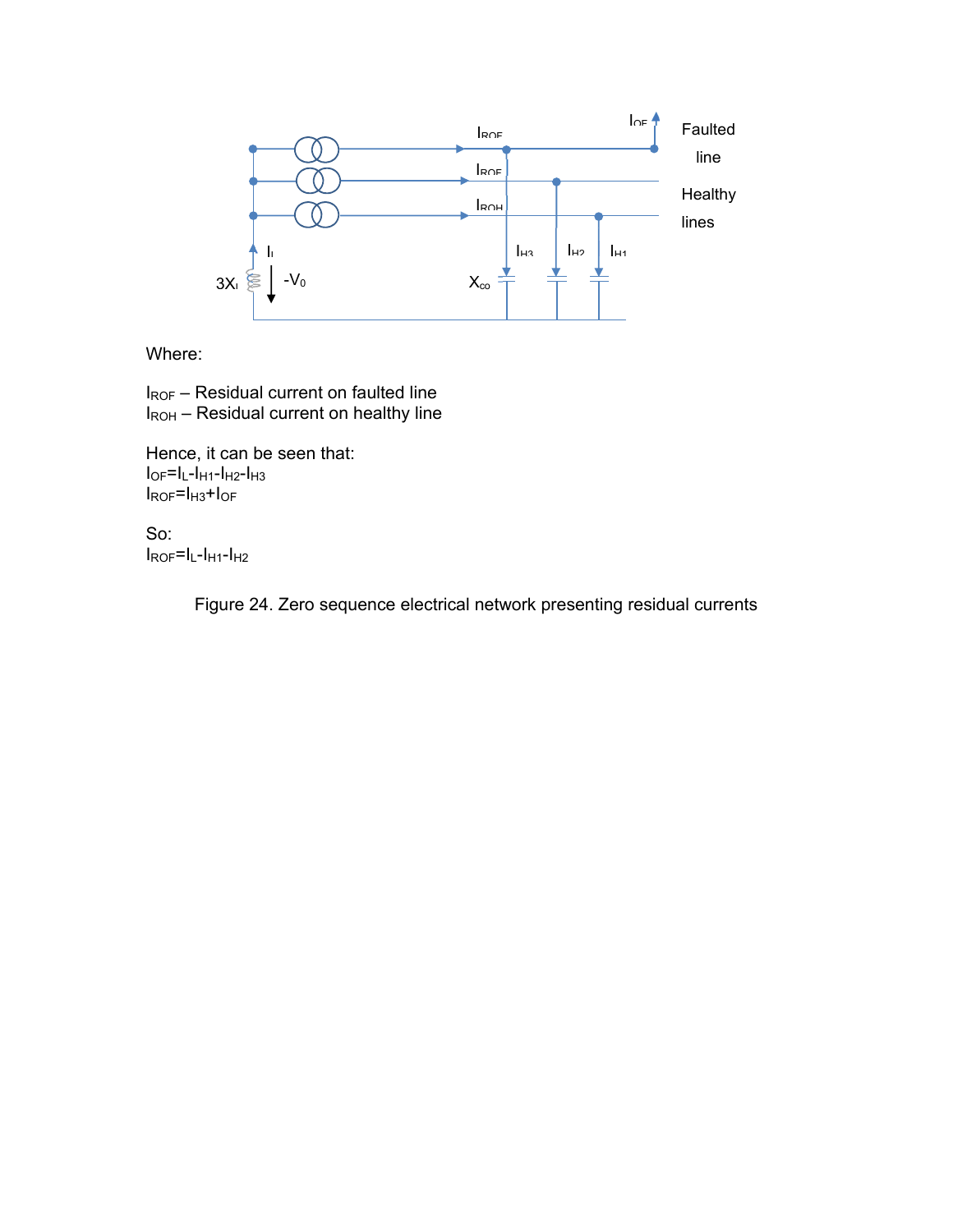

Figure 25. C line-ground short circuit in Petersen Coil grounded network: realistic situation with resistance present in  $X_L$  or  $X_C$  (a) Capacitive and inductive currents with resistive components (b) Unfaulted circuit (c) Faulted circuit

Usually, a resistance is intentionally placed in parallel with the Petersen Coil to make sure a measurable ground short circuit current and increase the angular difference between the residual signals to help protection relay application. Having demonstrated that a directional protection relay can be applied, two options are available for the method of protection element that can be used – sensitive ground short circuit and zero sequence watt-metric.

# **SENSITIVE GROUND SHORT CIRCUIT PROTECTION**

To use this form of relay protection, the protection relay has to meet two requirements:

current measurement setting capable of being set to very low figures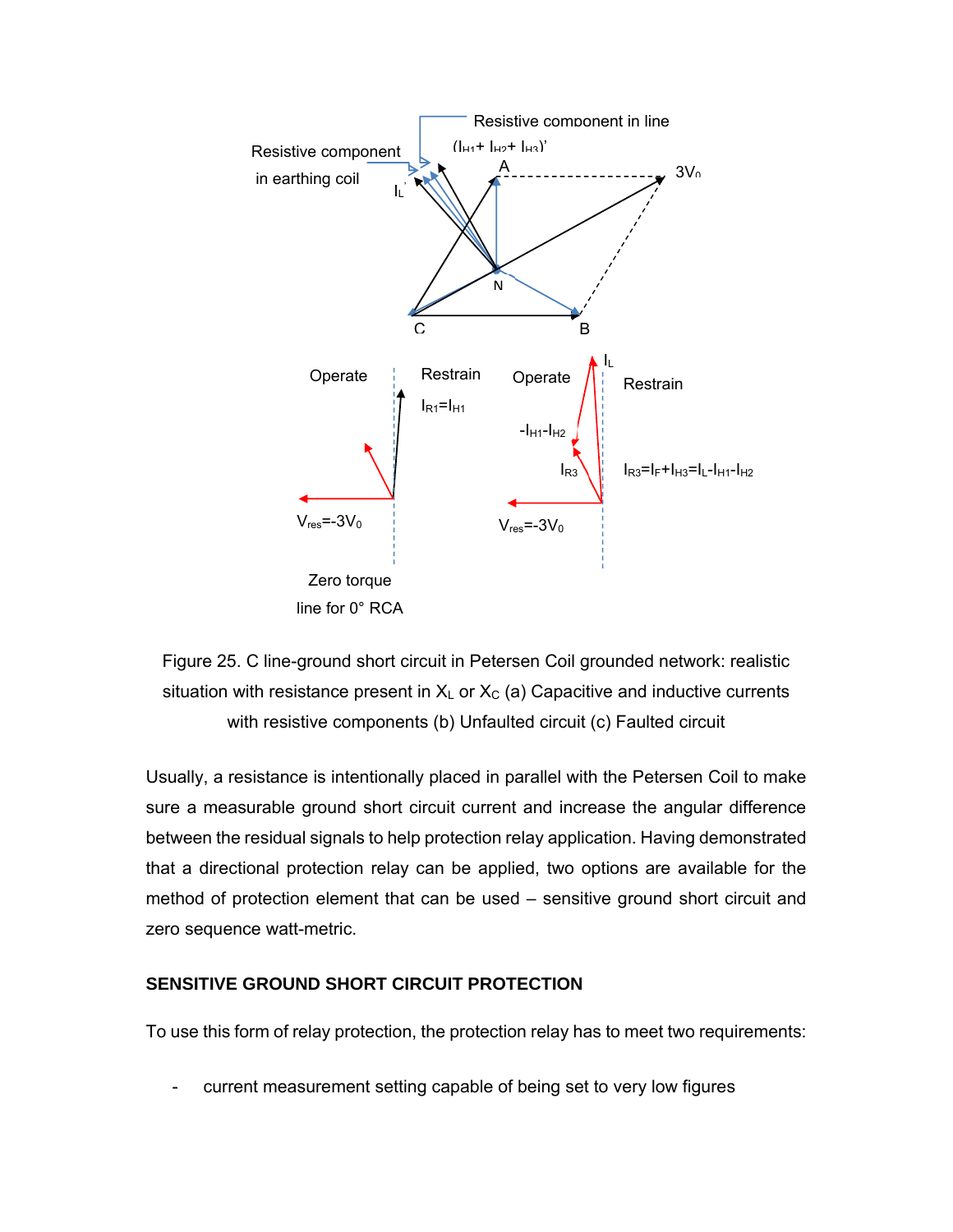an RCA of  $0^\circ$ , and capable of fine adjustment around this figure

The sensitive current component is needed because of the very low current that may flow – so adjustments of less than 0.5% of rated current may be needed. Nevertheless, as compensation by the Petersen Coil may not be complete, low levels of steady-state ground short circuit current will go and raise the residual current detected by the protection relay. Typically applied setting value is the per line charging current of the circuit being protected. Fine adjustment of the RCA is also needed around the 0° setting, to compensate for coil and circuit resistances and the performance of the CT applied. In reality, these settings are best implemented on site through careful application of short circuits and keeping record of the resulting currents.

#### **SENSITIVE WATTMETRIC PROTECTION**

It can be noted in Figure 25 that a small angular difference exists between the spill current on the live and faulted transmission lines. Figure 26 presents how this angular difference provides increase to active components of current which are in anti-phase to each other.



Figure 26. Resistive components of spill current

Accordingly, the active portions of zero sequence power will also lie in similar planes and a protection relay able to sense active power can make a discriminatory call. If the watt-metric portion of zero sequence power is sensed in the forward direction, it suggests a short circuit on that transmission line, while a power in the reverse direction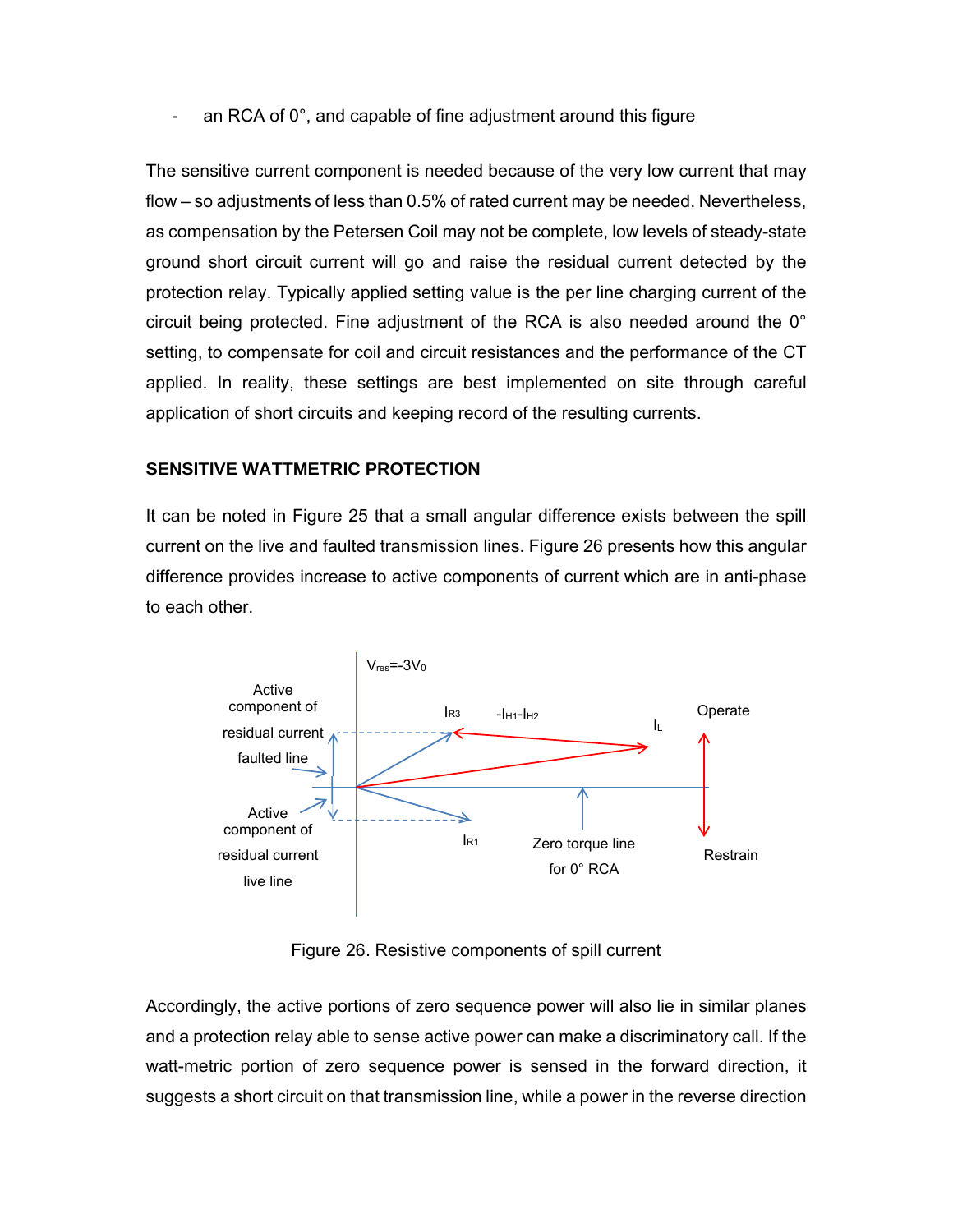shows a short circuit elsewhere on the electrical system. This protection arrangement is more popular than the sensitive ground short circuit arrangement, and can give higher security against false operation due to spurious CBCT output under non-ground short circuit conditions. Watt-metric power is computed using residual measures instead of zero sequence ones. The final figures are hence nine times the zero sequence quantities as the residual figures of current and voltage are each three times the corresponding zero sequence figures. The formula applied is:

$$
V_{res} \times I_{res} \times \cos(\varphi - \varphi_c) = 9 \times V_0 \times I_0 \times \cos(\varphi - \varphi_c)
$$
 (5)

Where

 $V_{res}$  – residual voltage

 $I_{res}$  – residual current

 $V_0$  – zero sequence voltage

 $I_0$  – zero sequence current

 $\varphi$  – angle between  $V_{res}$  and  $I_{res}$ 

 $\varphi_c$  – protection relay characteristic angle setting

The current and RCA adjustments are as for a sensitive ground short circuit protection relay

#### **HI-Z – HIGH IMPEDANCE DOWNED CONDUCTOR RELAY PROTECTION**

High impedance ("Hi-Z") short circuits are typically determined as the unwanted contact of an electrical circuit with a nonconductive surface like asphalt road, sand, wooden fences or some other area or object which prevents the short circuit current to a level below that which can be sensed by conventional overcurrent and ground fault protection relays. In some situations even sensitive ground short circuit current relay protection cannot reliably sense such low levels of short circuit current transfer. Undetected high impedance short circuits such as downed conductors are unsafe for nearby staff, the public, and livestock. The main aim of clearing such short circuits is hence towards protection of human life and not towards the integrity and selectivity of the electrical power system. Hence, high-impedance short circuit detection is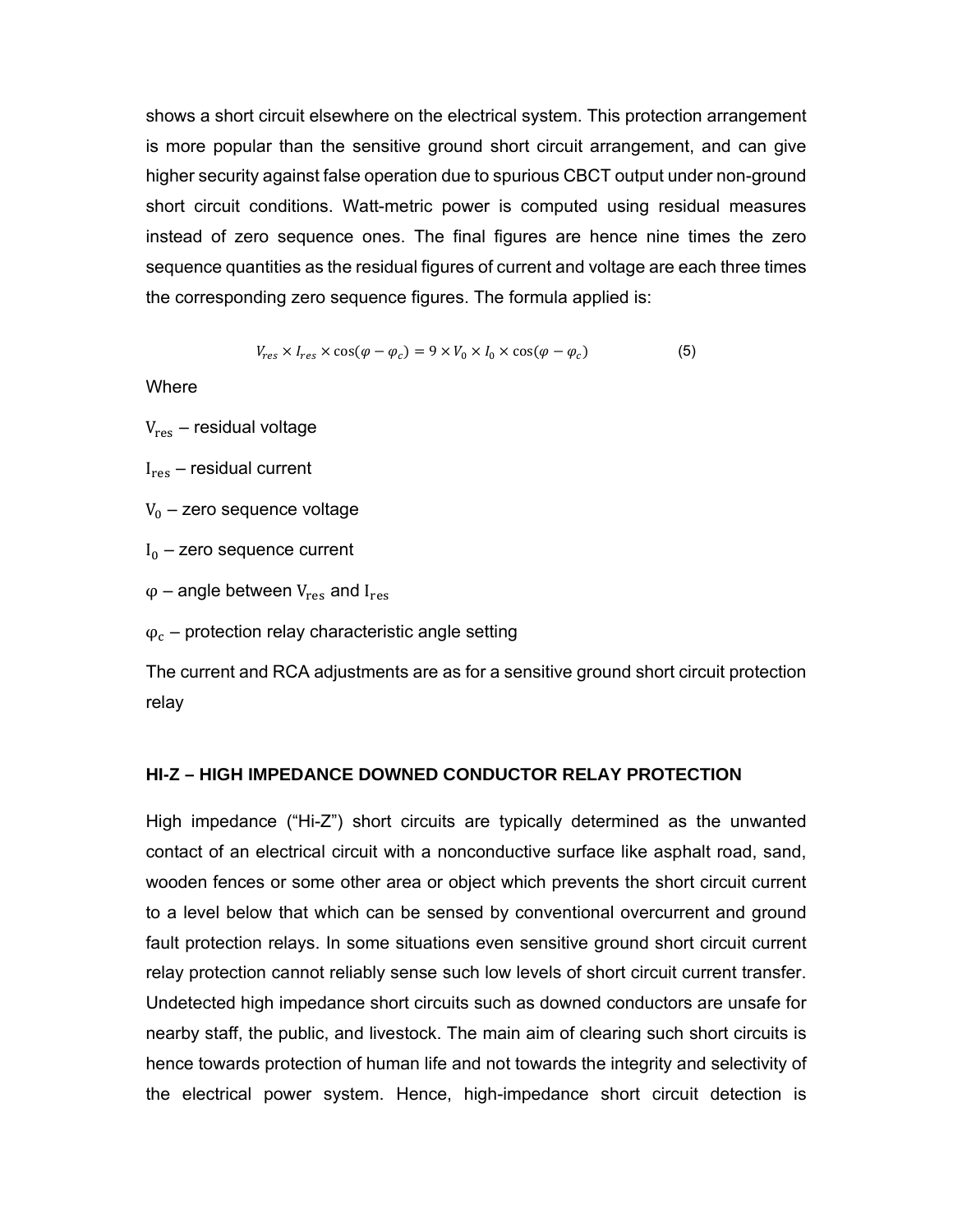becoming more and more important for utilities and relay protection engineers, as moral and legal challenges push them to take a greater care for all that may be in the proximity of electrical power assets.

The common short circuit scenario is where an overhead distribution conductor has fallen. As mentioned, non-conductive surfaces will try to stop the short circuit current which flows. This is due to their high resistivity, and the requirement for the ground short circuit current to go back to the generator, and a legitimate zero sequence current source. Generally, this will demand the current going back to the nearest adjacent grounded tower, for the return current then to go in any aerial ground wire. If the circuit has no ground wire, the short circuit current will need to return to the ground star-point of the upstream distribution transformer. In the situation of a line falling onto rock or sand, the challenge is made all the harder in that the initial contact surface, and many meters of short circuit current flow in the same material composition which can drastically fix the prospective short circuit current. In the situation of a conductor falling onto a fence, if the wood is dry this may have a great resistivity, but that great resistance may only apply for a several meters, until the current can go in moist soil underground.

Sand is a special problem, because once a feeder falls onto it and arc current strikes, the heat in the arc can induce clumps of the surrounding sand to turn to glass, which partly insulates the line from the ground. Asphalt roads too can pose short circuit detection issues due to the natural good insulating properties, particularly if the road is dry.

It has been pointed out that such a downed feeder will tend to strike a fault arc. This provides a real benefit in terms of sensing of such short circuits, because arcs have special characteristics:

- Arcs are rich in harmonics, with a persistence and randomness of the harmonic profile which is not commonly detected in normal load current.
- The heat and energy in the arc, plus remaining tension in the conductor, tend to induce movement of the line – this leads to randomness in the flow of